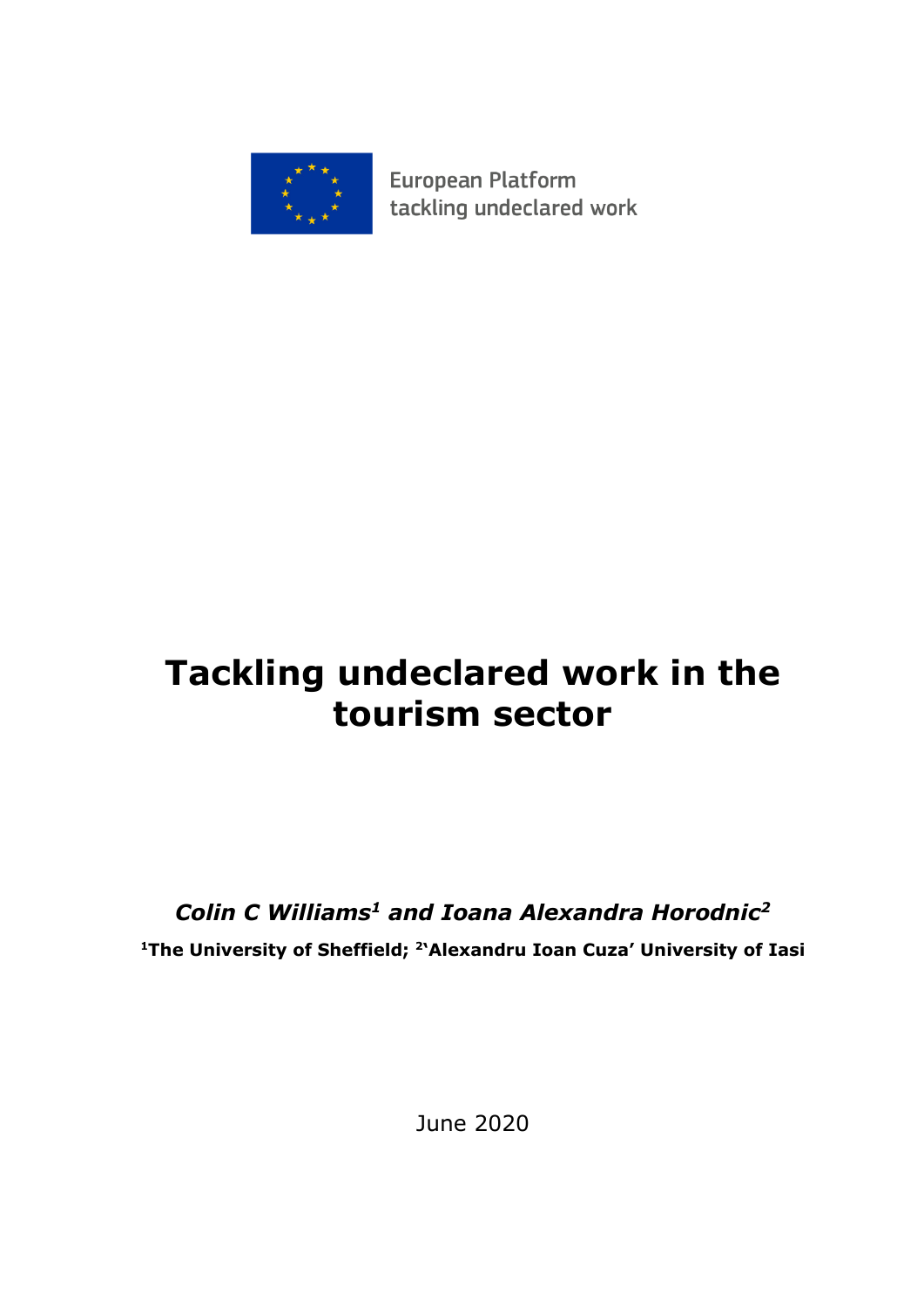#### **LEGAL NOTICE**

Neither the Commission nor any person acting on behalf of the Commission is responsible for the use which might be made of the following information.

The information contained in this publication does not necessarily reflect the official position of the European Commission.

This report is part of the work programme 2019-2020 of the European Platform tackling undeclared work established through Decision (EU) 2016/344. The information contained in this publication does not necessarily reflect the official position of the European Platform.

For any use of material which is not under the European Union copyright, permission must be sought directly from the copyright-holder(s) indicated.

This publication has received financial support from the European Union Programme for Employment and Social Innovation "EaSI" (2014-2020). For further information, please consult: <http://ec.europa.eu/social/easi>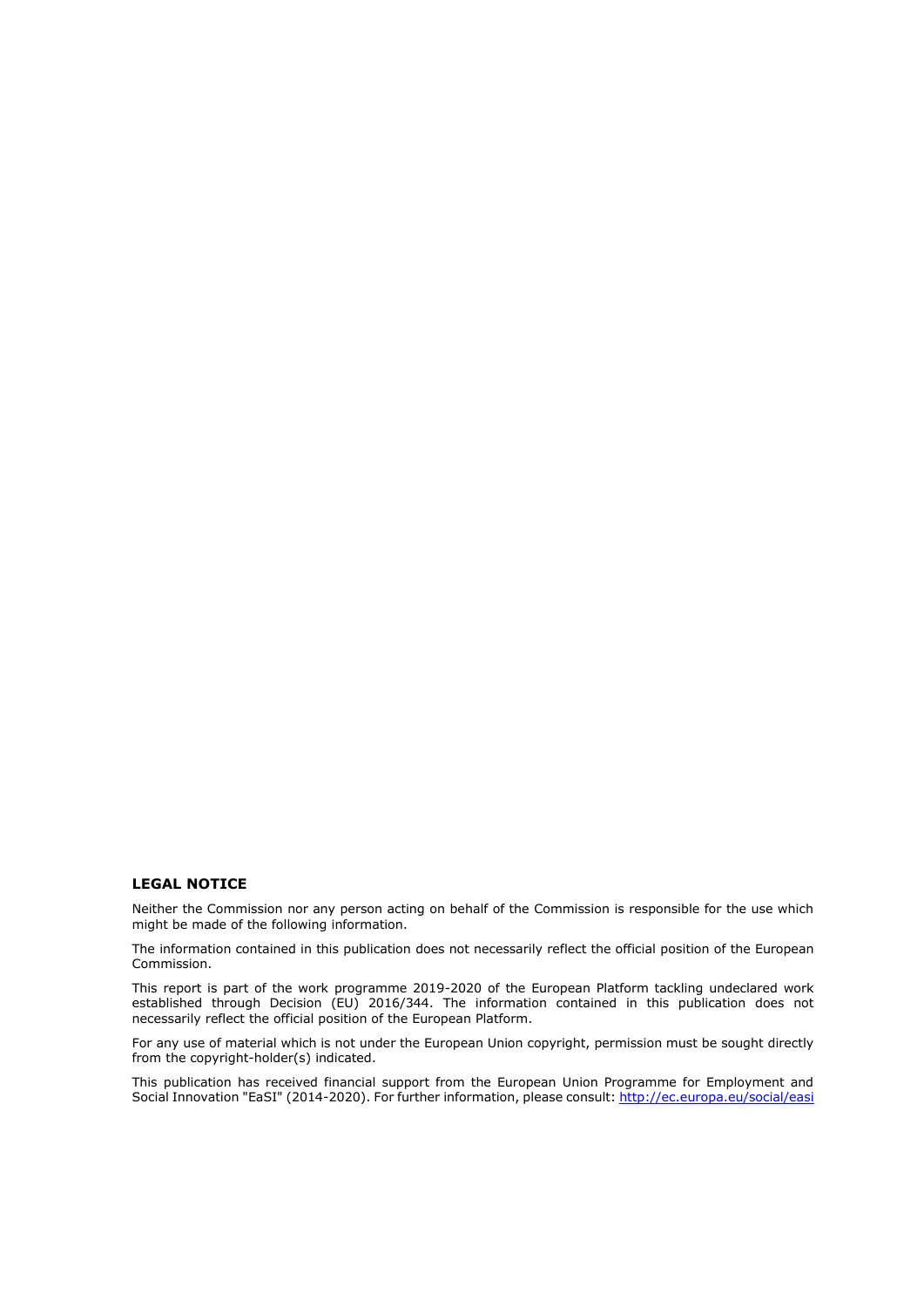## **Table of contents**

| 1.<br>$\mathcal{P}$ |                                               |                                                                                                                   |  |  |  |  |  |
|---------------------|-----------------------------------------------|-------------------------------------------------------------------------------------------------------------------|--|--|--|--|--|
|                     | 2.1<br>2.2                                    |                                                                                                                   |  |  |  |  |  |
| 3                   |                                               | TYPES OF UNDECLARED WORK IN THE TOURISM SECTOR 11                                                                 |  |  |  |  |  |
|                     | 3.1<br>3.2<br>3.3                             | Undeclared self-employment and bogus self-employment15                                                            |  |  |  |  |  |
| $\overline{4}$      |                                               |                                                                                                                   |  |  |  |  |  |
|                     | 4.1<br>4.2<br>4.3<br>4.4<br>4.5<br>4.6<br>4.7 | Railway, road, water and air passenger transport 22<br>Travel agencies and other reservation service activities25 |  |  |  |  |  |
| 5                   |                                               | POLICY APPROACHES FOR TACKLING UNDECLARED WORK IN THE TOURISM                                                     |  |  |  |  |  |
|                     | 5.1<br>5.2<br>5.3.                            |                                                                                                                   |  |  |  |  |  |
| 6                   |                                               |                                                                                                                   |  |  |  |  |  |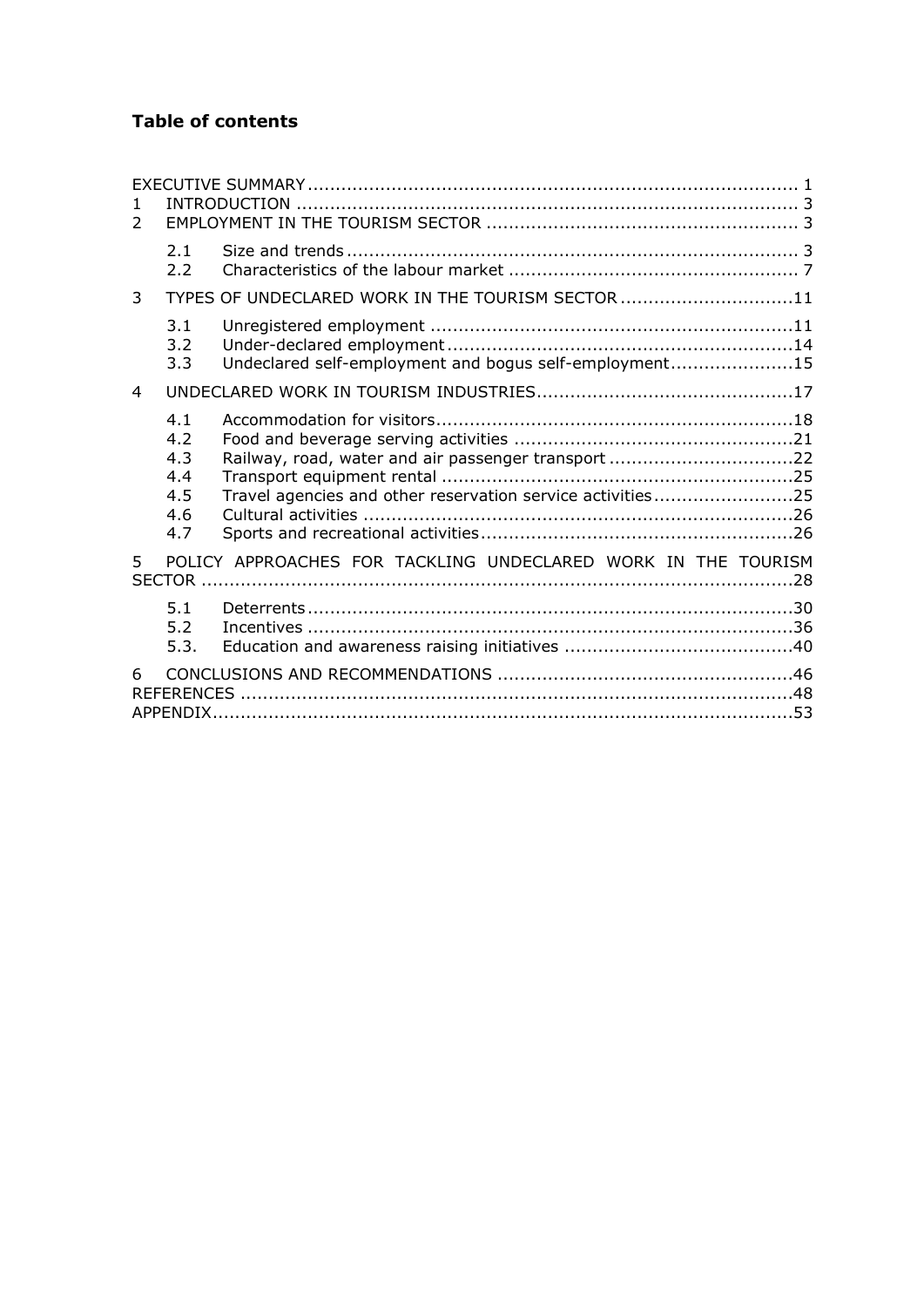## <span id="page-3-0"></span>EXECUTIVE SUMMARY

This report evaluates undeclared work in the tourism sector in the EU and how this can be tackled.<sup>1</sup> To do so, the prevalence and character of undeclared work in the tourism sector is analysed using data from the European Working Conditions Survey (EWCS), European Labour Force Survey (EU-LFS) and Eurobarometer surveys on undeclared work, as well as desk-based research to identify the multifarious types of undeclared work in the diverse industries comprising the tourism sector. Based on this detailed understanding, the report considers how undeclared work can be tackled in this sector.

## **Undeclared work in the tourism sector**

- In 2016, **1 in 10 enterprises** (2.4 million) in the European non-financial business economy were in tourism industries, employing 13.6 million persons (**9.5 % of the EU workforce**). The majority of these workers (8 out of 10) are in food and beverage serving activities (58.7 % of all employment in the tourism sector) and the accommodation sector (19.7 %).
- **14 % of workers in the accommodation and food services sector are in unregistered employment** (compared with 5 % of the overall EU workforce). 12 % of all unregistered employment in the EU is in this sector.
- **2 % of workers in the accommodation and food services sector are in bogus self-employment** (compared with 4 % of all employment in the EU).
- **6 % (1 in 17) of employees in hotels and restaurants receive envelope wages** (compared with 5 % of all employees in the EU).
- Unregistered enterprises and formal enterprises under-declaring transactions and/or employing unregistered and under-employed workers, and the bogus selfemployed, prevail across **all sub-sectors of the tourism economy**. These include: accommodation services, food and beverage serving activities; railway, road, water and air passenger transport; transport equipment rental; travel agencies and other reservation services; cultural activities, and sports and recreational activities.

#### **Tackling undeclared work in the tourism sector**

To tackle undeclared work in the tourism sector, not only are deterrence measures required to increase the costs of undeclared work ('sticks') and incentive measures to make declared work more beneficial and easier ('carrots') but also education and awareness raising initiatives.

**Deterrence measures** that could be used include:

- **Workplace inspections**, including announced inspections, and joint and concerted inspections to tackle cross-border undeclared work. Introducing ID cards can improve their effectiveness and experimenting with social partner involvement in inspections, akin to Iceland, is one way forward.
- *Data mining* to identify risky tourist businesses (i.e., 'outliers') can use various indicators: higher than average expenses; higher ratios of credit card to cash payments; lower wage levels, and lower numbers of registered employees for turnover. Using dynamic benchmarking to identify 'outlier' tourist enterprises can further improve the effectiveness of data mining in detecting undeclared work.

 $1$  This report was undertaken (i) prior to the exit of the UK from the European Union, so UK examples are used, and (ii) before the coronavirus pandemic which has strongly impacted the tourism sector, although it has not changed the structural problems related to undeclared work in the tourism sector discussed in this report.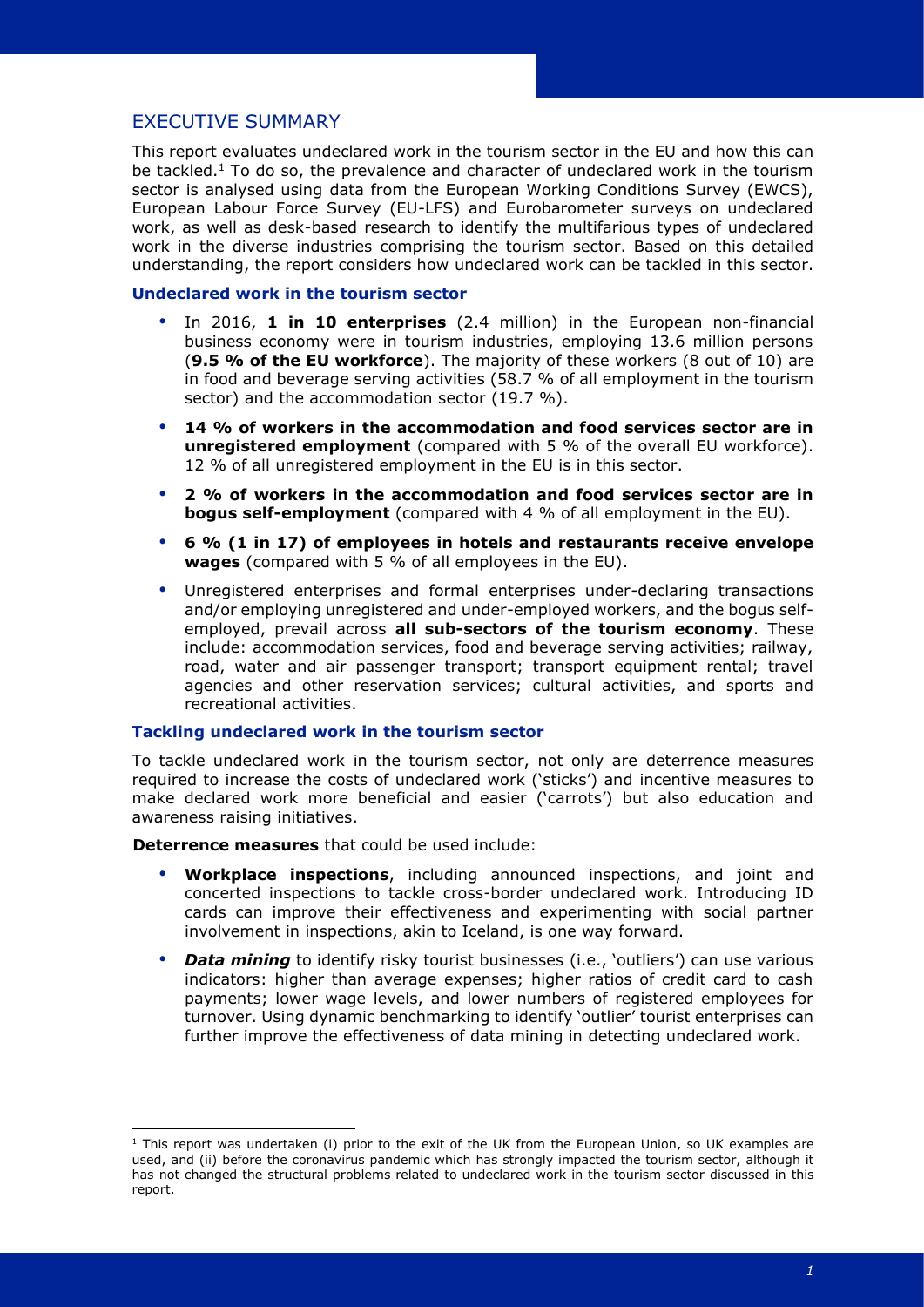- Data mining can also better identify the targets for **notification letters**, as exemplified by Estonia and Spain, but also Canada where notification letters have encouraged the full declaration of tips by hospitality workers.
- Introducing **registration** such as a **written contract (by the first day of work)** is a pre-requisite for effective detection. This, however, does not cover all forms of employment in tourism. Other forms of worker registration are therefore required, such as registration of service providers on online platforms.
- Other deterrence initiatives to improve detection of undeclared work in the tourism sector include: the introduction of **certified cash registers**; and supply chain due diligence initiatives, such as a **voluntary supply chain responsibility initiative**, which larger tourism businesses could introduce as part of their corporate social responsibility (CSR) strategies.

#### **Incentive measures** that could be used include:

- **Simplifying compliance** to make it easier for employers and the self-employed, as well as workers, to operate on a declared basis. Initiatives could include: simplified regulations for smaller and seasonal jobs in tourism (exemplified by the 2010 Simplified Employment Act in Hungary); introducing threshold amounts for workers to earn from own-account activities (e.g., UK), such as to address private home restaurants and 'meal sharing'; and using tax and social security incentives, exemplified by 'flexi-jobs' in the hotel and catering sector in Belgium.
- Social partners can provide **social security incentives** to operate on a declared basis in the tourism industry. For example, the Builders Social House (*Casa Socială a Constructorilor*, CSC) scheme in Romania could be replicated in various tourism sub-sectors, where work is seasonal, and in other Member States.
- Social partners can also offer other incentives, such as in Greece where an employer federation (ESEE) provides **free marketing** to compliant tourist businesses via 'business walking routes' pamphlets distributed to tourists. To do so, a 'white list' of compliant tourist businesses is a pre-requisite.
- Participants in the undeclared economy could be offered the opportunity to **voluntarily disclose** their previous non-compliance. This could be targeted at many tourist industries (e.g., pop-up restaurants, home restaurants, short-term holiday rental sphere).
- Initiatives to encourage tourists to purchase on a declared basis could be used, including: **holiday vouchers** to promote the use of registered tourist accommodation and reduce undeclared earnings in the accommodation sector; **encouraging tourists to ask for receipts** so that transactions are recorded by firstly, making it a statutory responsibility for restaurant menus to include on the front page that it is compulsory to issue a receipt and if not produced, the purchaser has the right not to pay, and secondly, by encouraging tourist participation in national receipt lotteries by hosting the 'receipts lotto' draw in different tourist resorts during vacation periods.

#### **Education and awareness raising initiatives** include:

- Developing education and awareness raising materials to elicit tourist behaviour change, exemplified by the Greek campaign '**receipts please'** targeted at tourists, and the Portugal educational campaign to inform motorhome users of official motorhome sites.
- Using campaign messages that **overcome the neutralisation techniques** (NTs) employers, workers and tourists use to rationalise their deviant behaviours.
- Developing **a social labelling initiative** which provides compliant tourist enterprises (i.e., on a 'white/compliance list') with a social label that they respect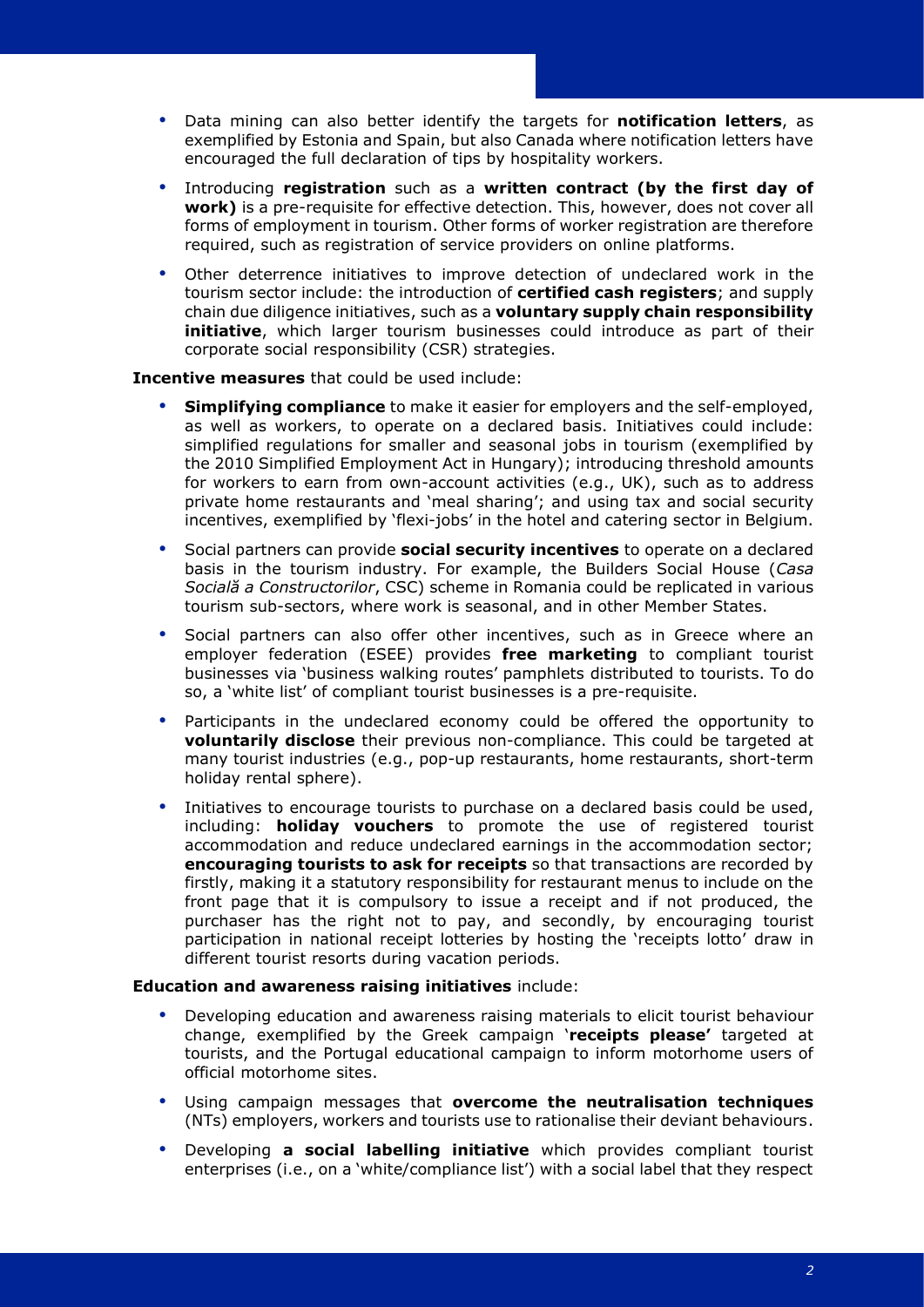fair working conditions, to help tourists make appropriate choices when purchasing goods and services.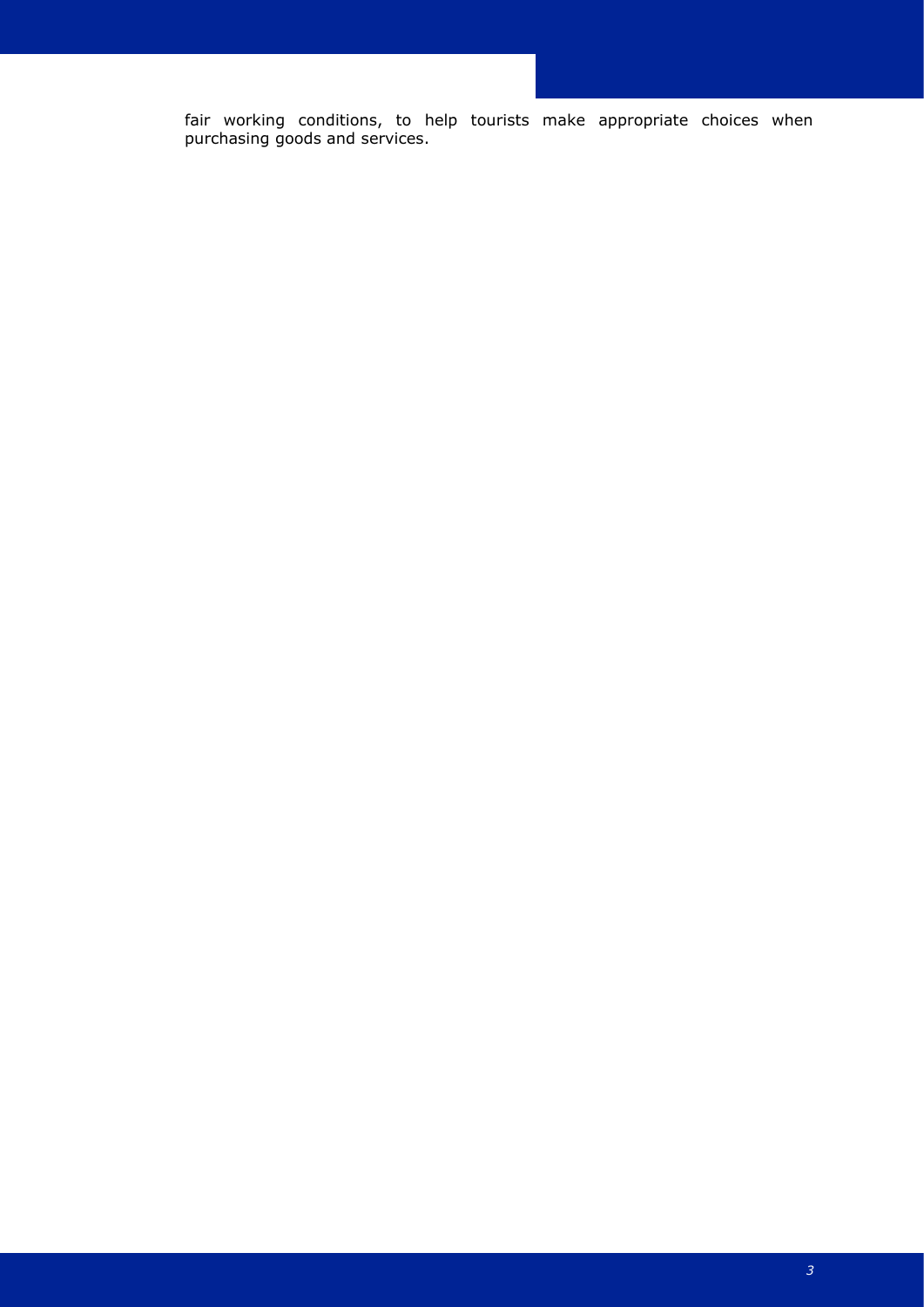## <span id="page-6-0"></span>1 INTRODUCTION

This report evaluates undeclared work in the tourism sector in the EU and how this can be tackled. There is recognition that undeclared work is more prevalent in the tourism sector than in other sectors of the economy. This means that legitimate tourism enterprises suffer from higher levels of unfair competition and tourism workers more likely to suffer from poor working conditions due to the prevalence of undeclared work.

Therefore, the aim of this report is to evaluate the prevalence and characteristics of undeclared work in the tourism sector across the EU and how to tackle it. The specific objectives are to answer the following two questions:

- What is the prevalence and characteristics of undeclared work in the tourism sector?
- How can undeclared work in the tourism sector be tackled?

To achieve this, section 2 will evaluate the magnitude and trends of the tourism sector along with the characteristics of the tourism labour market. Section 3 then reviews the extent of undeclared work in the EU tourism sector, including the extent of unregistered employment, under-declared employment, undeclared self-employment and bogus selfemployment. This is followed in section 4 by a qualitative review of unregistered enterprises and formal enterprises under-declaring transactions and/or employing unregistered and under-employed workers, and the bogus self-employed, in the heterogeneous sub-sectors and industries that comprise the tourism sector. Having reviewed undeclared work in the tourism sector, section 5 then introduces the policy approaches for tackling undeclared work in this sector and reviews deterrents, incentives that make participating in declared work in tourism easier and more beneficial, and education and awareness raising initiatives tailored to tackling undeclared work in tourism. Section 6 then synthesises the findings and makes recommendations for addressing undeclared work in the tourism industry.

## <span id="page-6-1"></span>2 EMPLOYMENT IN THE TOURISM SECTOR

## <span id="page-6-2"></span>2.1 Size and trends

Tourism refers to travel but not all travel is tourism. For travel to belong to tourism, three criteria must be met<sup>2</sup>:

- The travel must involve a displacement outside the usual environment;
- Type of purpose: the travel must occur for any purpose different from being remunerated from within the place visited. Tourism in the past was restricted to recreation and visiting family and friends. This has now expanded to include a much wider array of purposes;
- Duration: only a maximal duration is mentioned, not a minimal. Tourism displacement can be with or without an overnight stay.

In the EU, Regulation (EU) No 692/2011 of 6 July 2011 uses these three criteria to define tourism as **the activity of visitors taking a trip to a main destination outside their usual environment<sup>3</sup> , for less than a year, for any main purpose, including business, leisure or other personal purpose, other than to be employed by a resident entity in the place visited**.

Based on this definition, Member States produce harmonised statistics on tourism supply and demand. To measure tourism supply, data on rented accommodation is used (i.e., capacity and occupancy of tourist accommodation establishments<sup>4</sup> in the reporting

<sup>2</sup> <http://www.tugberkugurlu.com/archive/definintion-of-tourism-unwto-definition-of-tourism-what-is-tourism>

<sup>&</sup>lt;sup>3</sup> [https://ec.europa.eu/eurostat/statistics-explained/index.php?title=Glossary:Usual\\_environment](https://ec.europa.eu/eurostat/statistics-explained/index.php?title=Glossary:Usual_environment)

<sup>4</sup> [https://ec.europa.eu/eurostat/statistics-explained/index.php?title=Glossary:Tourist\\_accommodation\\_establishment](https://ec.europa.eu/eurostat/statistics-explained/index.php?title=Glossary:Tourist_accommodation_establishment)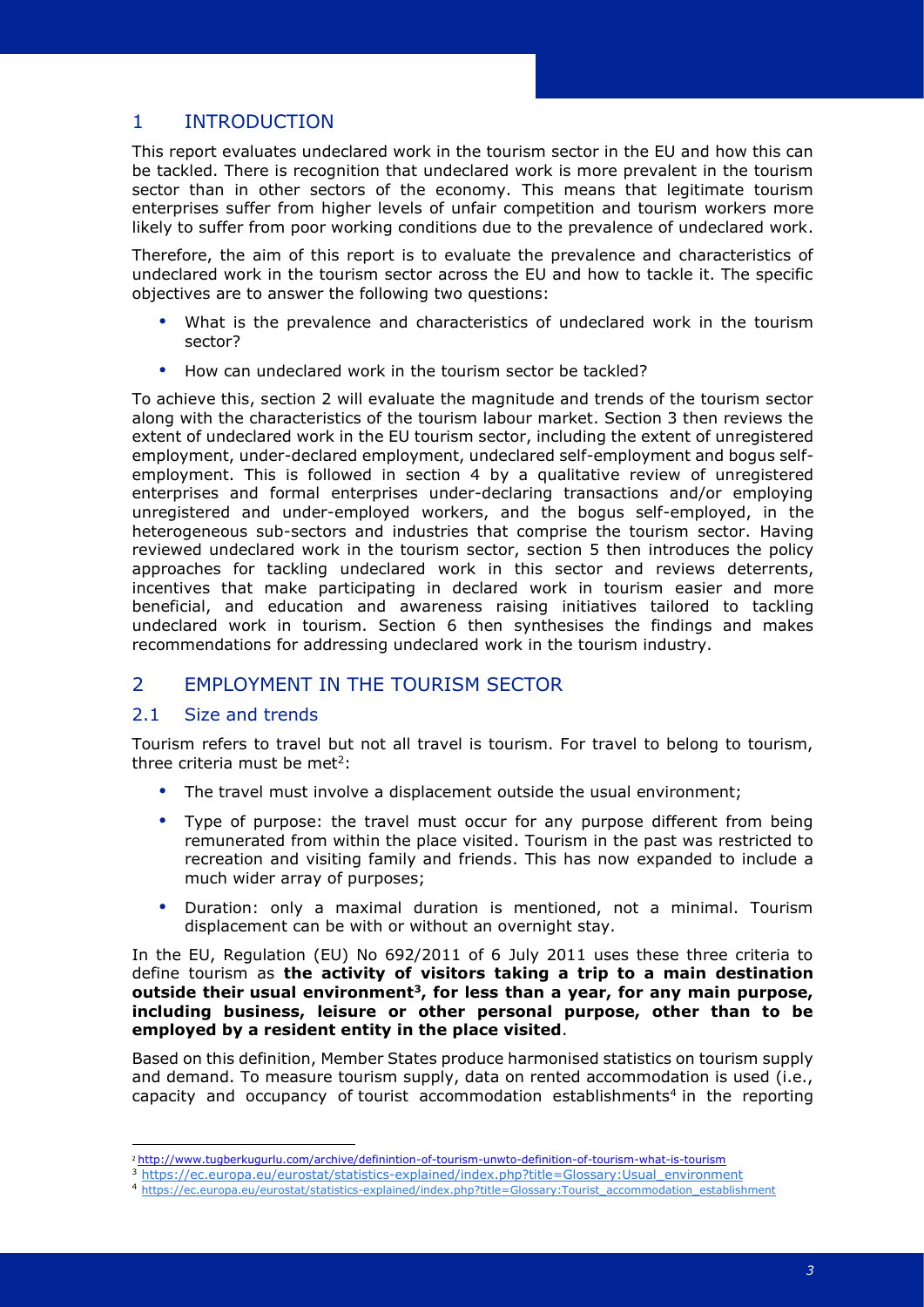country, including resident<sup>5</sup> and non-resident<sup>6</sup> quests). To measure tourism demand, meanwhile, three types of data are used: data on participation in tourism of the residents of the reporting country; data on the characteristics of tourism trips made by the residents of the reporting country, and data on the characteristics of same-day visits made by the residents of the reporting country.

As Tables 1 and 2 display, in 2016, **1 in 10 enterprises** (2.4 million) in the non-financial business economy in the EU belonged to the tourism industries<sup>7</sup>. These enterprises **employed an estimated 13.6 million persons** (9.5 % of total EU employment). However, despite tourism amounting to one-tenth of enterprises and employment in the EU, the tourism industry accounts for only 3.9 % of turnover and 5.8 % of the value added in the non-financial business economy. These lower figures are in part due to the relatively higher share of micro-, small- and medium-sized enterprises in the tourism sector and the higher level of part-time employment in the sector.

#### **Table 1. Key economic indicators for the tourism industries (EU-28, 2016)**

|                                                                                    |       | <b>NACE</b> Number of<br><b>Rev.2 enterprises</b> | <b>Turnover</b><br>(million<br>EUR) | <b>Value</b><br>added<br>at factor<br>cost<br>$(m$ EUR $)$ | <b>Number of</b><br>persons<br>employed     |
|------------------------------------------------------------------------------------|-------|---------------------------------------------------|-------------------------------------|------------------------------------------------------------|---------------------------------------------|
| Total non-financial business economy (1)                                           |       |                                                   |                                     |                                                            | 24,425,954 27,346,551 7,183,983 142,243,831 |
| Total services $(2)$                                                               |       | 12,266,757                                        |                                     | 6,619,998 2,997,584                                        | 62,505,670                                  |
| Total tourism industries (3)                                                       |       | 2,444,841                                         | 1,078,481                           | 418,358                                                    | 13,573,998                                  |
| Tourism industries (mainly tourism) (4)                                            |       | 404,938                                           | 473,653                             | 150,594                                                    | 3,457,392                                   |
| Tourism industries (partially tourism) (5)                                         |       | 2,039,903                                         | 604,828                             | 267,764                                                    | 10,116,606                                  |
| <b>Transport related (total)</b>                                                   |       | 389,307                                           | 280,256                             | 107,321                                                    | 2,186,260                                   |
| Land transport                                                                     |       | 374,828                                           | 122,639                             | 65,399                                                     | 1,728,717                                   |
| Passenger rail transport, interurban                                               | H4910 | 287                                               | 61,496                              | 32,676                                                     | 525,578                                     |
| Taxi operation                                                                     | H4932 | 323,020                                           | 24,016                              | 13,528                                                     | 663,749                                     |
| Other passenger land transport n.e.c.                                              | H4939 | 51,521                                            | 37,127                              | 19,194                                                     | 539,390                                     |
| Water transport                                                                    |       | 10,320                                            | 24,247                              | 8,962                                                      | 113,242                                     |
| Sea and coastal passenger water transport                                          | H5010 | 6,320                                             | 21,916                              | 7,975                                                      | 91,692                                      |
| Inland passenger water transport                                                   | H5030 | 4,000                                             | 2,331                               | 987                                                        | 21,550                                      |
| Passenger air transport                                                            | H5110 | 4,159                                             | 133,370                             | 32,961                                                     | 344,301                                     |
| Accommodation (scope of Reg 692/2011)                                              |       | 323,462                                           | 181,677                             | 87,633                                                     | 2,673,197                                   |
| Hotels and similar accommodation                                                   | 15510 | 154,627                                           | 150,930                             | 74,159                                                     | 2,195,939                                   |
| Holiday and other short-stay accommodation                                         | I5520 | 152,438                                           | 20,930                              | 8,783                                                      | 371,440                                     |
| Camping grounds, recreational vehicle and trailer parks 15530                      |       | 16,397                                            | 9,817                               | 4,692                                                      | 105,818                                     |
| Food and beverage (total)                                                          |       | 1,565,410                                         | 362,446                             | 148,702                                                    | 7,971,489                                   |
| Restaurants and mobile food service activities                                     | I5610 | 961,094                                           | 272,292                             | 113,628                                                    | 5,763,614                                   |
| Beverage serving activities                                                        | I5630 | 604,316                                           | 90,154                              | 35,074                                                     | 2,207,875                                   |
| Car and other rental (total)                                                       |       | 57,074                                            | 82,614                              | 41,247                                                     | 221,669                                     |
| Renting and leasing of cars and trucks                                             | N7710 | 42,307                                            | 80,000                              | 40,000                                                     | 190,000                                     |
| Renting and leasing of recreational and sports goods                               | N7721 | 14,767                                            | 2,614                               | 1,247                                                      | 31,669                                      |
| Travel agency, tour operator reservation service and<br>related activities (total) |       | 109,590                                           | 171,488                             | 33,455                                                     | 521,384                                     |
| Travel agency and tour operator activities                                         | N7910 | 77,317                                            | 158,606                             | 30,000                                                     | 439,894                                     |
| Other reservation service and related activities                                   | N7990 | 32,271                                            | 12,882                              | 3,455                                                      | 81,489                                      |

 $(1)$  NACE sections: B-N\_S95\_X\_K (Total business economy; repair of computers, personal and household goods; except financial and insurance activities).

 $(2)$  NACE sections: H, I, J, L, M, N, S95.

(³) NACE classes: H491, H4932, H4939, H501, H503, H511, I551, I552, I553, I561, I563, N771, N7721 and division N79.

(⁴) NACE classes: H511, I551, I552, I553 and N791.

(⁵) NACE classes: H491, H4932, H4939, H501, H503, I561, I563, N771, N7721 and N799.

*Source: Eurostat (2019a) – Available at: [https://ec.europa.eu/eurostat/statistics](https://ec.europa.eu/eurostat/statistics-explained/index.php/Tourism_industries_-_economic_analysis)[explained/index.php/Tourism\\_industries\\_-\\_economic\\_analysis](https://ec.europa.eu/eurostat/statistics-explained/index.php/Tourism_industries_-_economic_analysis)*

<sup>5</sup> <https://ec.europa.eu/eurostat/statistics-explained/index.php?title=Glossary:Resident>

<sup>6</sup> <https://ec.europa.eu/eurostat/statistics-explained/index.php?title=Glossary:Non-resident>

<sup>7</sup> [https://ec.europa.eu/eurostat/statistics-explained/index.php?title=Tourism\\_industries\\_-\\_economic\\_analysis](https://ec.europa.eu/eurostat/statistics-explained/index.php?title=Tourism_industries_-_economic_analysis)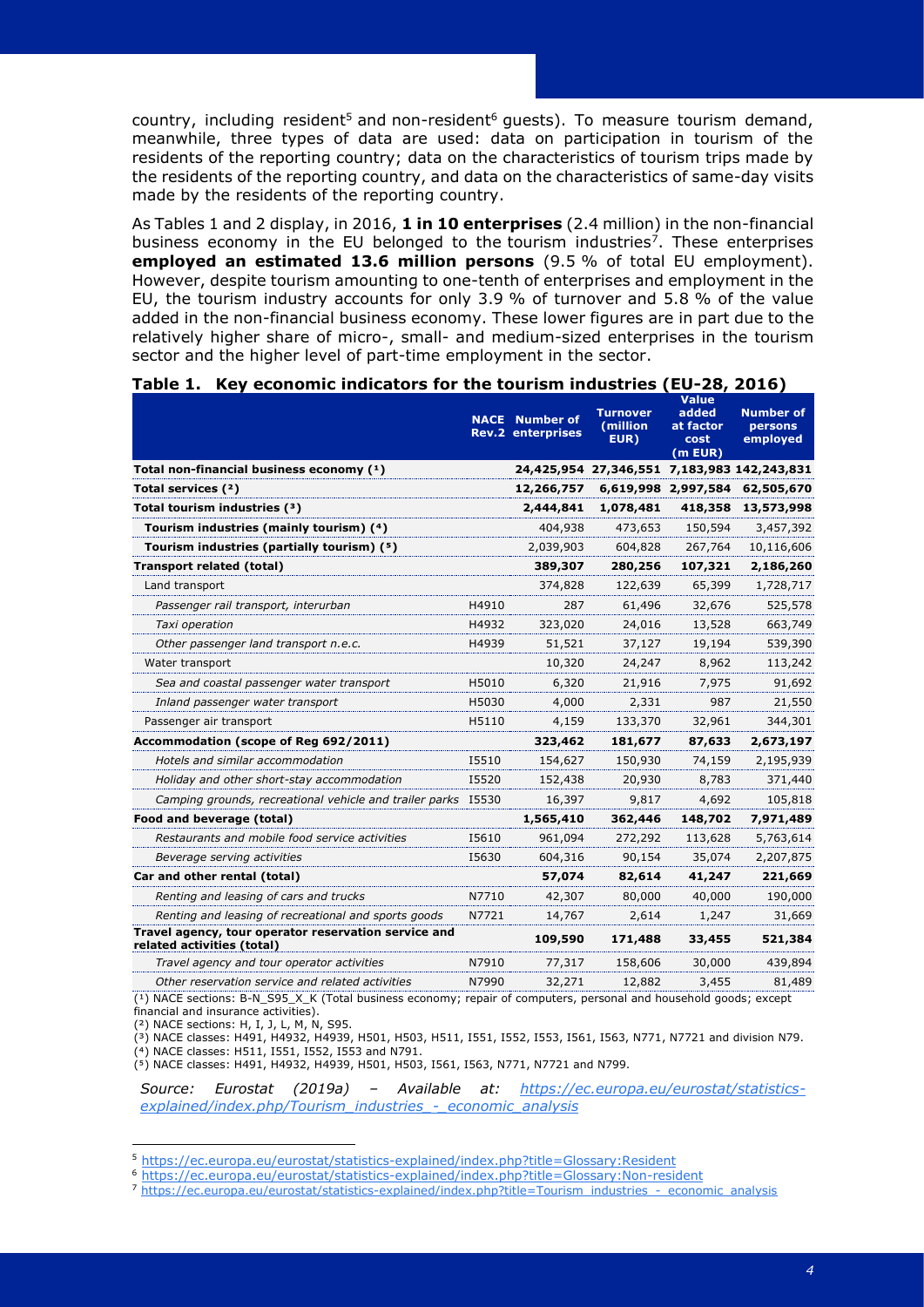However, not all tourism industries serve only tourists. Some serve '**mainly tourism**' and others '**partially tourism**' (e.g., restaurants where the customers are likely to be a mix of tourists and non-tourists). As Tables 1 and 2 reveal, one-quarter of employment in the tourism industry is in establishments serving 'mainly tourism' and three-quarters in establishments serving 'partially tourism'. Between 2012 and 2016, the 'mainly tourism' industry grew faster than the rest of the economy. The value added grew by 28 %, the number of enterprises by 19 %, turnover by 13 % and the number of persons employed by 10 % (for the total economy, these figures were 16 %, 9 %, 5 % and 6 % respectively).

|                                                                                    | <b>NACE</b><br>Rev.2 | <b>Number of</b><br>enterprises | <b>Turnover</b> | <b>Value</b><br>added<br>at factor<br>cost | <b>Number</b><br>of<br>persons<br>employed |
|------------------------------------------------------------------------------------|----------------------|---------------------------------|-----------------|--------------------------------------------|--------------------------------------------|
| Total tourism industries as share of total non-financial<br>business economy $(1)$ |                      | 10.0%                           | 3.9%            | 5.8%                                       | $9.5\%$                                    |
| Total tourism industries as share of total Services(2)                             |                      | 19.9%                           | 16.3%           | 14.0%                                      | 21.7%                                      |
| Total tourism industries(3), of which:                                             |                      | 100.0%                          | 100.0%          | 100.0%                                     | 100.0%                                     |
| Tourism industries (mainly tourism)(4)                                             |                      | 16.6%                           | 43.9%           | 36.0%                                      | 25.5%                                      |
| Tourism industries (partially tourism)(5)                                          |                      | 83.4%                           | 56.1%           | 64.0%                                      | 74.5%                                      |
| Total tourism industries, of which:                                                |                      | 100.0%                          | 100.0%          | 100.0%                                     | 100.0%                                     |
| <b>Transport related (total)</b>                                                   |                      | 15.9%                           | 26.0%           | 25.7%                                      | 16.1%                                      |
| Land transport                                                                     |                      | 15.3%                           | 11.4%           | 15.6%                                      | 12.7%                                      |
| Passenger rail transport, interurban                                               | H4910                | $< 0.5\%$                       | 5.7%            | 7.8%                                       | 3.9%                                       |
| Taxi operation                                                                     | H4932                | 13.2%                           | 2.2%            | 3.2%                                       | 4.9%                                       |
| Other passenger land transport n.e.c.                                              | H4939                | $2.1\%$                         | 3.4%            | 4.6%                                       | 4.0%                                       |
| Water transport                                                                    |                      | $< 0.5\%$                       | 2.2%            | 2.1%                                       | 0.8%                                       |
| Sea and coastal passenger water transport                                          | H5010                | $< 0.5\%$                       | 2.0%            | 1.9%                                       | 0.7%                                       |
| Inland passenger water transport                                                   | H5030                | $< 0.5\%$                       | $< 0.5\%$       | $< 0.5\%$                                  | $< 0.5\%$                                  |
| Air transport                                                                      | H5110                | < 0.5%                          | 12.4%           | 7.9%                                       | 2.5%                                       |
| Accommodation (scope of Reg 692/2011)                                              |                      | 13.2%                           | 16.8%           | 20.9%                                      | 19.7%                                      |
| Hotels and similar accommodation                                                   | 15510                | $6.3\%$                         | 14.0%           | 17.7%                                      | 16.2%                                      |
| Holiday and other short-stay accommodation                                         | 15520                | 6.2%                            | 1.9%            | 2.1%                                       | 2.7%                                       |
| Camping grounds, recreational vehicle parks and trailer parks                      | 15530                | $0.7\%$                         | 0.9%            | 1.1%                                       | 0.8%                                       |
| Food and beverage (total)                                                          |                      | 64.0%                           | 33.6%           | 35.5%                                      | 58.7%                                      |
| Restaurants and mobile food service activities                                     | 15610                | 39.3%                           | 25.2%           | 27.2%                                      | 42.5%                                      |
| Beverage serving activities                                                        | 15630                | 24.7%                           | 8.4%            | 8.4%                                       | 16.3%                                      |
| Car and other rental (total)                                                       |                      | 2.3%                            | 7.7%            | 9.9%                                       | 1.6%                                       |
| Renting and leasing of cars and trucks                                             | N7710                | 1.7%                            | 7.4%            | 9.6%                                       | 1.4%                                       |
| Renting and leasing of recreational and sports goods                               | N7721                | 0.6%                            | < 0.5%          | < 0.5%                                     | $< 0.5\%$                                  |
| Travel agency, tour operator reservation service and related<br>activities (total) |                      | 4.5%                            | 15.9%           | $8.0\%$                                    | 3.8%                                       |
| Travel agency and tour operator activities                                         | N7910                | 3.2%                            | 14.7%           | 7.2%                                       | $3.2\%$                                    |
| Other reservation service and related activities                                   | N7990                | 1.3%                            | 1.2%            | 0.8%                                       | 0.6%                                       |

#### **Table 2. Key economic indicators for the tourism industries (percentages, EU-28, 2016)**

(<sup>1</sup>) NACE sections: B-N\_S95\_X\_K (Total business economy; repair of computers, personal and household goods; except financial and insurance activities).

(²) NACE sections: H, I, J, L, M, N, S95.

(³) NACE classes: H491, H4932, H4939, H501, H503, H511, I551, I552, I553, I561, I563, N771, N7721 and division N79.

(⁴) NACE classes: H511, I551, I552, I553 and N791.

(⁵) NACE classes: H491, H4932, H4939, H501, H503, I561, I563, N771, N7721 and N799.

*Source: Eurostat (2019a) – Available at: [https://ec.europa.eu/eurostat/statistics](https://ec.europa.eu/eurostat/statistics-explained/index.php/Tourism_industries_-_economic_analysis)[explained/index.php/Tourism\\_industries\\_-\\_economic\\_analysis](https://ec.europa.eu/eurostat/statistics-explained/index.php/Tourism_industries_-_economic_analysis)*

Tourism employment, nevertheless, is concentrated in particular sectors. Nearly eight out of ten persons employed in the tourism industries in the EU operated in accommodation (19.7 %) or food and beverage serving (58.7 %) activities in 2016 and more than three-quarters (77.2 %) of all tourist industry enterprises were in these two sectors. It is therefore unsurprising that accommodation and food and beverage serving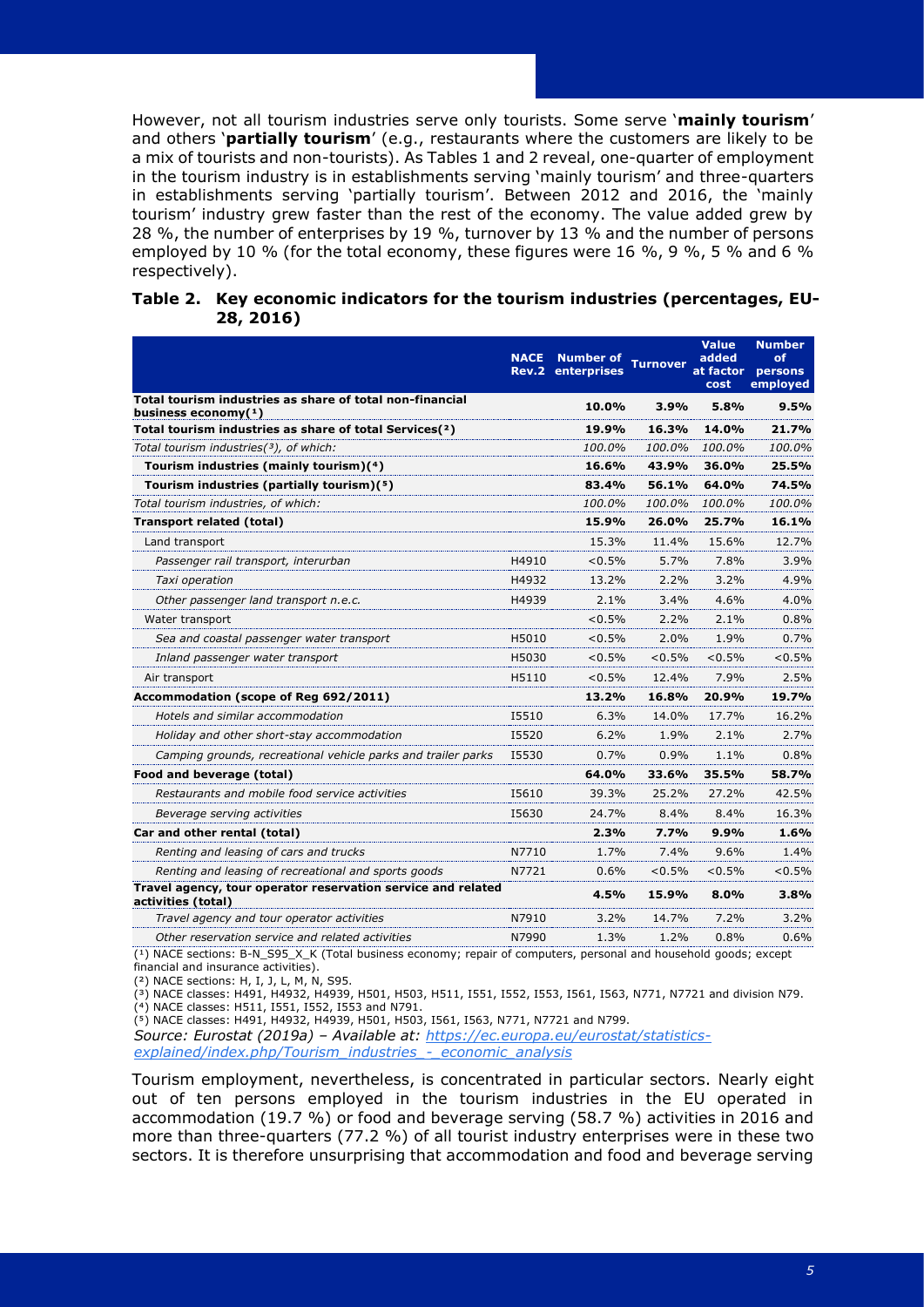activities are the focus when discussing the tourism industry. Nevertheless, these are not the only tourism industries in which undeclared work is found (see section 4).

|                   | <b>Total non-</b><br>financial<br><b>business</b><br>$e_{\text{conomy}(1)}$ | Services(2)           | <b>Tourism</b><br><b>industries</b><br>(total)(3) | <b>Transport</b><br>(total)(4) | Accommo-<br>dation<br>(scope of<br>Reg.<br>692/2011)<br>(5) | <b>Food and</b><br>beverage<br>(total)( <sup>6</sup> ) | <b>Car and</b><br>other<br>rental<br>(total)(?) | <b>Travel</b><br>agency,<br>tour<br>operators<br>(total)( <sup>8</sup> ) | <b>Selected</b><br>tourism<br><b>industries</b><br>(9) |
|-------------------|-----------------------------------------------------------------------------|-----------------------|---------------------------------------------------|--------------------------------|-------------------------------------------------------------|--------------------------------------------------------|-------------------------------------------------|--------------------------------------------------------------------------|--------------------------------------------------------|
| EU-28             | 142,243,831 62,495,935 13,366,068 1,981,960 2,672,671 7,970,702             |                       |                                                   |                                |                                                             |                                                        | 219,394                                         |                                                                          | 521,341 3,612,944                                      |
| Belgium           | 2,802,427                                                                   | 1,327,553             | 220,507                                           | 52,775                         | 23,781                                                      | 131,538                                                | 4,165                                           | 8,248                                                                    | 37,958                                                 |
| <b>Bulgaria</b>   | 1,961,520                                                                   | 671,077               | 163,280                                           | 19,289                         | 41,058                                                      | 94,228                                                 | 2,481                                           | 6,224                                                                    | 50,507                                                 |
| Czechia           | 3,661,872                                                                   | 1,176,099             | 195,904                                           | 27,435                         | 33,459                                                      | 120,176                                                | 2,239                                           | 12,595                                                                   | 51,017                                                 |
| Denmark           | 1,714,856                                                                   | 760,628               | 146,965                                           | 25,958                         | 22,377                                                      | 90,857                                                 | 1,955                                           | 5,818                                                                    | 33,788                                                 |
| Germany           |                                                                             | 29,086,416 12,636,633 | 2,452,086                                         | 297,070                        | 569,418                                                     | 1,444,706                                              | 35,896                                          | 104,996                                                                  | 747,207                                                |
| Estonia           | 421,502                                                                     | 160,327               | 29,232                                            | 3,827                          | 7,208                                                       | 15,793                                                 | 820                                             | 1,584                                                                    | 8,946                                                  |
| Ireland           | 1,381,788                                                                   | 670,038               | 183,513                                           | 7,640                          | 59,262                                                      | 108,344                                                | 2,496                                           | 5,771                                                                    | 73,130                                                 |
| Greece            | 2,366,199                                                                   | 1,149,694             | 566,599                                           | 68,626                         | 133,827                                                     | 342,190                                                | 5,851                                           | 16,105                                                                   | 154,470                                                |
| Spain             | 11,713,717                                                                  | 5,427,742             | 1,435,465                                         | 99,171                         | 279,341                                                     | 980,925                                                | 21,269                                          | 54,759                                                                   | 368,789                                                |
| France            | 15,619,439                                                                  | 7,209,877             | 1,138,243                                         | 146,698                        | 206,381                                                     | 715,779                                                | 27,177                                          | 42,208                                                                   | - 1                                                    |
| Croatia           | 997,335                                                                     | 363,044               | 121,945                                           | 15,273                         | 32,519                                                      | 65,842                                                 | 1,896                                           | 6,415                                                                    | 40,806                                                 |
| Italy             | 14,547,328                                                                  | 5,876,137             | 1,498,798                                         | 178,802                        | 266,431                                                     | 989,852                                                | 15,562                                          | 48,151                                                                   | 335,979                                                |
| Cyprus            | 229,292                                                                     | 109,360               | 46,645                                            | 2,222                          | 19,179                                                      | 22,647                                                 | 807                                             | 1,790                                                                    | 21,030                                                 |
| Latvia            | 634,957                                                                     | 270,100               | 44,221                                            | 7,727                          | 6,905                                                       | 25,365                                                 | 1,781                                           | 2,443                                                                    | 10,882                                                 |
| Lithuania         | 954,639                                                                     | 350,602               | 52,909                                            | 7,352                          | 8,250                                                       | 31,852                                                 | 2,331                                           | 3,124                                                                    | 12,120                                                 |
| Luxembourg        | 265,037                                                                     | 133,592               | 21,247                                            | 3,361                          | 3,609                                                       | 13,270                                                 | 436                                             | 571                                                                      |                                                        |
| Hungary           | 2,672,445                                                                   | 1,076,385             | 184,162                                           | 51,698                         | 27,323                                                      | 94,760                                                 | 4,027                                           | 6,354                                                                    | 36,386                                                 |
| Malta             | 142,606                                                                     | 71,372                | 21,778                                            | 3,205                          | 7,719                                                       | 8,617                                                  | 798                                             | 1,439                                                                    | 10,810                                                 |
| Netherlands       | 5,598,998                                                                   | 2,916,095             | 492,011                                           | 61,102                         | 83,138                                                      | 314,638                                                | 9,209                                           | 23,924                                                                   | 132,518                                                |
| Austria           | 2,778,445                                                                   | 1,143,321             | 352,023                                           | 48,465                         | 112,025                                                     | 175,927                                                | 3,964                                           | 11,642                                                                   | 134,323                                                |
| Poland            | 9,009,673                                                                   | 2,825,658             | 366,957                                           | 101,415                        | 72,984                                                      | 160,237                                                | 10,967                                          | 21,354                                                                   | 99,674                                                 |
| Portugal          | 3,115,885                                                                   | 1,324,944             | 352,778                                           | 37,190                         | 79,865                                                      | 218,297                                                | 5,347                                           | 12,079                                                                   | 103,710                                                |
| Romania           | 3,978,093                                                                   | 1,292,035             | 234,556                                           | 60,283                         | 44,079                                                      | 116,202                                                | 3,435                                           | 10,557                                                                   | 64,307                                                 |
| Slovenia          | 604,234                                                                     | 211,149               | 40,727                                            | 4,236                          | 10,366                                                      | 23,496                                                 | 503                                             | 2,126                                                                    | 13,630                                                 |
| Slovakia          | 1,526,626                                                                   | 507,555               | 65,818                                            | 8,797                          | 10,430                                                      | 41,917                                                 | 1,505                                           | 3,169                                                                    | 16,934                                                 |
| Finland           | 1,460,061                                                                   | 616,225               | 93,033                                            | 26,184                         | 11,052                                                      | 49,606                                                 | 1,447                                           | 4,744                                                                    | 21,059                                                 |
| Sweden            | 3,203,909                                                                   | 1,474,042             | 271,490                                           | 55,551                         | 53,249                                                      | 147,493                                                | 3,167                                           | 12,030                                                                   | 71,169                                                 |
| United<br>Kingdom |                                                                             | 19,794,532 10,744,651 | 2,294,678                                         | 282,110                        |                                                             | 447,436 1,426,148                                      | 47,863                                          | 91,121                                                                   | 632,464                                                |
| Iceland           | ÷                                                                           | 58,350                | 25,535                                            | 5,245                          | 6,158                                                       | 9,299                                                  | 1,044                                           | 3,789                                                                    | 13,443                                                 |
| Norway            | 1,598,176                                                                   | 667,356               | 157,567                                           | 42,949                         | 35,454                                                      | 70,472                                                 | 1,908                                           | 6,784                                                                    | 49,200                                                 |

#### **Table 3. Number of persons employed in tourism industries, by EU Member State, 2016**

*Notes:* Tourism aggregates estimated using available data and including 2015 data for some countries. Due to unreliable data at country level, the use of 2015 data instead, and rounding, deviations can occur between total and subtotals. (4) NACE sections: B-N\_S95\_X\_K (Total business economy; repair of computers, personal and household goods; except

financial and insurance activities).

(²) NACE sections: H-J, L-N and NACE division S95.

(³) NACE classes: H491, H4932, H4939, H501, H503, H511, I551, I552, I553, I561, I563, N771, N7721 and division N79 (⁴) NACE classes: H491, H4932, H4939, H501, H503 and H511. BE: Not including NACE classes H501 and H503. BG, DE, EL: Not including NACE H491. DK, NL: Not including NACE H491 and including NACE H51 instead of H511. EE: Not including H491 and H503 and including H51 instead of H511. IE: Not including H491, H4939 and H503 and including H51 instead of H511. ES: Not including H4932. FR: Not including H491 and H511. LU: including only H4939. PT: Not including H491, H501 and H503. SI: Not including H503 and including H51 instead of H511. FI: Not including H491 and H4939. CH: Not including 4932 and 4939. MK: Not including 491, 503 and including H51 instead of H511. BA: Not including H503.

(⁵) NACE classes: I551, I552 and I553. AT: 2015 data. EE, IE, CY, LU, NL, MK and BA: including NACE class I559.

(⁶) NACE classes: I561 and I563. MT: includes 2015 data for NACE class I563.

 $(7)$  NACE classes: N771 and N7721. EE, LU, MT, CH and BA: not including class N7721. IE: includes 2015 data for N7721.

AT: 2015 data; (<sup>8</sup>) NACE division N79. LU: NACE class N791 instead of NACE division N79. MT: 2015 data.

(⁹) NACE divisions: H51, I55 and N79. Full description of economic activities covered, see under "Data sources".

":" Aggregate not available due to one or more unreliable components at NACE 3 or 4 digit level.

*Source: Eurostat (2019b) – Available at: [https://ec.europa.eu/eurostat/statistics](https://ec.europa.eu/eurostat/statistics-explained/index.php/Tourism_industries_-_employment)[explained/index.php/Tourism\\_industries\\_-\\_employment](https://ec.europa.eu/eurostat/statistics-explained/index.php/Tourism_industries_-_employment)*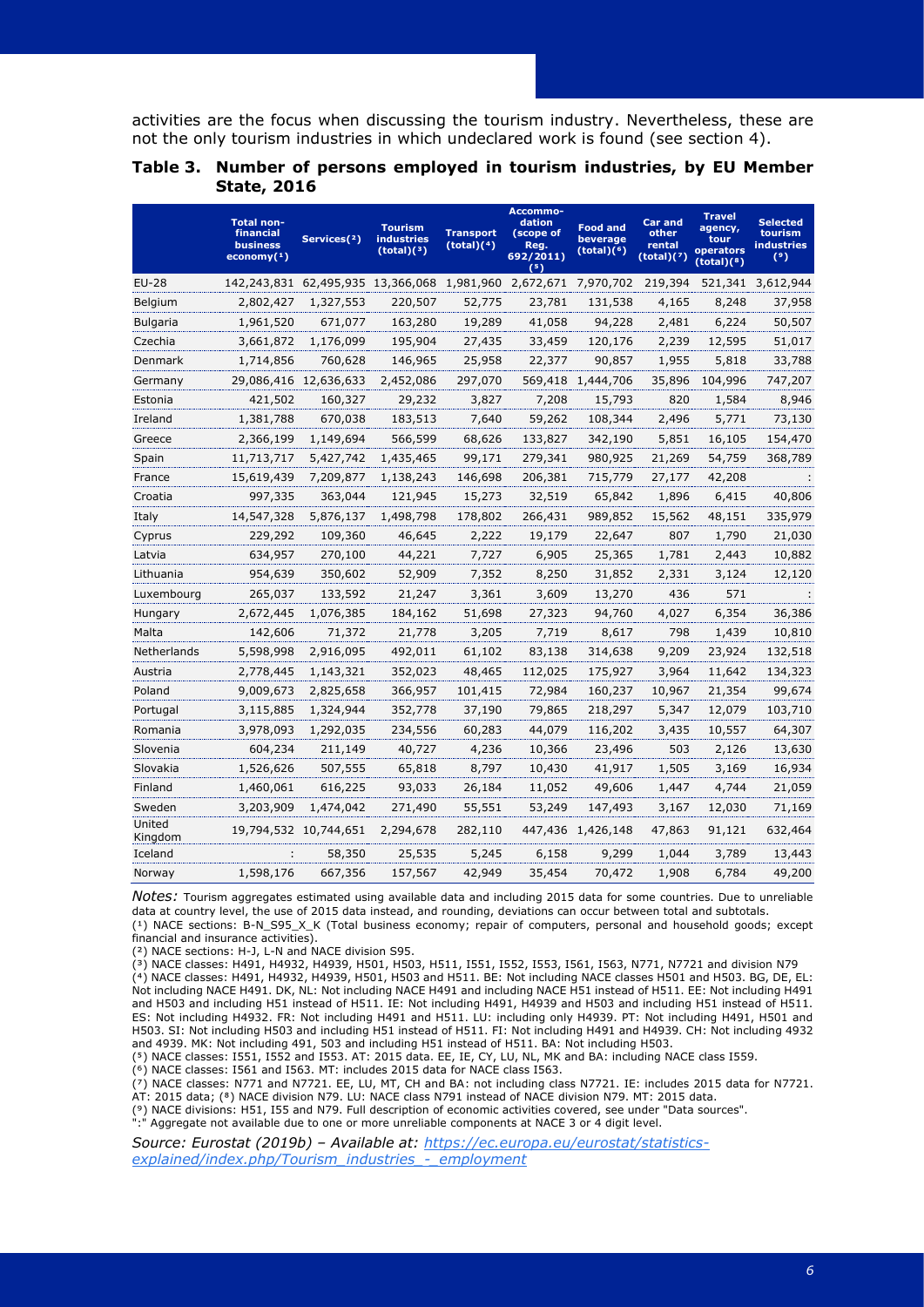The importance of the tourism sector (in terms of the numbers and proportions employed) also significantly varies across EU Member States. As Table 3 reveals, in 2016, although over 13 million people were employed in the tourism industries in the EU, representing 9.5 % of total EU employment, there are marked differences across Member States. In terms of absolute numbers, Germany had the highest numbers employed in the tourism industries (2.5 million people), followed by the United Kingdom (2.3 million), Italy (1.5 million), Spain (1.4 million) and France (1.1 million). These five Member States account for 66 % of total EU employment in the tourism sector.

In terms of the proportion of total employment in each Member State which is in the tourism industry, meanwhile, and as Figure 1 displays, it is Greece which records the highest share (23.9 % of total employment) followed by Cyprus and Malta with respectively one in five and nearly one in six people in employment working in the tourism sector.

#### **Figure 1. Proportion of total employment in the tourism industries: by Member State, 2016**



#### *Notes:*

(1) Total tourism industries: NACE classes: H491, H4932, H4939, H501, H503, H511, I551, I552, I553, I561, I563, N771, N7721 and division N79.

(²) Selected tourism industries: NACE divisions: H51, I55 and N79. FR and SE: include class H511 instead of division H51. (³) Non-financial business economy: NACE sections: B-N\_S95\_X\_K (Total business economy; repair of computers, personal and household goods; except financial and insurance activities). IE, EL and FI: 2012 data. Full description of economic activities covered, see under "Data sources".

*Source: Eurostat (2019b) – Available at: [https://ec.europa.eu/eurostat/statistics](https://ec.europa.eu/eurostat/statistics-explained/index.php/Tourism_industries_-_employment)[explained/index.php/Tourism\\_industries\\_-\\_employment](https://ec.europa.eu/eurostat/statistics-explained/index.php/Tourism_industries_-_employment)*

In consequence, tackling undeclared work in the tourism industries will be more important in some Member States than others. For Member States such as Greece, Cyprus and Malta, where tourism is a major employer, a focus upon this sector is more important than in other Member States where a smaller proportion of the workforce are in this sector.

## <span id="page-10-0"></span>2.2 Characteristics of the labour market

Given that the peaks and troughs in labour demand are greater in tourism than in the wider labour market, it might be expected that the characteristics of employment in the tourist industry will differ to the wider EU economy with fewer permanent full-time jobs,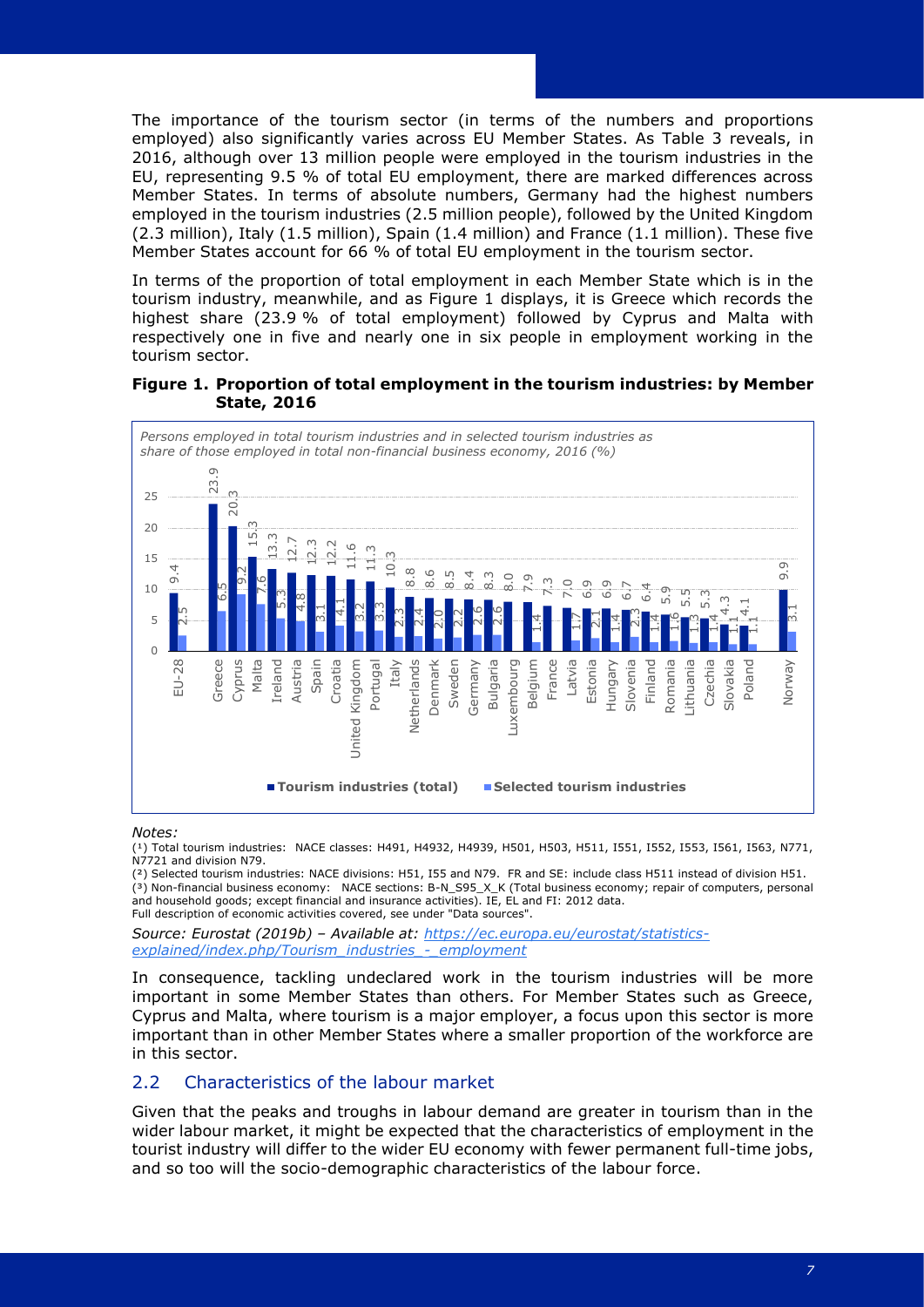Table 4 reports the characteristics of the labour market in the three sub-sectors of the tourist industry that serve 'mainly tourism', namely air transport, accommodation and travel agencies and tour operators. These are the sub-sectors that are most reliant on tourists. This reveals the following characteristics of the tourism labour market:

- **Part-time employment is significantly higher in the tourism sector** (24 % of total employment) than in the total non-financial business economy (17 %) and is comparable to the services sector as a whole (22 %). Part-time employment is highest in the accommodation sector (26 % of total employment), followed by travel agencies and tour operators (22 %). In air transport, 18 % of staff work on a part-time basis.
- **Temporary employment is more prevalent in tourism** than in the total nonfinancial business economy (23% versus 14 % of people employed). In the accommodation sector, more than one in four people employed do not have a permanent contract, reflecting the seasonal nature of employment in tourism.
- The likelihood of an employee **holding their current job for less than one year** is significantly higher in tourism than in the non-financial business economy as a whole (23 % versus 15 %), again reflecting the seasonal nature of employment in tourism. In the economy on average, 75 % have worked with the same employer for two years or more, while in tourism this is the case for 65 %. Air transport tends to offer more stable jobs, with only 12 % of employees having a job for less than one year, compared with 26 % in accommodation and 14 % for people employed by travel agencies or tour operators.

|                                                                         | <b>Non financial</b><br><b>business</b><br>economy $(1)$ | Services <sup>(2)</sup> | <b>Selected</b><br>tourism<br>industries $(3)$ | Air<br>transport $(4)$ | Accommo-<br>dation(5) | <b>Travel</b><br>agency, tour<br>operator $(6)$ |
|-------------------------------------------------------------------------|----------------------------------------------------------|-------------------------|------------------------------------------------|------------------------|-----------------------|-------------------------------------------------|
| Share of employees with<br>temporary contract                           | 13.9                                                     | 15.2                    | 22.8                                           | 9.0                    | 27.5                  | 12.2                                            |
| Share of persons employed<br>part-time                                  | 16.6                                                     | 21.8                    | 24.0                                           | 17.6                   | 25.5                  | 21.7                                            |
| Share of employees having<br>had their job for less than one<br>year    | 15.1                                                     | 17.4                    | 22.6                                           | 12.3                   | 26.2                  | 14.4                                            |
| Share of women employed                                                 | 35.8                                                     | 40.9                    | 59.4                                           | 41.3                   | 61.2                  | 63.8                                            |
| Share of persons employed<br>aged 15-24                                 | 9.3                                                      | 9.3                     | 12.6                                           | 6.4                    | 14.5                  | 8.6                                             |
| Share of persons employed<br>with lower educational<br>attainment level | 19.8                                                     | 18.1                    | 20.5                                           | 7.4                    | 25.8                  | 7.0                                             |
| Share of foreign persons<br>employed                                    | 8.9                                                      | 10.9                    | 15.7                                           | 8.3                    | 18.2                  | 10.1                                            |

#### **Table 4. Characteristics of tourism labour market, EU-28, 2017 (%)**

( $\overline{a}$ ) NACE sections: B-N\_S95\_X\_K (Total business economy; repair of computers, personal and household goods; except financial and insurance activities).

(²) NACE sections: H-J, L-N and NACE division S95.

 $(3)$  NACE divisions: H51, I55 and N79.

 $(4)$  NACE division H51.

 $(5)$  NACE division I55.

 $(6)$  NACE division N79.

*Source: Eurostat (2019b) – Available at: [https://ec.europa.eu/eurostat/statistics](https://ec.europa.eu/eurostat/statistics-explained/index.php/Tourism_industries_-_employment)[explained/index.php/Tourism\\_industries\\_-\\_employment](https://ec.europa.eu/eurostat/statistics-explained/index.php/Tourism_industries_-_employment)*

Tourism is therefore characterised by more part-time and temporary employment than the wider economy. So too do the socio-demographic characteristics of the tourism sector labour force differ: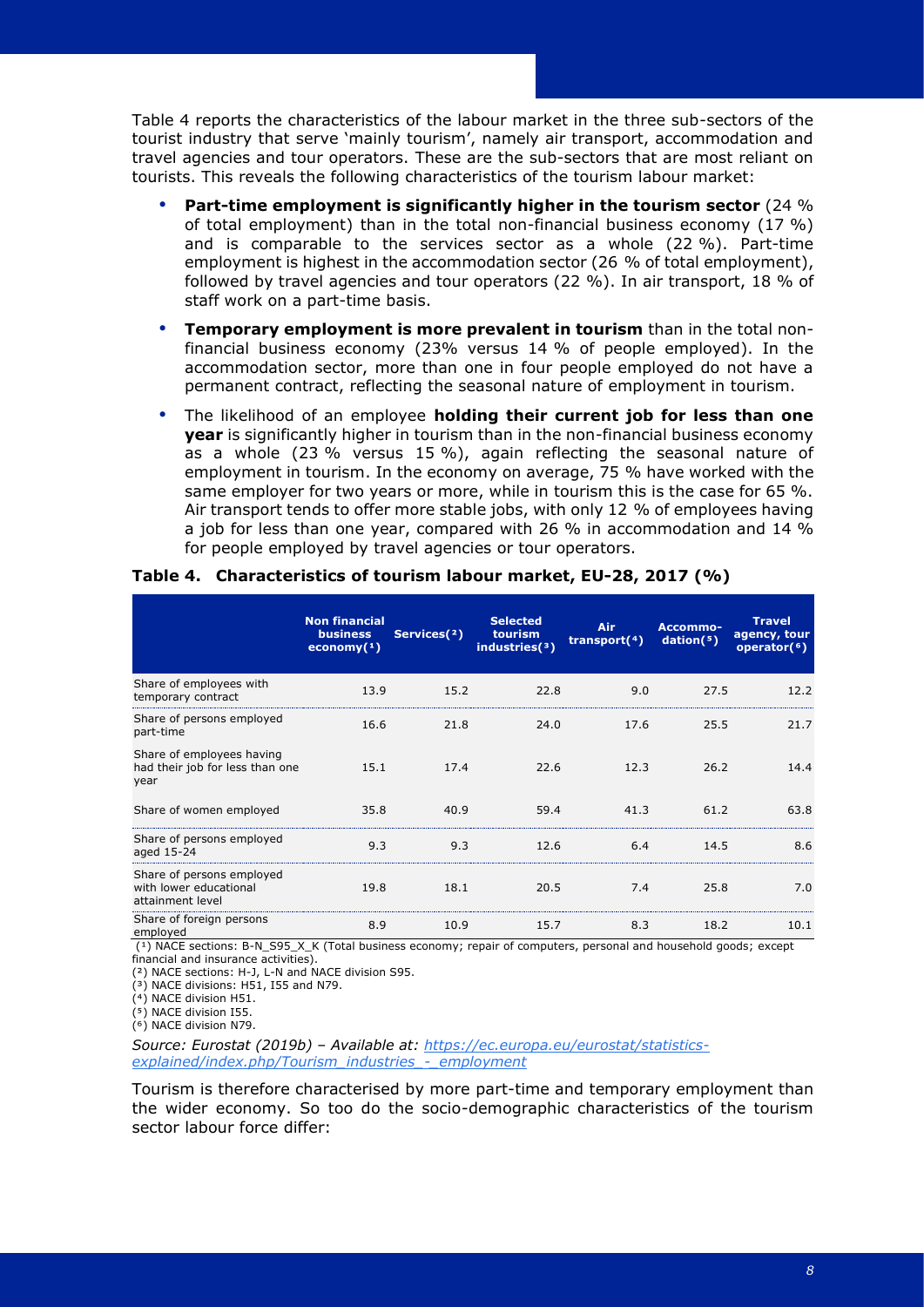- Tourism is a **major employer of women**, with women forming 59% of the labour force. The share of women in the workforce is even higher in accommodation (61 %), and in travel agencies and tour operators (64 %).
- The **labour force is younger** in the tourism industries. 13 % of workers are aged 15 to 24 compared with 9 % for services and the non-financial business economy. In the EU accommodation sector, the proportion of young workers stands at 15 %.
- **The tourist accommodation sector gives more opportunities to lower educated workers.** People with a lower educational level (those who have not finished upper secondary schooling) are equally represented on the labour market as a whole and in the tourism sector (around 20 % for both). However, in the subsector of accommodation, one in four people employed has a lower educational level.
- **Nearly one in six (16 %) employed in tourism are foreign citizens** (of which 9 % are from other EU Member States and 7 % are from non-EU countries). In the services sector as a whole, the proportion of foreign citizens employed is 11 %, and in the total non-financial business economy it is 9 %. Foreign workers are 8 % of the workforce in air transport and 10 % in travel agencies or tour operators, but 18% of the workforce in accommodation.

**Working conditions are also worse in the tourism sector than in the rest of the economy**. Examining the 2015 European Working Conditions Survey (EWCS), Figure 2 compares work in the accommodation and food services sector with work in the rest of the economy. This reveals that **job quality in the accommodation and food services sector is poorer compared with the rest of the economy,** with the exception of the social environment which is better than in the rest of the economy. It is therefore necessary not only to tackle undeclared work in this sector, but also to raise working conditions onto the same level as the wider economy.

**Figure 2. Comparison of working conditions in accommodation and food services with all sectors (EU28, 2015)**



*Source: Authors` own work based on EWCS (2015)*

This 2015 European Working Conditions Survey (EWCS) also allows a comparison of employment relationships in the accommodation and food services sector compared with the whole EU economy (see Figure 3). This firstly reveals that due to demand fluctuations both over the working week and seasonally, the 'standard employment relationship' (SER) of formal, full-time and permanent waged employment is less common in this sector than others. Only half of workers in the accommodation and food services sector have an indefinite contract compared with two-thirds in the economy as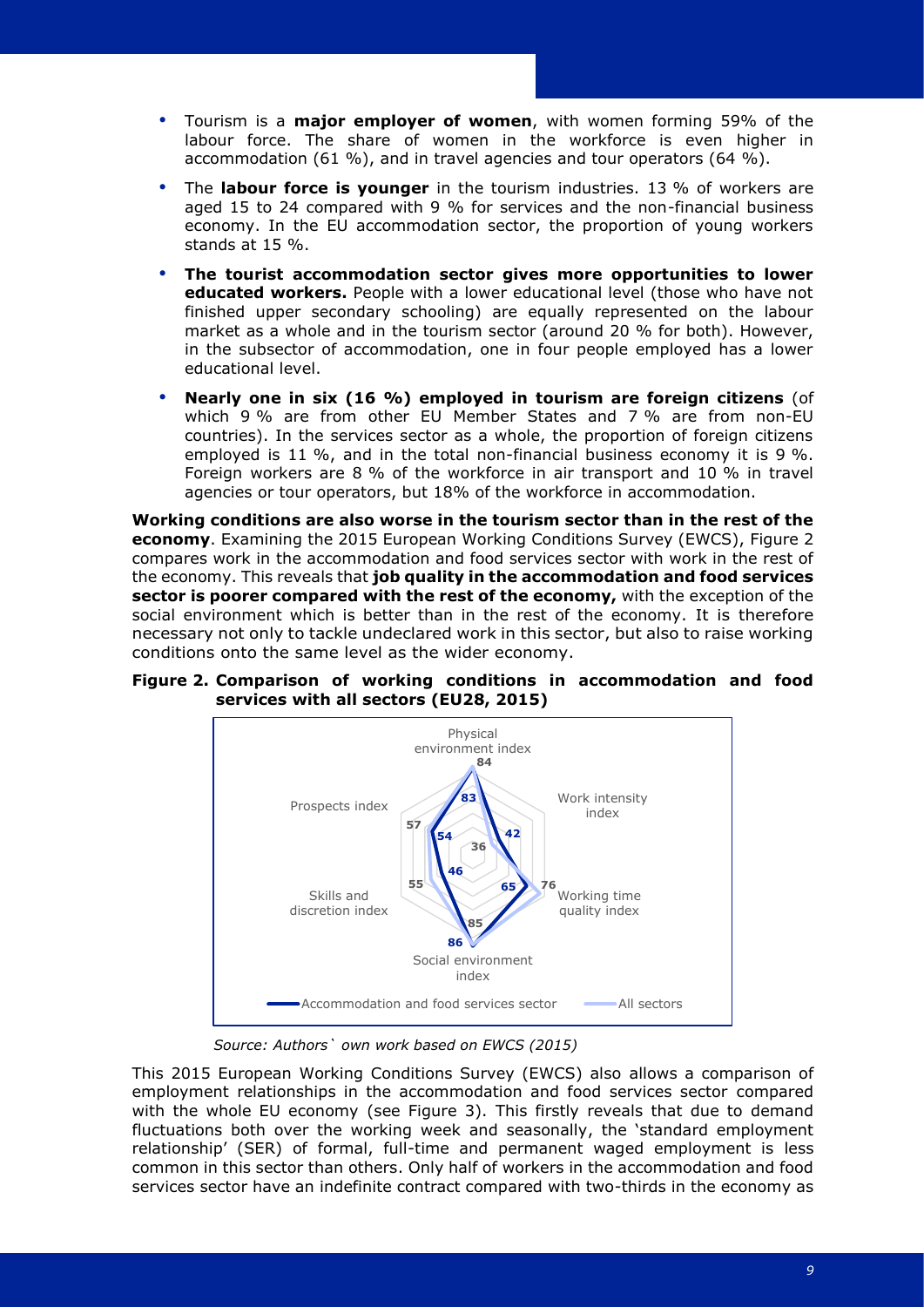a whole. Fixed-term and temporary employment agency work, however, is higher (18 % compared with 12 %).

Interestingly, moreover, the 2015 EWCS reveals that **12 % of the workforce in accommodation and food service activities report that they are employees with no written contract (compared with just 5 % in the economy as a whole)**.

Self-employment, meanwhile, is more common in accommodation and food service activities (16 % of all employment compared with 12 % for all sectors). Examining the characteristics of the self-employed, it is nevertheless the case that **bogus selfemployment is less common in accommodation and food service activities (2 % of all employment) compared with 4 % in the economy as a whole**. Instead, genuine self-employment is more prevalent in the accommodation and food service activities than in the economy as a whole, particularly genuine self-employment with employees, who constitute 9 % of the workforce in accommodation and food services compared with 5 % in the economy as a whole.

In sum, these EWCS findings intimate that unregistered employment (i.e., work with no written contract or terms of employment and remuneration is most probably undeclared in nature) is more prevalent in the tourism industry than in the wider economy, and that bogus self-employment is less prevalent. Given this, attention now turns towards a more complete understanding of these different types of undeclared work in the tourism sector.





*Note: 2015 EWCS interviewed 1,882 respondents employed in accommodation and food services activities, with 238 self-reporting themselves as having no written contract and 34 as bogus selfemployed.* 

*Source: Authors` own work based on EWCS (2015)*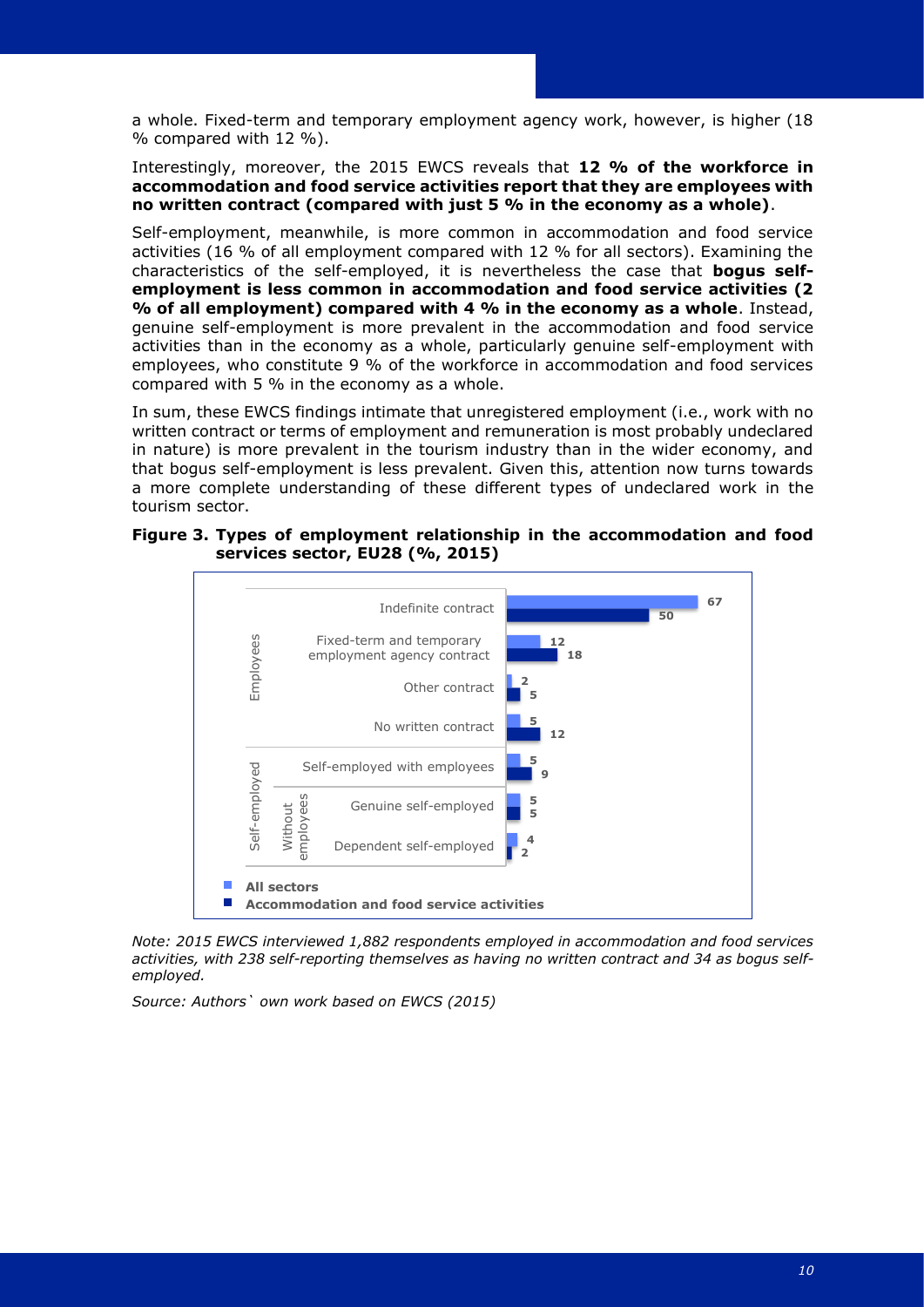## <span id="page-14-0"></span>3 TYPES OF UNDECLARED WORK IN THE TOURISM SECTOR

Undeclared work is by definition hidden from the view of the state enforcement authorities. It is therefore difficult to detect and estimate its size. This is particularly the case in tourism because: (i) tourism is often in rural, island, mountain and remote areas; (ii) many tourist businesses are small-scale businesses (e.g. handicraft producers) and individuals (e.g. family accommodation service providers); (iii) customer to business (C2B) transactions in tourism are often for small amounts (e.g. taxi ride) and in cash (including tips), without an invoice for the product (e.g. bottled water) or service (e.g. a food item); and (iv) a large fluctuation of customers (e.g. short stay), supported by high seasonality (e.g. during the summer), makes detection difficult for enforcement authorities.

What types of undeclared work, therefore, are found in the tourism sector? On the one hand, **unregistered enterprises** are likely to be mostly sole traders and small businesses such as beach sellers, unlicensed tour guides, private accommodation providers or small guesthouses, restaurants or 'pop up' shops. In many cases, they require little starting capital and can be family or kinship based and operated (Gladstone, 2005; Guttentag, 2015; Lynch, McIntosh and Tucker, 2009; Sigala, 2017; Tussyadiah and Pesonen, 2018; Wahnschafft, 1982). With technological developments, these can source their customers online via collaborative platforms, making it easier to access market opportunities (Choi et al., 2015; Heo, 2016; Jull, 2015; Zekanović-Korona, 2014).

On the other hand, there are **registered businesses who do not declare all their transactions** (e.g., not declaring all of the nights that accommodation has been rented or all food supplied to their guests, not recording transactions in restaurants and bars), or who use **unregistered employment** or **under-declared employment** (i.e., 'envelope wage' payments to their employees, such as chefs). Such businesses may also use **bogus self-employment** to undertake work. Below, each of these types of undeclared work are considered in turn.

Before doing so, however, it is important to state that the data available on undeclared work refers to accommodation and food service activities, not the tourism industry as a whole, as defined above. This is because the datasets used to analyse the prevalence of undeclared work (e.g., EWCS, Eurobarometer) do not collect data on the full NACE Rev. 2 sector categories needed to analyse the tourism industry as a whole.

Before reviewing each type of undeclared work, it is important to briefly draw attention to the **cross-border dimension** of undeclared work. Given that 16 % of the official labour force in the tourism sector are foreign workers (of which 9 % are from other EU Member States and 7 % are from non-EU countries), it is likely that a significant proportion of undeclared workers in the tourism industry are also foreign workers (i.e., residing and conducting undeclared work in another country, not the one they originate from). Such undeclared foreign workers may operate as frontier workers (i.e., commuting daily or weekly between two Member States) or as seasonal workers (i.e., citizens of one country who come to work in a Member state for a limited time). The work of these foreign workers can be fully undeclared, under-declared work where envelope wages are received, undeclared self-employment, or bogus self-employment. Each type is now considered in turn.

## <span id="page-14-1"></span>3.1 Unregistered employment

Unregistered employment is an employment relationship not registered with the authorities when it should be registered. Such employees often do not have written contracts or terms of employment and their remuneration is most probably undeclared in nature. In the tourism industries, to meet peaks in demand, employers may supplement their declared workforce with unregistered employees, such as in housekeeping, cleaning and catering.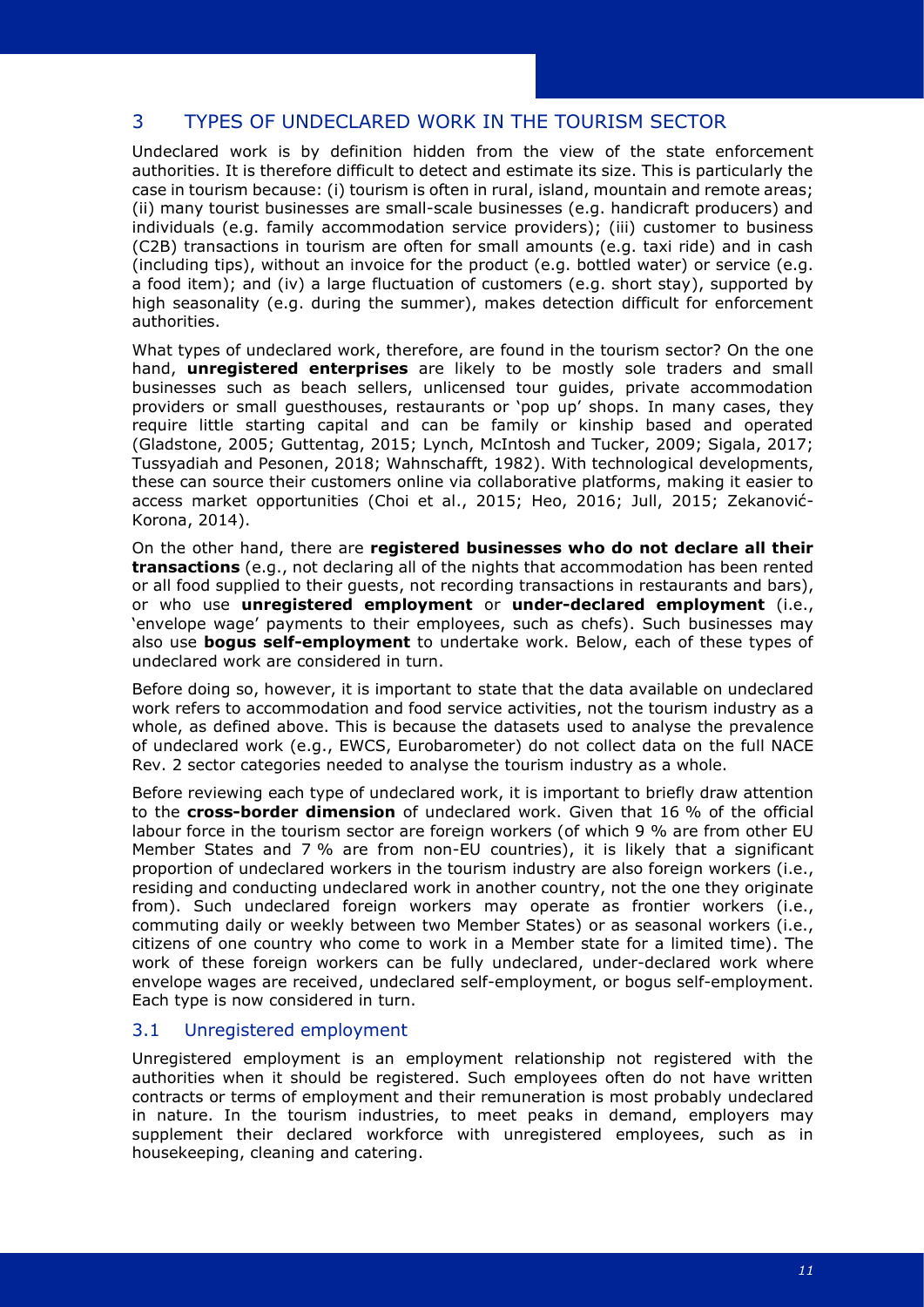As the first column of Table 5 displays, **14 % of employees in accommodation and food services are in unregistered employment** (compared with 5 % of employees in the EU economy overall). The only sectors exceeding this are the household services sector (where 52 % of employees have no written contract of employment), agriculture (32 %), and arts, entertainment and recreation (16 %). The outcome, as the second column of Table 5 shows, is that **12 % of all unregistered employment in the EU28 is in accommodation and food service activities**.

|                                                      | Unregistered employment       |    |  |           |  |  |
|------------------------------------------------------|-------------------------------|----|--|-----------|--|--|
| <b>Sector</b>                                        | Share of all employees<br>(%) |    |  | Of which: |  |  |
| Agriculture, forestry and fishing                    |                               | 32 |  | 12        |  |  |
| Industry (except construction)                       |                               | 2  |  | 5         |  |  |
| Construction                                         |                               | q  |  |           |  |  |
| Wholesale and retail trade; repair of motors         |                               | 4  |  | 10        |  |  |
| Transportation and storage                           |                               |    |  | 2         |  |  |
| Accommodation and food service activities            |                               | 14 |  | 12        |  |  |
| Information and communication                        |                               |    |  |           |  |  |
| Financial and insurance/ real estate activities      |                               |    |  |           |  |  |
| Professional, scientific, technical + administrative |                               | 4  |  |           |  |  |
| Defence, education, human health, social work        |                               |    |  | 15        |  |  |
| Arts, entertainment and recreation + others          |                               | 16 |  | 13        |  |  |
| Activities of households as employers                |                               | 52 |  | 15        |  |  |

**Table 5. Participation in unregistered employment: by sector, 2015**

*Source: Williams and Horodnic (2018)*

As Table 6 shows, however, the proportion of all employees in unregistered employment in accommodation and food service activities varies across Member States. Although 14 % of employees are in unregistered employment in accommodation and food service activities in the EU as a whole, **50 % of all employees in accommodation and food service activities are in unregistered employment in Cyprus, 37 % in Malta and Ireland, and 33 % in Greece**. In stark contrast, just 2 % of employees are in unregistered employment in accommodation and food service activities in Luxembourg, 3 % in Estonia and 4 % in Belgium and Hungary.

When the different sizes of the labour force in accommodation and food services is taken into account, however, over **two-thirds (69.7 %) of all unregistered employment in accommodation and food service activities in the EU is in just 4 Member States**: United Kingdom (29.7 %), Italy (16.4 %), Germany (12.5 %) and Spain (11.1 %).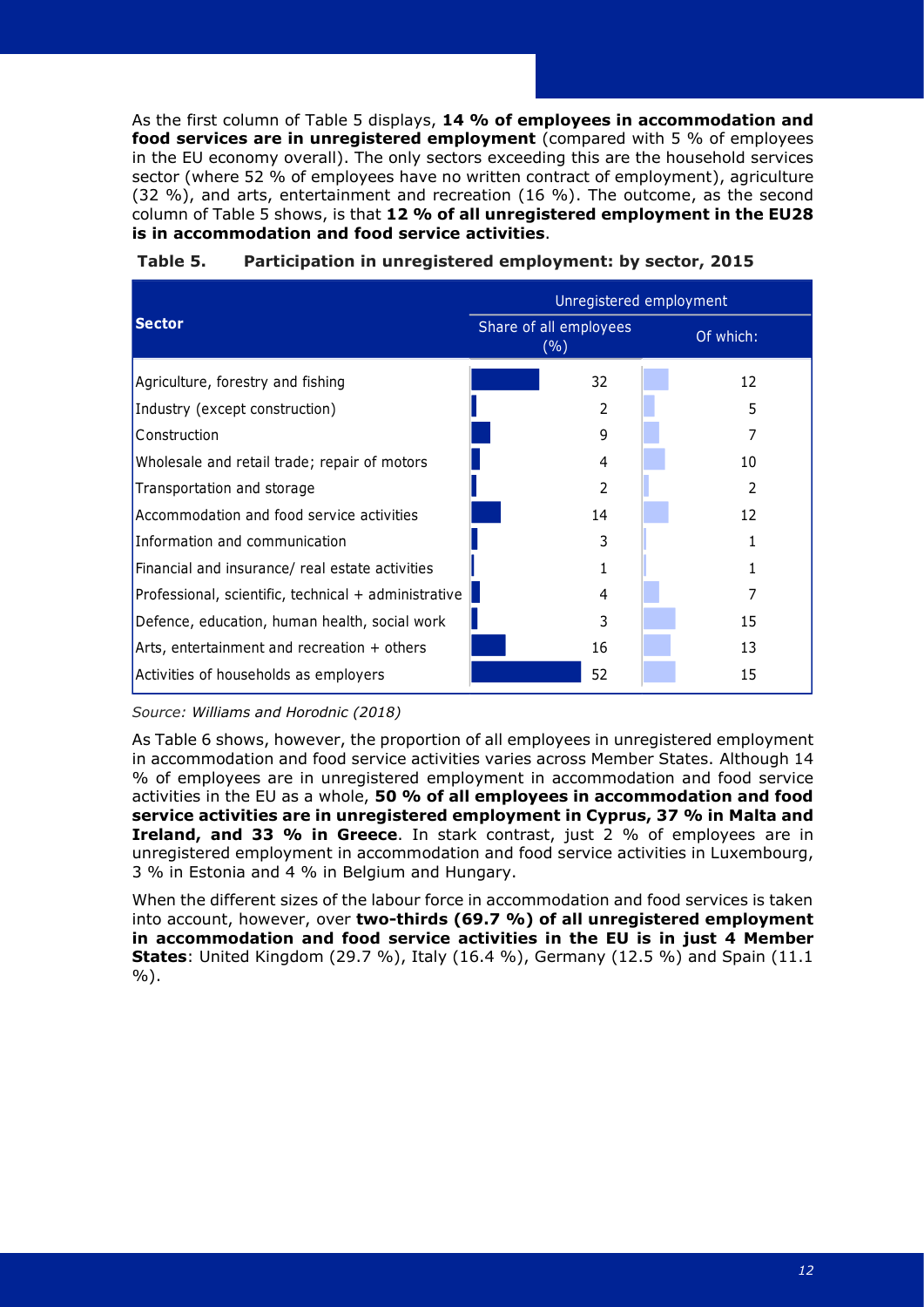|                 | Unregistered employment       |           |  |  |
|-----------------|-------------------------------|-----------|--|--|
| <b>Country</b>  | Share of all employees<br>(%) | Of which: |  |  |
| Austria         | 20 <sup>°</sup>               | 3.2       |  |  |
| Belgium         | $\overline{4}$                | 0.4       |  |  |
| <b>Bulgaria</b> | 6                             | 0.5       |  |  |
| Croatia         | 5                             | 0.4       |  |  |
| Cyprus          | 50                            | 1.2       |  |  |
| Czech Republic  | $\overline{7}$                | 1.2       |  |  |
| Denmark         | 12                            | 0.7       |  |  |
| Estonia         | 3                             | 0.0       |  |  |
| Finland         | 9                             | 0.6       |  |  |
| Germany         | 13                            | 12.5      |  |  |
| Greece          | 33                            | 7.7       |  |  |
| Hungary         | 4                             | 0.5       |  |  |
| Ireland         | 37                            | 4.1       |  |  |
| Italy           | 19                            | 16.4      |  |  |
| Latvia          | $10\,$                        | 0.2       |  |  |
| Luxembourg      | $\overline{2}$                | 0.0       |  |  |
| Malta           | 37                            | 0.4       |  |  |
| Poland          | $\,8\,$                       | 2.9       |  |  |
| Portugal        | 24                            | 4.0       |  |  |
| Slovakia        | 8                             | 0.7       |  |  |
| Slovenia        | 17                            | 0.7       |  |  |
| Spain           | 10                            | 11.1      |  |  |
| Sweden          | $\overline{7}$                | 0.9       |  |  |
| United Kingdom  | 29                            | 29.7      |  |  |

## **Table 6. Cross-national variations in the prevalence of unregistered employment in the accommodation and food services sector (EU-28, 2015)**

*Note: In France, Lithuania, Netherlands and Romania no unregistered employment in the accommodation and food services sector was identified.*

*Source: Authors` own work based on EWCS (2015)*

Who, therefore, engages in unregistered employment in accommodation and food service activities in the EU? Table 7 reveals that 53 % are women, and that they are more likely to be from younger age groups, with lower levels of education, living in larger households, be born in the country, working in the private sector and in part-time employment, and to be working in small and medium-sized businesses.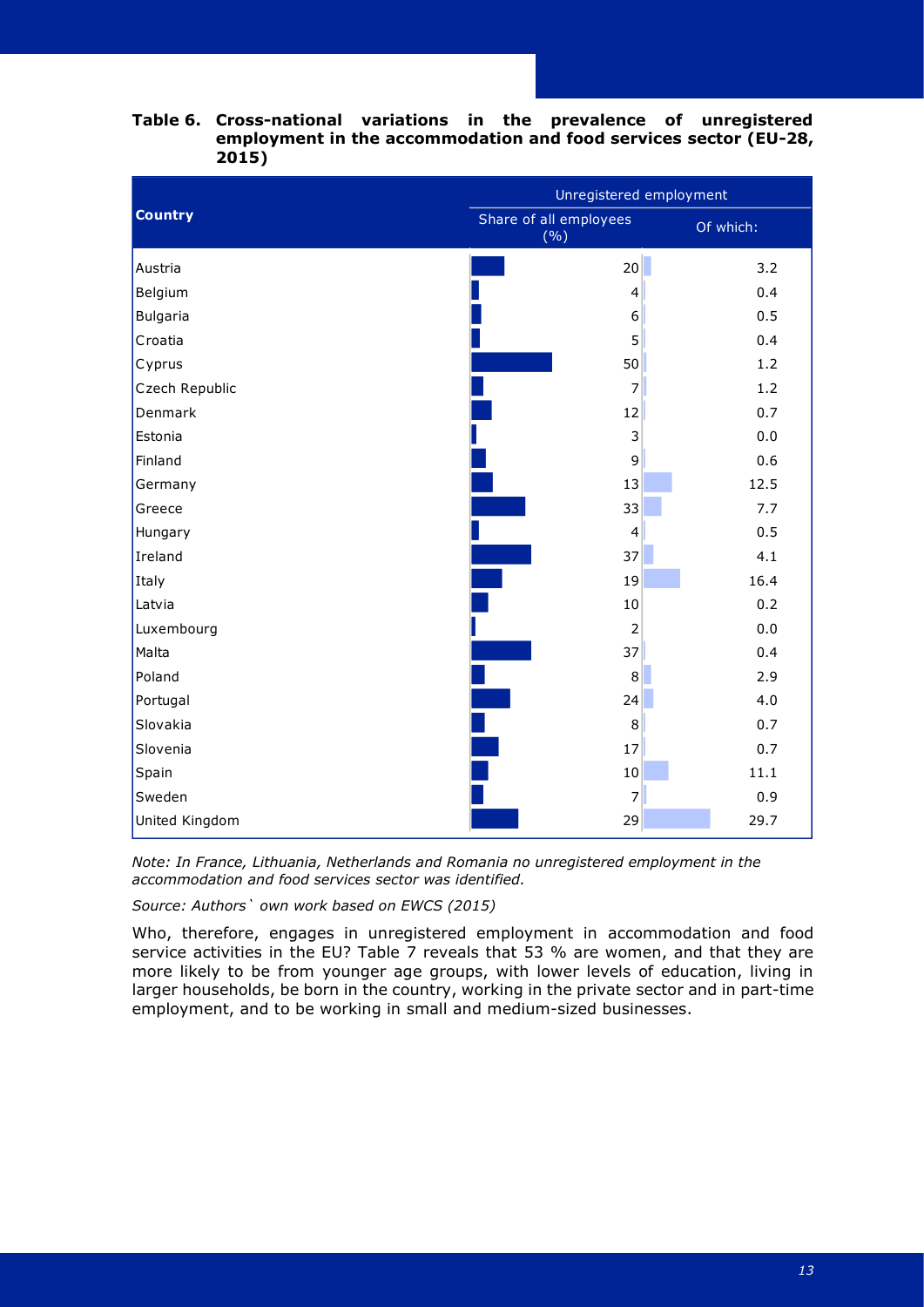|                                                                                               | Unregistered employment |                |  |  |  |  |
|-----------------------------------------------------------------------------------------------|-------------------------|----------------|--|--|--|--|
| Socio-demographic and economic<br>characteristics                                             | Share of all employees  | Of which:      |  |  |  |  |
| Gender                                                                                        |                         |                |  |  |  |  |
| Male                                                                                          | 15                      | 47             |  |  |  |  |
| Female                                                                                        | 13                      | 53             |  |  |  |  |
| Age                                                                                           |                         |                |  |  |  |  |
| Under 35 years                                                                                | 17                      | 63             |  |  |  |  |
| 35 - 49 years                                                                                 | 8                       | 18             |  |  |  |  |
| 50 years and over                                                                             | 15                      | 19             |  |  |  |  |
| Education                                                                                     |                         |                |  |  |  |  |
| Up to Lower secondary education                                                               | 16                      | 28             |  |  |  |  |
| Upper secondary                                                                               | 14                      | 55             |  |  |  |  |
| Post-secondary/ non-tertiary                                                                  | 8                       | 4              |  |  |  |  |
| Short-cycle tertiary                                                                          | 8                       | 3              |  |  |  |  |
| Bachelor/Master/Doctorate or equivalent                                                       | 14                      | 10             |  |  |  |  |
| Respondent and their parents born in the country                                              |                         |                |  |  |  |  |
| No.                                                                                           | 17                      | 24             |  |  |  |  |
| Yes                                                                                           | 13                      | 76             |  |  |  |  |
| Household size                                                                                |                         |                |  |  |  |  |
| One                                                                                           | 9                       | 10             |  |  |  |  |
| Two                                                                                           | 10                      | 19             |  |  |  |  |
| Three                                                                                         | 15                      | 31             |  |  |  |  |
| Four and more                                                                                 | 18                      | 40             |  |  |  |  |
| Household ability to make ends meet                                                           |                         |                |  |  |  |  |
| Very easily/ easy                                                                             | 15                      | 23             |  |  |  |  |
| Fairly easily                                                                                 | 11                      | 25             |  |  |  |  |
| With some difficulty                                                                          | 11                      | 26             |  |  |  |  |
| With difficulty/ great difficulty                                                             | 22                      | 26             |  |  |  |  |
| Sector                                                                                        |                         |                |  |  |  |  |
| The private sector                                                                            | 14                      | 97             |  |  |  |  |
| The public sector                                                                             | 2                       | 1              |  |  |  |  |
| A joint private-public organisation or company/<br>the not-for-profit sector or an NGO/ Other | 14                      | $\overline{2}$ |  |  |  |  |
| Type of job                                                                                   |                         |                |  |  |  |  |
| Part-time                                                                                     | 21                      | 70             |  |  |  |  |
| Full-time                                                                                     | 5                       | 30             |  |  |  |  |
| Company size (no. of employees)                                                               |                         |                |  |  |  |  |
| 1 employee                                                                                    | 48                      | 4              |  |  |  |  |
| 2-9 employees                                                                                 | 17                      | 58             |  |  |  |  |
| $10+$ employees                                                                               | 10                      | 38             |  |  |  |  |

## **Table 7. Who engages in unregistered employment in the accommodation and food services sector? (EU-28, 2015)**

*Source: Authors` own work based on EWCS (2015)*

## <span id="page-17-0"></span>3.2 Under-declared employment

Under-declared employment is the illegal practice whereby formal employers pay their formal employees two salaries: an official declared salary and an additional undeclared ('envelope') wage which is verbally agreed and hidden from the authorities, to reduce their tax and social security costs (Williams and Horodnic, 2017).

This verbal agreement may simply stipulate that the employee will be paid more for their regular employment than is in the formal written contract (e.g., a practice used by restaurants to retain the services of chefs in some Member States). More commonly, conditions may be attached to this additional salary, such as not taking their full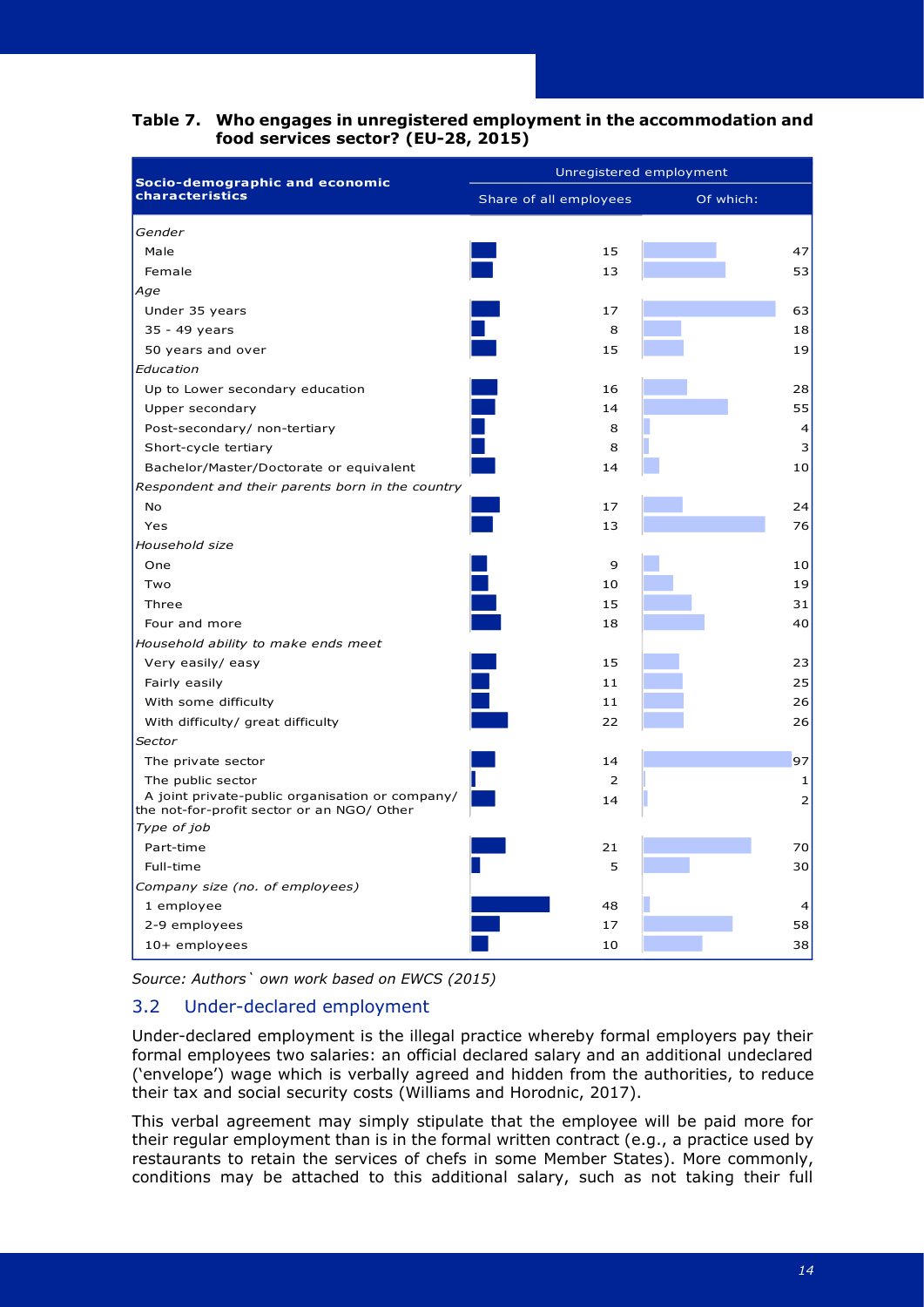entitlement to annual leave, working more hours per week than is in the written formal contract (which takes the employee over the hours stipulated in any working hours directive and/or results in them being paid below the minimum hourly wage) or to undertake a different job content to that stated in the formal contract (Horodnic, 2016; Williams and Horodnic, 2016; Williams and Horodnic, 2015). In the tourism sector where employment is seasonal and/or there are demand-fluctuations, envelope wages might be paid some months when demand is high and employees work additional hours or do a wider array of tasks to that specified in their formal contact.

The only available evidence on the level of under-declared employment in the tourism sector is a 2007 special Eurobarometer survey (i.e., the more recent 2013 special Eurobarometer survey does not examine sectors and the 2019 special Eurobarometer does not examine sectors for under-declared employment). As Table 8 reveals, **6 % of employees in the hotel and restaurant sector receive envelope wages (compared with 5 % of all employees in the EU)**. Overall, therefore, underemployment is only slightly higher in this sector than the labour market in general.

|      |                      | <b>Share of</b>                             | <b>Average gross</b>                                     | <b>Envelope wages paid for:</b> |                                    |                                              |                           |  |
|------|----------------------|---------------------------------------------|----------------------------------------------------------|---------------------------------|------------------------------------|----------------------------------------------|---------------------------|--|
|      |                      | employees<br>receiving<br>envelope<br>wages | salary received<br><b>Regular</b><br>as envelope<br>wage |                                 | <b>Overtime</b><br>/ extra<br>work | <b>Both</b><br>regular &<br>overtime<br>work | Refusal/<br>don't<br>know |  |
|      |                      | (%)                                         | (%)                                                      | (9/6)                           | (%)                                | (%)                                          | (%)                       |  |
|      | <b>EU-28</b>         | 3                                           |                                                          | 25                              | 44                                 | 28                                           | 3                         |  |
| 2019 | $EU-27$              | 3                                           |                                                          | 25                              | 43                                 | 28                                           | $\overline{4}$            |  |
|      | $EU-27$              | 5                                           | $1 - 20$                                                 | 30                              | 28                                 | 34                                           | 8                         |  |
|      | Construction         | 10                                          | $1 - 20$                                                 | 39                              | 28                                 | 27                                           | 6                         |  |
|      | Agriculture          | 9                                           | $81 - 100$                                               | 60                              | 12                                 | 28                                           | $\mathbf 0$               |  |
|      | Hotel and restaurant | 6                                           | $1 - 20$                                                 | 19                              | 68                                 | 10                                           | 3                         |  |
|      | Repair services      | 6                                           | $1 - 20$                                                 | 18                              | 29                                 | 51                                           | 2                         |  |
| 2007 | Retail               | 6                                           | $1 - 20$                                                 | 29                              | 36                                 | 32                                           | 3                         |  |
|      | Transport            | 6                                           | $81 - 100$                                               | 18                              | 26                                 | 50                                           | 6                         |  |
|      | Industry             | 5                                           | $81 - 100$                                               | 29                              | 22                                 | 38                                           | 11                        |  |
|      | Personal services    | $\overline{4}$                              | $1 - 20$                                                 | 33                              | 29                                 | 28                                           | 10                        |  |
|      | Household services   | $\overline{2}$                              | $1 - 20$                                                 | 23                              | 15                                 | 51                                           | 11                        |  |
|      | Other                | 2                                           | $81 - 100$                                               | 21                              | 20                                 | 44                                           | 15                        |  |

|  | Table 8. Prevalence of under-declared employment in EU, by sector |  |  |  |  |  |  |
|--|-------------------------------------------------------------------|--|--|--|--|--|--|
|--|-------------------------------------------------------------------|--|--|--|--|--|--|

*Source: Williams and Horodnic (2018; based on data from Special Eurobarometer 284, 2007) and authors` own work based on Special Eurobarometer 498, 2019*

Breaking this down, 19 % of the hotel and restaurant employees paid an envelope wage received this for their regular employment, 68 % for overtime/extra work conducted and 10 % for both their regular and overtime work. Compared with the wider economy, therefore, envelope wages in the hotel and restaurant sector are more likely to be paid for extra work/overtime conducted. For example, a chef who works longer hours than in their contract may receive envelope wages as compensation for the longer hours worked.

## <span id="page-18-0"></span>3.3 Undeclared self-employment and bogus self-employment

Undeclared work in the tourism industry is also conducted by the self-employed. Selfemployed street vendors and tour guides, through musicians working in restaurants and hotels, to handicraft micro-enterprises selling to tourists, may conduct a portion or all their activities on an undeclared basis. However, until now, no survey examines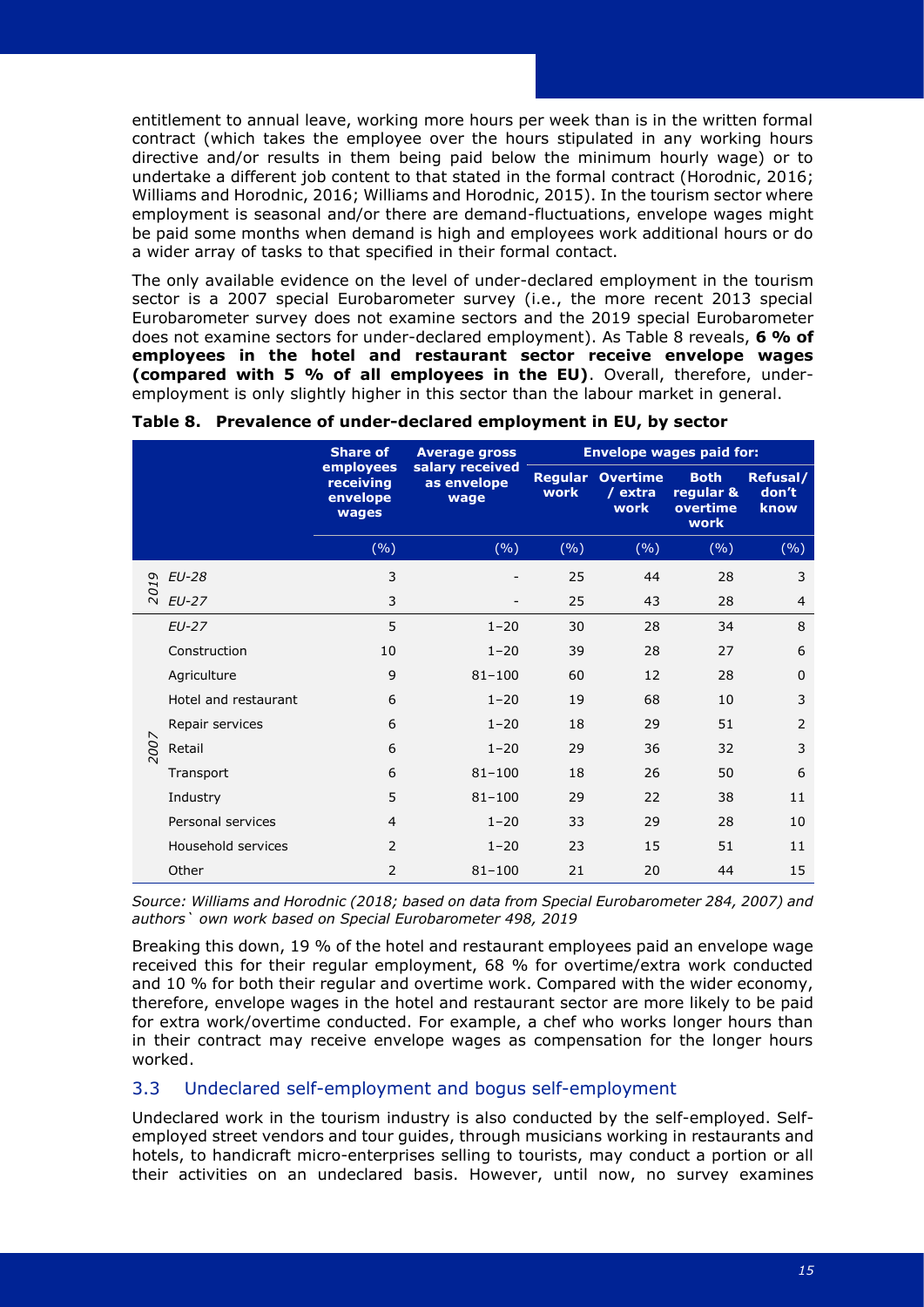undeclared self-employment in the tourist industry. For the moment, therefore, the prevalence of undeclared self-employment in the tourism industry cannot be estimated, and neither can the characteristics of the self-employed operating on an undeclared basis in the tourism industry. The only evidence available is qualitative and anecdotal (see section 4 below).

However, evidence is available on the prevalence of bogus self-employment in the tourism sector. Bogus self-employment, as previous Platform reports highlight (Heyes and Hastings, 2017; Heyes and Newsome, 2017), refers to workers who are classified as self-employed but possess the characteristics of dependent employees because they do not have either more than one client, the authority to hire staff, and/or the authority to make important strategic decisions about how to run the business (Eurofound, 2013, 2016a, b).

In the 2015 European Working Conditions Survey (EWCS), the bogus self-employed are identified using five questions:

- Are you working as an employee or are you self-employed?
- Regarding your business, do you: a) Have employees (working for you); b) Have the authority to hire or dismiss employees; c) Have more than one client or customer.
- To what extent do you agree or disagree with the following statement I make the most important decisions on how the business is run.

The bogus self-employed are those reporting themselves as self-employed, who do not have employees, and comply with two or more of the following three criteria: (1) they have only one client, (2) they have no authority to hire staff, and/or (3) they have no authority to make important strategic decisions.

As Table 9 reveals, **2 % of all employment in accommodation and food service activities is bogus self-employment** (compared with 4.3 % of total employment in the EU28). Indeed, just 1 % of all bogus self-employment in the EU is in the accommodation and food services sector. Moreover, just 10 % of those reporting themselves as self-employed in the accommodation and food service sector are bogus self-employed. Overall, therefore, bogus self-employment is less of a problem in the accommodation and food services sector than in the EU labour market as a whole.

|                                                      | Dependent self-employed      |             |           |  |  |
|------------------------------------------------------|------------------------------|-------------|-----------|--|--|
| <b>Sector</b>                                        |                              | Percent of: | Of which: |  |  |
|                                                      | All employment Self-employed |             |           |  |  |
| Agriculture, forestry and fishing                    | 27                           | 51          | 22        |  |  |
| Industry (except construction)                       | 2                            | 25          | 7         |  |  |
| Construction                                         | 7                            | 28          | 9         |  |  |
| Wholesale and retail trade; repair of motors         | 3                            | 18          | 10        |  |  |
| Transportation and storage                           | 4                            | 44          | 5         |  |  |
| Accommodation and food service activities            | 2                            | 10          |           |  |  |
| Information and communication                        | 5                            | 32          | З         |  |  |
| Financial and insurance/ real estate activities      | 3                            | 22          | 3         |  |  |
| Professional, scientific, technical + administrative | 5                            | 26          | 11        |  |  |
| Defence, education, human health, social work        | 2                            | 33          | 10        |  |  |
| Arts, entertainment and recreation + others          | 11                           | 42          | 14        |  |  |
| Activities of households as employers                | 13                           | 84          | 5         |  |  |

#### **Table 9. Participation in bogus self-employment in EU-28: by sector, 2015**

*Source: Williams and Lapeyre (2017)*

This tentative assertion that bogus self-employment is not so prevalent in accommodation and food services is reinforced in other previous studies. Reviewing the literature on bogus self-employment, Eichhorst et al. (2013) does not identify this sector as one in which bogus self-employment is concentrated, and neither do other studies (e.g., Williams and Horodnic, 2019; Williams and Lapeyre, 2017).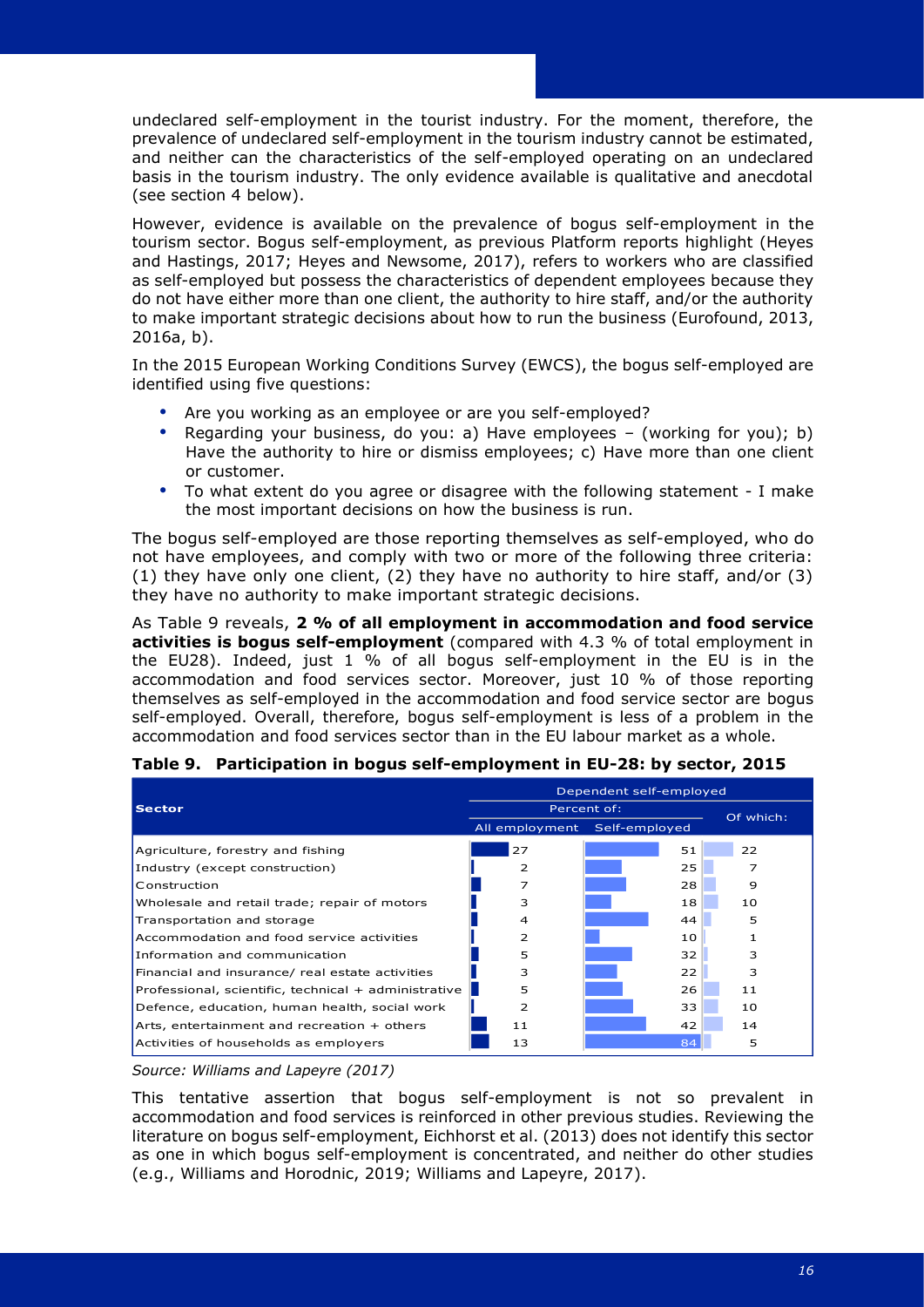In sum, this evaluation of the types of undeclared work in the tourism sector has revealed that 14 % of workers in the accommodation and food services sector are in unregistered employment (compared with 5 % for the overall EU workforce), 2 % of workers in the accommodation and food services sector are in bogus self-employment (compared with 4 % of all employment in the EU) and 6 % (1 in 17) of employees in the hotels and restaurants sector receive envelope wages (compared with 5 % of all employees in the EU). This intimates that compared with the wider EU economy, **in the tourism industries, the problem of undeclared work is largely one of unregistered employment, and to some extent one of under-declared employment, but that bogus self-employment is not a significant issue**.

## <span id="page-20-0"></span>4 UNDECLARED WORK IN TOURISM INDUSTRIES

In order to provide a qualitative review of the heterogeneous types of undeclared work in the tourism sector, this section takes each of the industries in the tourism sector in turn and reviews the forms of undeclared work (see Table 10). This uses the slightly wider definition of the tourism sector (than the Eurostat definition) used by the United Nations World Tourism Organisation (UNWTO). The intention is to bring to light the wide variety of types of undeclared work across the tourism industry widely defined, and in doing so, to encourage consideration of a wider variety of undeclared work in tourism than might otherwise be the case.

| <b>UNWTO tourism industries</b> |                                         | <b>ISIC</b><br>Rev.4(1) | <b>NACE</b><br>Rev.2(2) | <b>Description (NACE Rev.2)</b>                                                    |
|---------------------------------|-----------------------------------------|-------------------------|-------------------------|------------------------------------------------------------------------------------|
|                                 |                                         | 5510                    | 5510                    | Hotels and similar accommodation                                                   |
|                                 |                                         |                         | 5520                    | Holiday and other short-stay accommodation                                         |
|                                 |                                         | 5520                    | 5530                    | Camping grounds, recreational vehicle parks and trailer parks                      |
| 1.                              | Accommodation for visitors              | 5590                    | 5590                    | Other accommodation (*)                                                            |
|                                 |                                         | 6810                    | 6810                    | Buying and selling of own real estate (*)                                          |
|                                 |                                         |                         | 6820                    | Renting and operating of own or leased real estate (*)                             |
|                                 |                                         | 6820                    | 6831                    | Real estate agencies (*)                                                           |
|                                 |                                         |                         | 6832                    | Management of real estate on a fee or contract basis (*)                           |
|                                 |                                         | 5610                    | 5610                    | Restaurants and mobile food service activities                                     |
| 2.                              | Food and beverage serving<br>activities | 5629                    | 5629                    | Other food service activities (*)                                                  |
|                                 |                                         | 5630                    | 5630                    | Beverage serving activities                                                        |
| 3.                              | Railway passenger<br>transport          | 4911                    | 4910                    | Passenger rail transport, interurban                                               |
|                                 | Road passenger transport                | 4922                    | 4932                    | Taxi operation                                                                     |
| 4.                              |                                         |                         | 4939                    | Other passenger land transport n.e.c.                                              |
| 5.                              | Water passenger transport               | 5011                    | 5010                    | Sea and coastal passenger water transport                                          |
|                                 |                                         | 5021                    | 5030                    | Inland passenger water transport                                                   |
| 6.                              | Air passenger transport                 | 5110                    | 5110                    | Passenger air transport                                                            |
| 7.                              | Transport equipment                     | 7710                    | 7711                    | Renting and leasing of cars and light motor vehicles                               |
|                                 | rental                                  |                         | 7712                    | Renting and leasing of trucks                                                      |
|                                 | Travel agencies and other               | 7911                    | 7911                    | Travel agency activities                                                           |
| 8.                              | reservation services                    | 7912                    | 7912                    | Tour operator activities                                                           |
|                                 | activities                              | 7990                    | 7990                    | Other reservation service and related activities                                   |
|                                 |                                         | 9000                    | 9001                    | Performing arts (*)                                                                |
|                                 |                                         |                         | 9002                    | Support activities to performing arts (*)                                          |
|                                 |                                         |                         | 9003                    | Artistic creation (*)                                                              |
| 9.                              | Cultural activities                     |                         | 9004                    | Operation of arts facilities (*)                                                   |
|                                 |                                         | 9102                    | 9102                    | Museums activities (*)                                                             |
|                                 |                                         |                         | 9103                    | Operation of historical sites and buildings and similar visitor<br>attractions (*) |
|                                 |                                         | 9103                    | 9104                    | Botanical and zoological gardens and nature reserves activities (*)                |
| 10.                             | Sports and recreational                 | 7721                    | 7721                    | Renting and leasing of recreational and sports goods                               |
|                                 | activities                              | 9200                    | 9200                    | Gambling and betting activities (*)                                                |
|                                 |                                         |                         |                         |                                                                                    |

| Table 10. UNWTO classification of industries in the tourism sector |  |
|--------------------------------------------------------------------|--|
|                                                                    |  |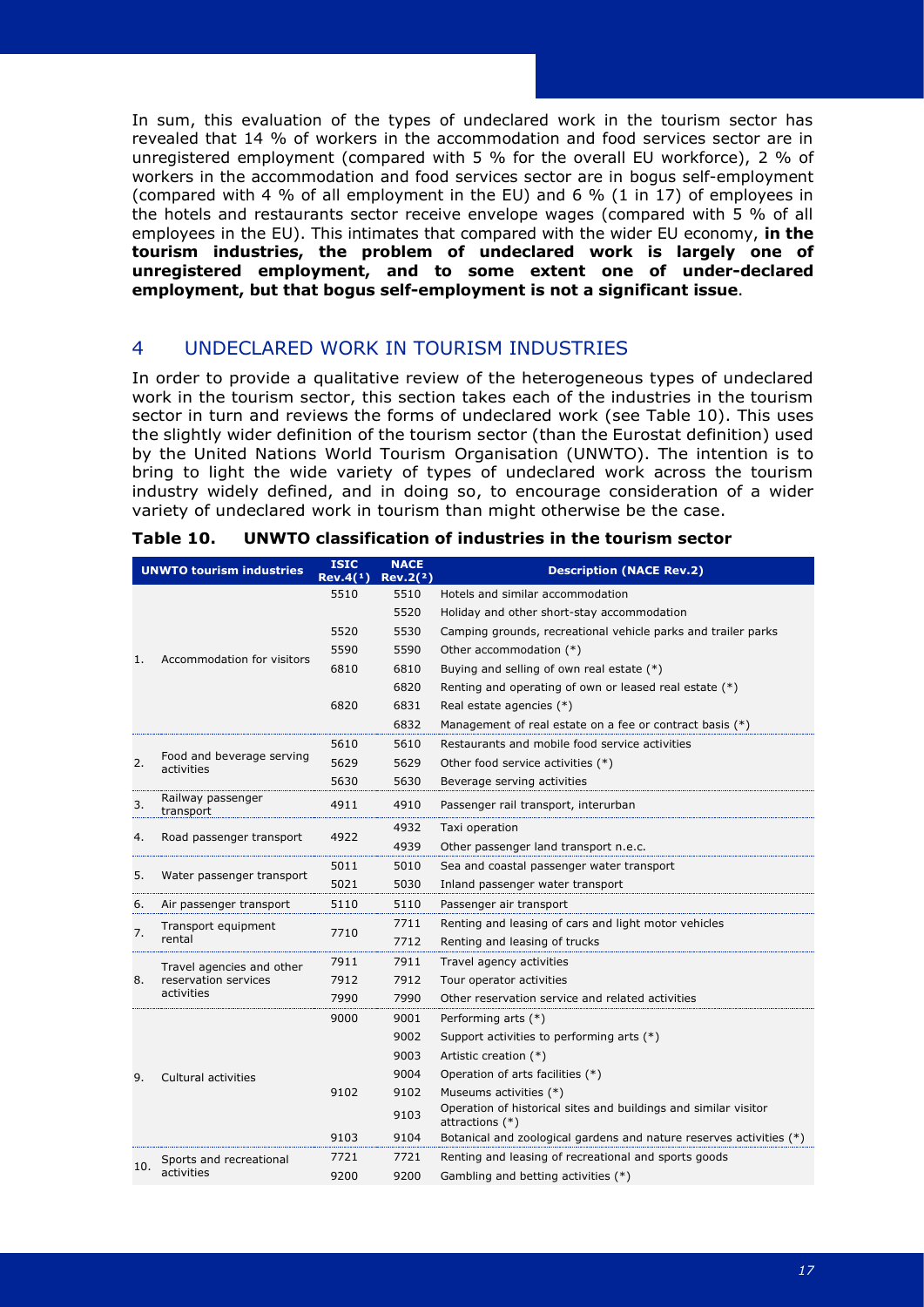|   |                                                                          | 9311 | 9311 | Operation of sports facilities (*)                |
|---|--------------------------------------------------------------------------|------|------|---------------------------------------------------|
|   |                                                                          |      | 9313 | Fitness facilities (*)                            |
|   |                                                                          | 9321 | 9321 | Activities of amusement parks and theme parks (*) |
|   |                                                                          | 9329 | 9329 | Other amusement and recreation activities (*)     |
|   | Retail trade of country-<br>11. specific tourism<br>characteristic goods | -    |      |                                                   |
|   | Other country-specific                                                   |      |      |                                                   |
|   | 12. tourism characteristic<br>activities                                 |      |      |                                                   |
| . |                                                                          |      |      |                                                   |

*Notes:* 

(<sup>1</sup>) Source: IRTS 2008 - Annex 3, p. 111 [\(https://unstats.un.org/unsd/publication/seriesm/seriesm\\_83rev1e.pdf\)](https://unstats.un.org/unsd/publication/seriesm/seriesm_83rev1e.pdf) (²) Source: conversion table ISIC Rev.4 - NACE Rev.2

[\(https://ec.europa.eu/eurostat/ramon/relations/index.cfm?TargetUrl=LST\\_LINK&StrNomRelCode=ISIC%20REV.%20](https://ec.europa.eu/eurostat/ramon/relations/index.cfm?TargetUrl=LST_LINK&StrNomRelCode=ISIC%20REV.%204%20-%20NACE%20REV.%202&StrLanguageCode=EN) [4%20-%20NACE%20REV.%202&StrLanguageCode=EN\)](https://ec.europa.eu/eurostat/ramon/relations/index.cfm?TargetUrl=LST_LINK&StrNomRelCode=ISIC%20REV.%204%20-%20NACE%20REV.%202&StrLanguageCode=EN)"

 $(*)$  Activities omitted in the current article.

*Source: Eurostat (2019a) – Available at: [https://ec.europa.eu/eurostat/statistics](https://ec.europa.eu/eurostat/statistics-explained/index.php/Tourism_industries_-_economic_analysis)[explained/index.php/Tourism\\_industries\\_-\\_economic\\_analysis](https://ec.europa.eu/eurostat/statistics-explained/index.php/Tourism_industries_-_economic_analysis)*

## <span id="page-21-0"></span>4.1 Accommodation for visitors

This sub-sector of the tourist industry includes: hotels and similar accommodation; holiday and other short-stay accommodation; camping grounds, recreational vehicle parks and trailer parks; other accommodation; buying and selling of own real estate; renting and operating of own or leased real estate; real estate agencies, and management of real estate on a fee or contract basis.

In the EU, based on the Eurostat definition, and as Tables 1 and 2 above displayed, the accommodation for visitors sector is composed of 323 462 enterprises (13.2 % of all tourist enterprises), turnover amounts to 181 677 million EUR (16.8 % of total tourism turnover) and 2 673 197 are employed in this sub-sector (19.7 % of all employment in tourism). These, however, are the official figures. They do not include undeclared work.

Breaking down this sector into its sub-industries, the **hotels and similar accommodation sector** is composed of 151 627 enterprises (6.3 % of all tourist enterprises), turnover amounts to 150 930 million EUR (14.0 % of total tourism turnover) and 2 195 939 are employed in this industry (16.2 % of all employment in tourism). These, again, are official figures. Various country-level studies indicate the prevalence of undeclared work in the hotels and similar accommodation sector. In Croatia for example, Ivandić and Radnić (1997) find that 12.6 % of total nights in Croatia were unregistered and that 22 % of the total spend in the hotels sector is undeclared, whilst Lovrinčević et al. (2006) estimate that in 2002, 33.7 % of the total spend in hotels was undeclared, signalling high levels of tax non-compliance.

Evaluating the types of undeclared work in the hotels and similar accommodation sector, there are firstly, unregistered or unlicensed hotels (see Afonso Dias et al., 2014) and secondly, registered hotels that conduct a portion of their trade on an undeclared basis.

To evaluate whether registered hotels (and restaurants) compete against unregistered or informal hotels (and restaurants), a recent study reports data from the Business Environment and Enterprise Performance Survey (BEEPS) conducted by the World Bank and the European Bank for Reconstruction and Development in 11 countries in Eastern Europe in 2013 (Horodnic et al., 2016). The finding is that 19 % compete against unregistered or informal firms in these 11 Member States (see Table 11). However, there are significant cross-national variations ranging from 41 % of hotel and restaurants competing against unregistered or informal businesses in Bulgaria and 40 % in Croatia to just 10 % in Romania and 8 % in Hungary.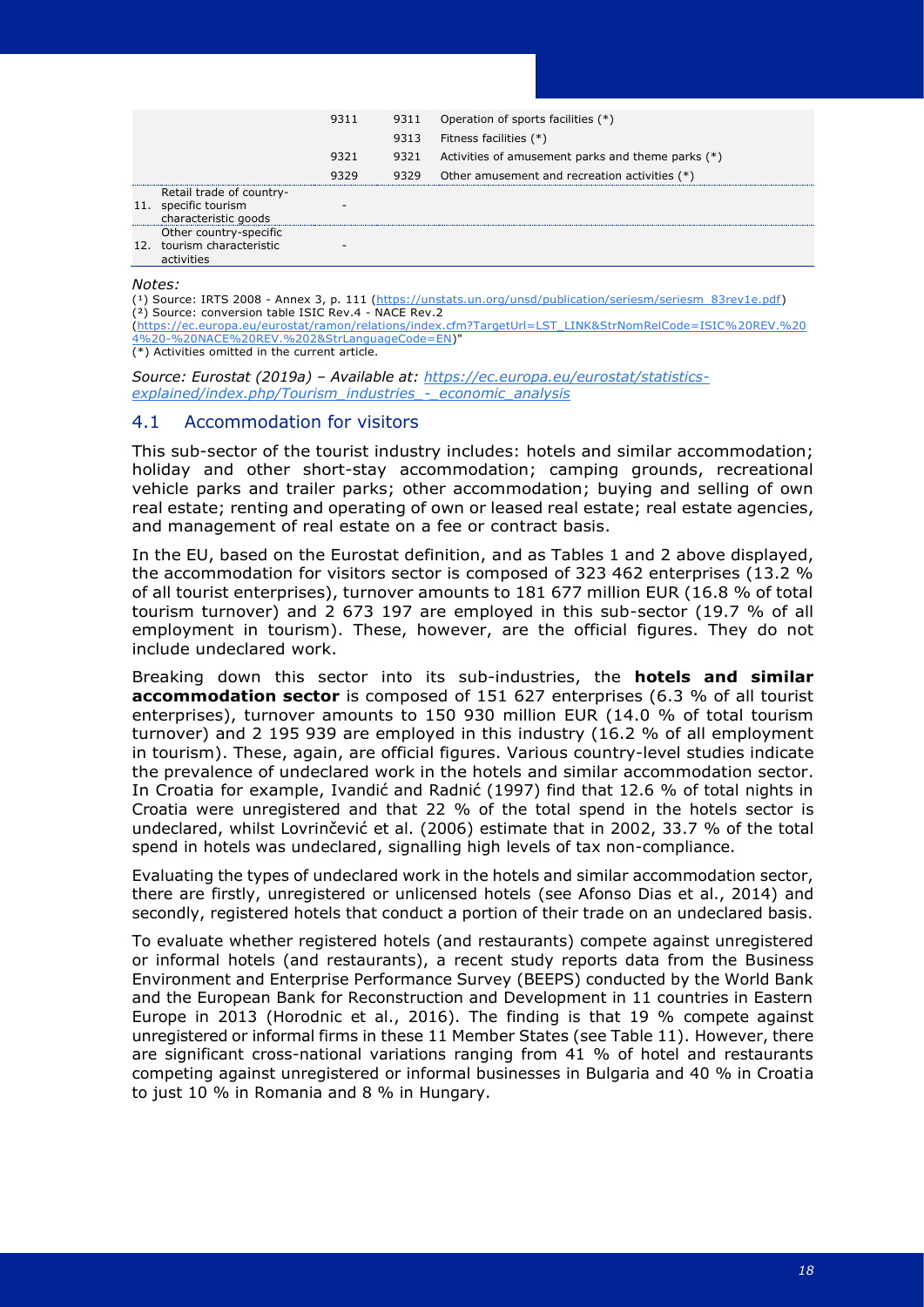| <b>Country</b>       | Hotels and restaurants (%) |
|----------------------|----------------------------|
| Bulgaria             | 41                         |
| Croatia              | 40                         |
| Poland               | 38                         |
| Slovakia             | 25                         |
| Lithuania            | 17                         |
| Latvia               | 16                         |
| Slovenia             | 15                         |
| Czech Republic       | 13                         |
| Estonia              | 11                         |
| Romania              | 11                         |
| Hungary              | 8                          |
| ALL 11 Member States | 19                         |

## **Table 11. Hotels and restaurants competing against unregistered or informal firms in 11 Member States (%, by Member State)**

*Source: abridged version of Horodnic et al. (2016, Table 1)*

An example of how hotels and similar accommodation under-declare their income is to be found in Rome where following an extensive investigation, it was discovered that around 8.5 million EUR in tourist tax $8$  was not received by the city authorities in the first six months of 2019. The audit uncovered hotels, B&Bs and room-rental landlords, mainly in the historic centre of the capital, were either not collecting or not passing on the nightly tax paid by tourists to the authorities.

The non- or under-declaration of income is not the only way in which hotels and similar accommodation engage in the undeclared economy. They also employ undeclared labour. As section 3 reveals, 14 % (1 in 7) of employees in accommodation and food services in the EU are in unregistered employment, 2 % (1 in 50) are bogus selfemployed and 6 % (1 in 17) of employees in hotels and restaurants receive envelope wages.

Take, for example, unregistered employment. Belešová et al. (2016) interviewed 74 managers of hospitality businesses in the Czech Republic and according to respondents, unregistered employment is used by 62 % of small hotels, and 80 % of other accommodation establishments. There is also the payment of envelope wages and bogus self-employment, as indicated in section 3 above.

A second sub-industry is the **holiday and other short-stay accommodation sector**. Across the EU, this is composed of 152 438 enterprises (6.2 % of all tourist enterprises), turnover amounts to 20 930 million EUR (1.9 % of total tourism turnover) and 371 440 are employed in this industry (2.7 % of all employment in tourism). These of course, are official figures. This is perhaps an industry where undeclared work is more prevalent than in the hotel and similar accommodation sector. Reviewing this industry, examples of possible undeclared work include:

- Unregistered holiday letting and registered holiday lets who under-declare their earnings, such as those using online platforms and do not declare the income earned, and agricultural landholders not declaring income from renting farm accommodation to green tourists;
- Employing unregistered cleaners for holiday and other short-stay accommodation to clean the accommodation between lets;
- Employing unregistered chefs and cooks to provide meals to those in holiday and other short-term accommodation (e.g., bed and breakfast accommodation);

<sup>8</sup> <https://www.wantedinrome.com/news/85-million-evaded-in-rome-tourist-tax.html>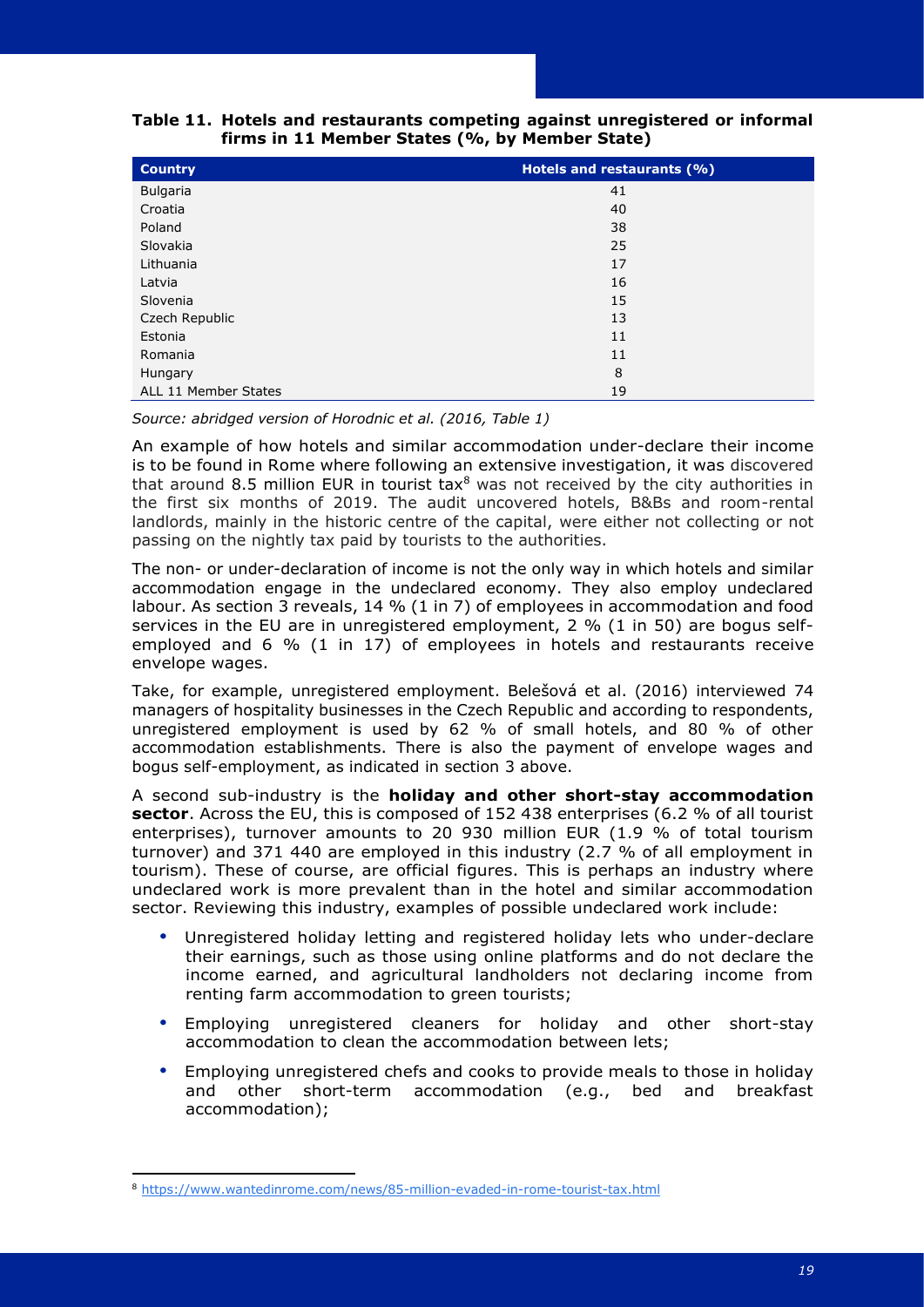Owners of holiday and short-stay accommodation providing meals to clients and not declaring the additional revenue or not declaring visitors who pay in cash (i.e., undeclared self-employment).

Recently, the use of online platforms by providers of holiday and short-stay accommodation to seek tourist clients has grown. Indeed, in a sectoral analysis of the collaborative economy, the accommodation sector, including vacation rental and home swapping, is one of the largest by revenue, and some 35 % of all service providers operating on platforms sell services in the accommodation sector (Andriotis and Agiomirgianakis, 2014; Vaughan and Daverio, 2016; Williams and Horodnic, 2019; Williams and Lapeyre, 2017).

There is accumulating evidence that many of these providers are operating on an undeclared basis. Kesar and Čuić (2017) suggest that the undeclared economy in the accommodation sector in **Croatia** is concentrated in privately owned rooms, apartments and houses, and estimate that in 2016, these comprised 58 % of all commercial-based tourist accommodation facilities. During the 2000-2016 period, they identify a substantial growth of capacity in privately owned rooms, apartments and houses (+144  $%$ , measured by number of beds), followed by campsites (+20 %) and hotels (+9.2 %). Yet the declared occupancy rate in these privately-owned units was only 8.3 % in 2000 and 14.6 % in 2016. This tentatively intimates the prevalence and growth of undeclared earnings in the short-stay accommodation sector.

In **Greece**, the Independent Authority for Public Revenues (IAPR), using a 'webscraping' programme, found 20 000 short-term rental properties on a particular accommodation platform were not registered in IAPR register record with a property registration number. To put this in context, 70 000 short-term rental properties have been registered on the IAPR register. Indeed, although tourism's total contribution (direct and indirect) to the Greek economy has been estimated as 18.6 % of total GDP and 23.4 % of total employment (WTTC, 2017), these figures ignore undeclared earnings from tourism, estimated to be as high as 28–50 % of the official GDP (Andriotis, 2003; SETE 2014).

In a further Hellenic tax authority initiative<sup>9</sup>, IAPR collected detailed information of bookings from the VAT Information Exchange System (VIES) for 2015 and 2016, which lists the commissions that a well-known on-line holiday accommodation rental platform had charged Greek service providers for the guests it had brought them. The charges were used to estimate the revenues of the accommodation units. These were then compared with the actual tax declarations made in the same period. This electronic cross-checking of over 17 000 enterprises across Greece showed that more than 1 000 of them presented discrepancies between estimated and declared revenues each year. In around 90 the difference exceeded 50 000 EUR and their total undeclared taxable revenues for the period 2015 to 2017 were circa 8 million EUR.

In **Romania**, the National Agency of Travel Agencies estimates that over 20 % of all accommodation services provided on the Romanian seaside are in the undeclared economy, such as in unregistered accommodation in private homes, or based on providing undeclared services without invoices (Jaliu and Răvar, 2019).

In **Slovenia**, similarly, the Financial Administration (FURS) in 2018 asked those renting accommodation to tourists to register. The response was poor at first, with only 374 owners registering by the deadline, but the number started to grow as inspections began. In the first six months, FURS inspectors carried out inspections at some 450 locations, launching minor offence proceedings against 227 owners in relation to a total of 427 violations, most of them relating to undeclared work and illegal advertising. They issued a total of EUR 237 000 in fines and 56 warnings by the end of August and charged an additional EUR 230 000 in tax to owners. Between the beginning of February and the

<sup>9</sup> [http://www.ekathimerini.com/232420/article/ekathimerini/business/online-accommodation-booking-data](http://www.ekathimerini.com/232420/article/ekathimerini/business/online-accommodation-booking-data-reveal-extent-of-tax-evasion)[reveal-extent-of-tax-evasion](http://www.ekathimerini.com/232420/article/ekathimerini/business/online-accommodation-booking-data-reveal-extent-of-tax-evasion)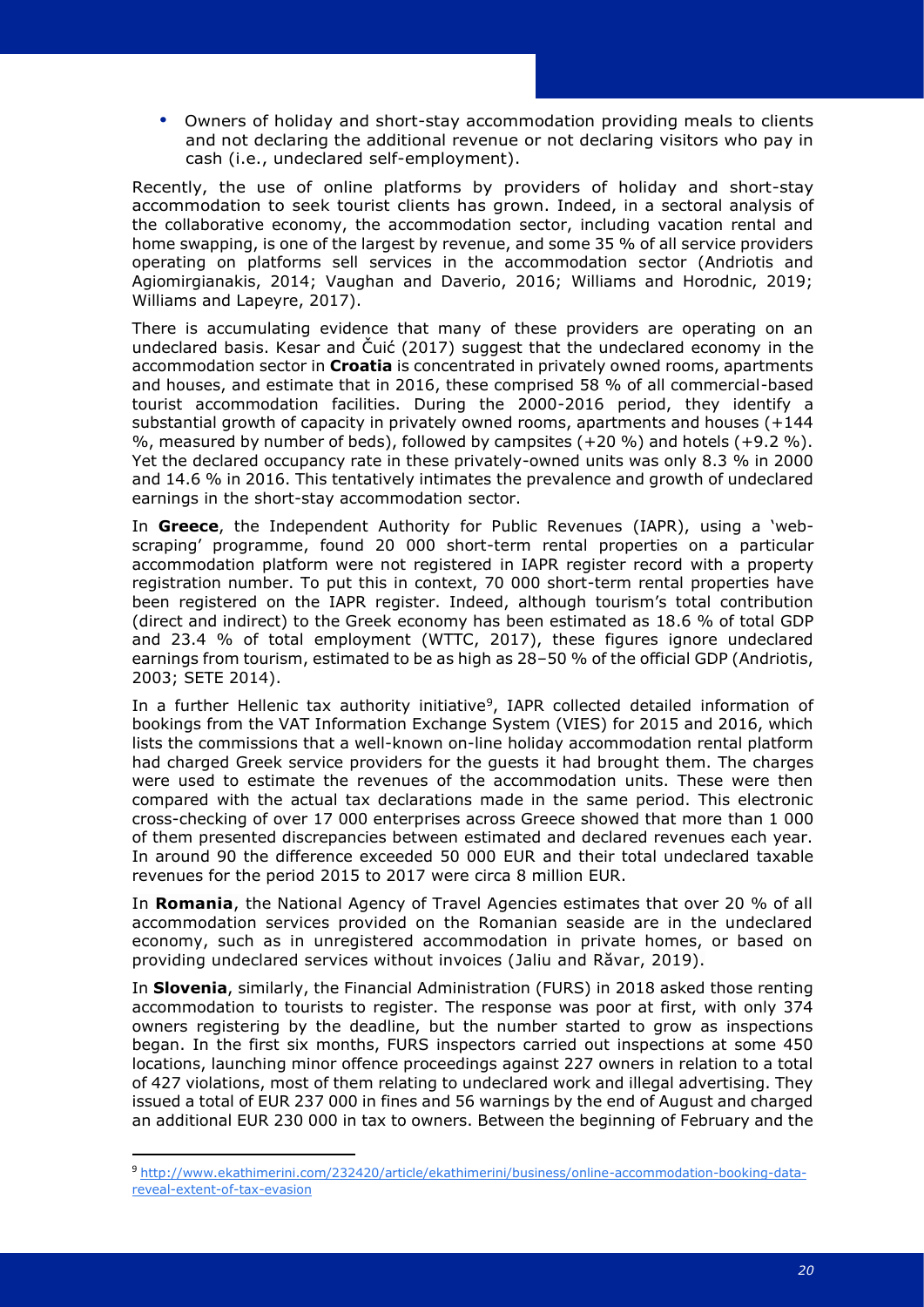end of April 2018, an additional 973 homeowners registered their services. In the first eight months of the year, a total of 2 154 owners registered, which is 30 % more than in the same period in 2017 and 53 % more than in 2016 (STA, 2018).

Such findings have resulted in HOTREC (2019) drawing attention to the problem of accommodation rentals via online platforms. Indeed, HOTREC and EFFAT have published a joint statement on the sharing economy, 'For a level playing field and fair competition in hospitality and tourism' (November 2019). In this joint statement, both social partners call upon the public authorities to collect more coherent data about the scope and the impact of the 'sharing economy' on businesses and employment in the hospitality and tourism sector, and to guarantee that legislation is fully respected by and enforced upon all providers of hospitality and tourism services (HOTREC and EFFAT, 2019).

A third sub-industry is **camping grounds, recreational vehicle parks and trailer parks**. Across the EU, this is composed of 16 397 enterprises (0.7 % of all tourist enterprises), turnover amounts to 9 817 million EUR (0.9 % of total tourism turnover) and 105 818 are employed in this industry (0.8 % of all employment in tourism). These of course, are official figures. Reviewing this industry, examples of possible undeclared work include:

- Unregistered and/or unlicensed camping grounds and recreational vehicle or trailer parks, such as on agricultural holdings.
- Employing unregistered workers on camping grounds and recreational vehicle and trailer parks (e.g., as temporary seasonal attendants and cleaners and maintenance staff);
- Employing under-declared workers who are asked to work longer hours than are in their formal contract;
- Undeclared self-employment by owners of agricultural holdings who operate unlicensed camping sites or recreational vehicle parks.

Other sub-industries in the accommodation for visitors sector include: other accommodation; buying and selling of own real estate; renting and operating of own or leased real estate; real estate agencies, and management of real estate on a fee or contract basis. Examples of possible undeclared work in these sub-spheres include: employing unregistered workers to clean short-stay accommodation between visitors; employing under-declared workers; bogus self-employment; and undeclared self-employment and unregistered enterprises who manage the renting and operating of real estate on a fee or contract basis.

## <span id="page-24-0"></span>4.2 Food and beverage serving activities

This sub-sector of the tourist industry includes: restaurants and mobile food service activities, and beverage serving activities. In addition to these industries included in the Eurostat definition, the UNWTO also includes other food serving activities.

In the EU, based on the Eurostat definition, the food and beverage serving sector is composed of 1 565 410 enterprises (64 % of all tourist enterprises), turnover amounts to 362 446 million EUR (33.6 % of total tourism turnover) and 7 971 489 are employed in this sub-sector (58.7 % of all employment in tourism). Again, these are official figures. As section 3 reveals, 14 % (1 in 7) of employees in accommodation and food services are in unregistered employment, 2 % (1 in 50) are bogus self-employed and 6 % (1 in 17) of employees receive envelope wages.

Breaking this down into its sub-industries, **restaurants and mobile food service activities** (I5610) is composed of 961 094 enterprises (39.3 % of all tourist enterprises), turnover amounts to 272 292 million EUR (25.2 % of total tourism turnover) and 5 763 614 are employed in this sub-sector (42.5 % of all employment in tourism). Examples of undeclared work in these sectors could include: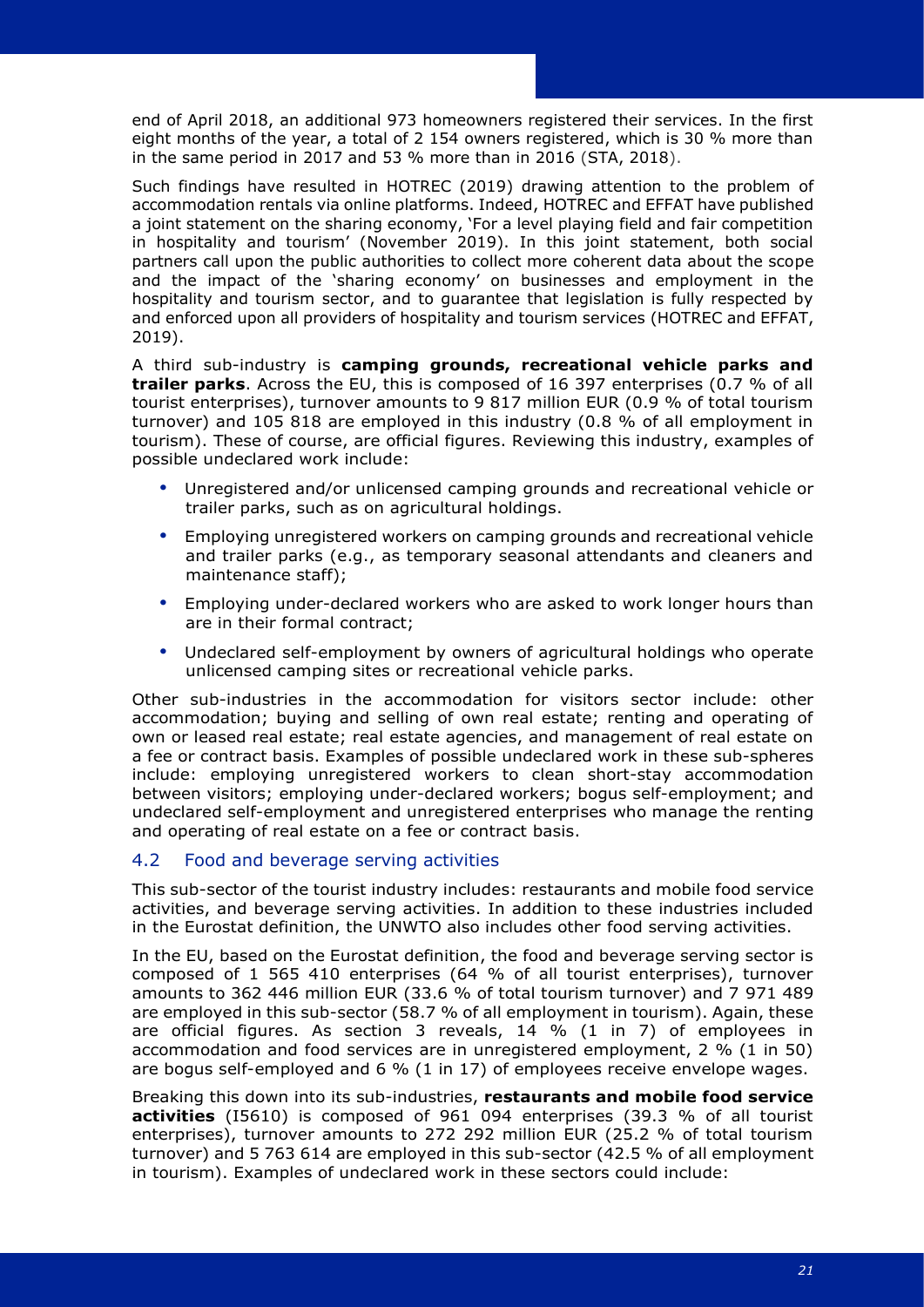- Unregistered restaurants and mobile food service activities, including undeclared self-employment. Examples include not only traditional mobile food vendors (e.g., on roadsides, beaches and at festivals) but also more recently, 'pop up' and home restaurants.
- Formal restaurants and mobile food service businesses who under-declare their earnings. Indeed, in Norway, Skalpe (2007) found that restaurants in Norway used two different cash registers (official and unofficial), do not declare the extra income from hosting special events to the tax authorities, and support the trade of illegal alcoholic drinks. In the Danish restaurant sector, meanwhile, Hjalager (2008) highlighted the existence of tax fiddles, employment of illegal/undeclared labour, and the illegal import of supplies. Milić (2014) in Montenegro highlights the absence of cash registers in catering facilities, non-invoicing, and unregistered workers. These practices, therefore, appear to be widespread in the industry across Europe. Indeed, evidence that the restaurant sector remains today one of the principal sectors in which there is under-declaration of income is that in the UK, 26 % of the businesses 'named and shamed' by HMRC since the black list of 'deliberate tax defaulters' was created in 2017 have been restaurants and takeaways $^{10}$ .
- Unregistered workers in restaurants, especially to meet peaks in demand, appears a prevalent practice. Belešová et al. (2016), in interviews with 74 managers of hospitality businesses in the Czech Republic identified that respondents asserted that unregistered employment is used by 50 % of small restaurants and 45 % of small bars. Meanwhile, a study of undeclared work in the Indian restaurant sector in Birmingham in the UK reveals the widespread use of unregistered workers and how these are normally close or wider family who help out in times of peak demand (Ram et al., 2002). An English Localities Survey on undeclared work similarly reveals that it is mostly the employers' friends, acquaintances or family who supply such labour (Williams and Windebank, 2004).
- Under-declared employment in the restaurant and mobile food service sector. This takes various forms depending on the occupation. Whilst unskilled kitchen staff may simply work longer hours than is in their formal contract with no additional remuneration, more highly skilled staff such as chefs may receive envelope wages in addition to their declared salary as compensation for their long working hours.
- There is also the issue of restaurant staff (e.g., wait staff) not fully declaring their tips. Indeed, for many years, the word-of-mouth industry-standard was to declare an additional 10 % of one's salary as tips, not least because this is the rate at which customer's tip. However, tipping constitutes far more than this relative to their salary.

## <span id="page-25-0"></span>4.3 Railway, road, water and air passenger transport

This sub-sector of the tourist industry includes: railway passenger transport; road passenger transport; water passenger transport, and air passenger transport. In the EU, based on the Eurostat definition, the railway, road, water and air passenger transport sector is composed of 389 307 enterprises (15.9 % of all tourist enterprises), turnover amounts to 280 256 million EUR (26.0 % of total tourism turnover) and 2 186 260 are employed in this sub-sector (16.1 % of all employment in tourism). Again, these are official figures.

Breaking this down into its sub-industries, **railway passenger transport, interurban** is composed of 287 enterprises (<0.5 % of all tourist enterprises),

<sup>10</sup> [https://www.bighospitality.co.uk/Article/2019/05/20/Industry-warned-HMRC-will-continue-to-target](https://www.bighospitality.co.uk/Article/2019/05/20/Industry-warned-HMRC-will-continue-to-target-restaurants-over-tax-evasion)[restaurants-over-tax-evasion](https://www.bighospitality.co.uk/Article/2019/05/20/Industry-warned-HMRC-will-continue-to-target-restaurants-over-tax-evasion)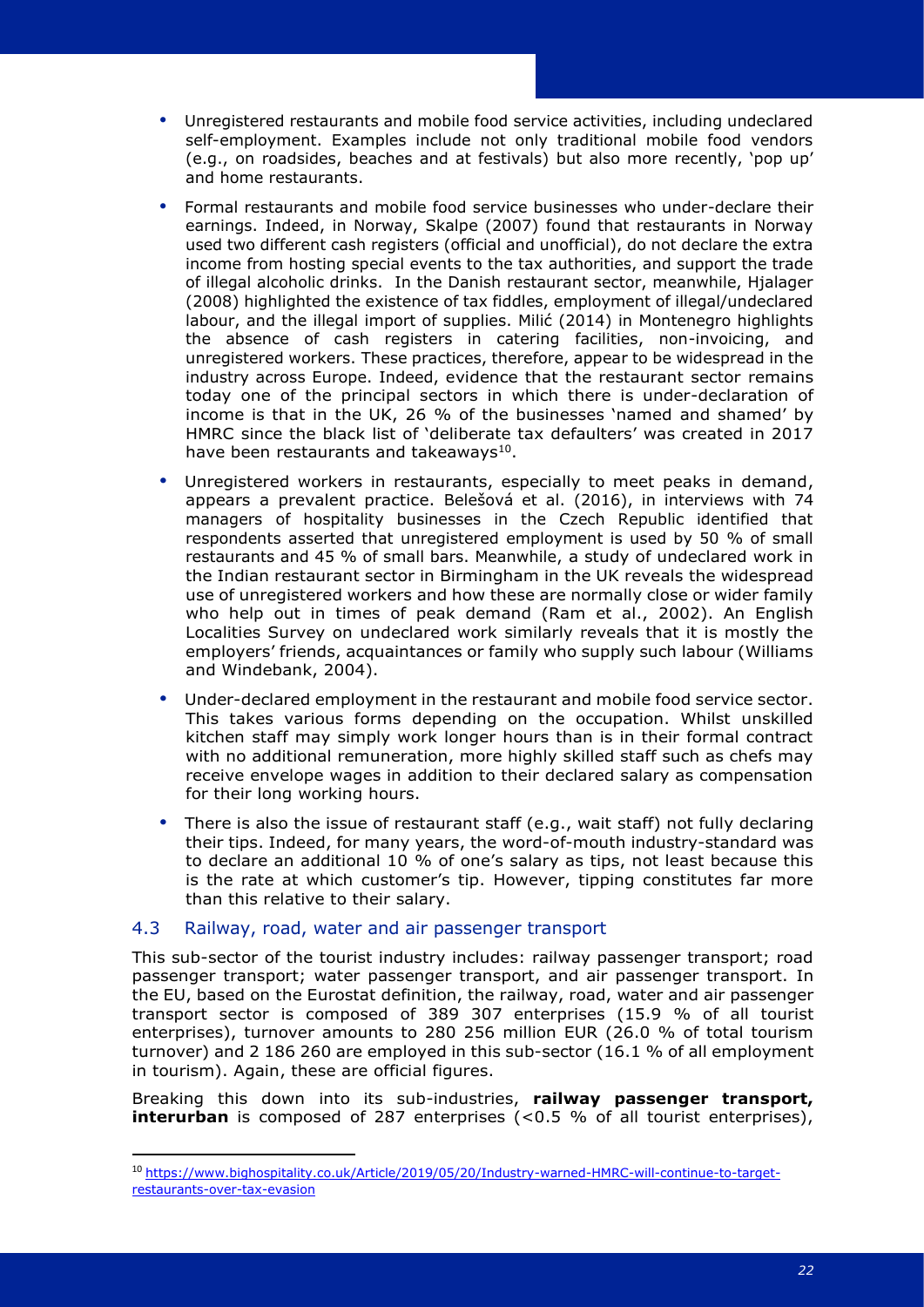turnover amounts to 61 496 million EUR (5.7 % of total tourism turnover) and 525 578 are employed in this sub-sector (3.9 % of all employment in tourism). It might be assumed that undeclared work is not prevalent in this sector. However, Onoschenko (2012) describes how in the early stages of transition in some Eastern European countries, train passengers often did not buy inter-urban train tickets in advance of boarding the train but instead, paid the train conductor a cash-in-hand fee for the train journey whilst on the train. Whether this continues is not currently known.

The **taxi operation sector** is composed of 323 020 enterprises (13.2 % of all tourist enterprises), turnover amounts to 24 016 million EUR (2.2 % of total tourism turnover) and 663 749 are employed in this industry (4.9 % of all employment in tourism). These are the official figures. This is an industry where undeclared work is prevalent and takes various forms:

- There are unlicensed taxis, which are not duly licensed or permitted by the jurisdiction in which they operate. Most places require taxis to be licensed, safety-inspected, insured as for-hire vehicles and to use taximeters, and there may also be requirements that the taxi driver be registered or accredited. However, many unlicensed taxis are in operation, especially in places which operate medallion systems<sup>11</sup> that restrict the number of legal taxis in operation. There are also wholly unlicensed taxi drivers as displayed by the prosecution of a UK taxi operator<sup>12</sup> for allowing an unlicensed driver and vehicle to be used for hundreds of bookings. In some jurisdictions, moreover, taxis associated with major online car sharing platforms have also been classified as illegal.
- There is under-declaration of income by taxi drivers. One way this occurs is where taxi drivers do not turn on the meter for a journey. Another method is that a taxi driver agrees with the client (where the client is claiming the journey on expenses) an invoice for the journey which is above the meter fare (e.g., 40 EUR for a 30 EUR journey), and the passenger pays 35 EUR, meaning that both parties benefit. Yet another method is to ask for a higher fee from the passenger and in return the taxi driver provides the passenger with multiple blank receipts that they can use to claim expenses at future points in time. A measure of the prevalence of violations in the taxi sector is that in Greece, IAPR issued a per-sector list for tax violations in June 2019 which showed that 81 % of taxi drivers<sup>13</sup> violated tax laws during that month, topping the sectors with tax violations.
- Bogus self-employment is also potentially prevalent in the taxi operating sector, especially where taxi drivers work for online ride sharing platforms (see Williams and Horodnic, 2020);
- There are also wholly unregistered taxi micro-enterprises, using unlicensed vehicles, often conducted on an undeclared self-employment basis. Unregistered taxi enterprises may offer airport or cruise ship transfer services, as well as operate for hotels to transfer clients to the airport or railway stations.

The **water transport sector** is composed of both sea and costal passenger water transport and inland water passenger transport. The **sea and costal passenger water transport** industry is composed of 6 320 enterprises (<0.5 % of all tourist enterprises), turnover amounts to 21 916 million EUR (2.0 % of total tourism turnover) and 91 692 are employed in this industry (0.7 % of all employment in

<sup>11</sup> [https://en.m.wikipedia.org/wiki/Medallion\\_system](https://en.m.wikipedia.org/wiki/Medallion_system)

<sup>12</sup> [https://www.rotherhamadvertiser.co.uk/news/view,rotherham-taxi-operator-charged-1350-by-court](https://www.rotherhamadvertiser.co.uk/news/view,rotherham-taxi-operator-charged-1350-by-court-over-unlicensed-driver_33858.htm)[over-unlicensed-driver\\_33858.htm](https://www.rotherhamadvertiser.co.uk/news/view,rotherham-taxi-operator-charged-1350-by-court-over-unlicensed-driver_33858.htm)

<sup>13</sup> <https://greece.greekreporter.com/2019/07/26/greek-taz-inspectors-discover-widespread-violations-for-month-of-june/>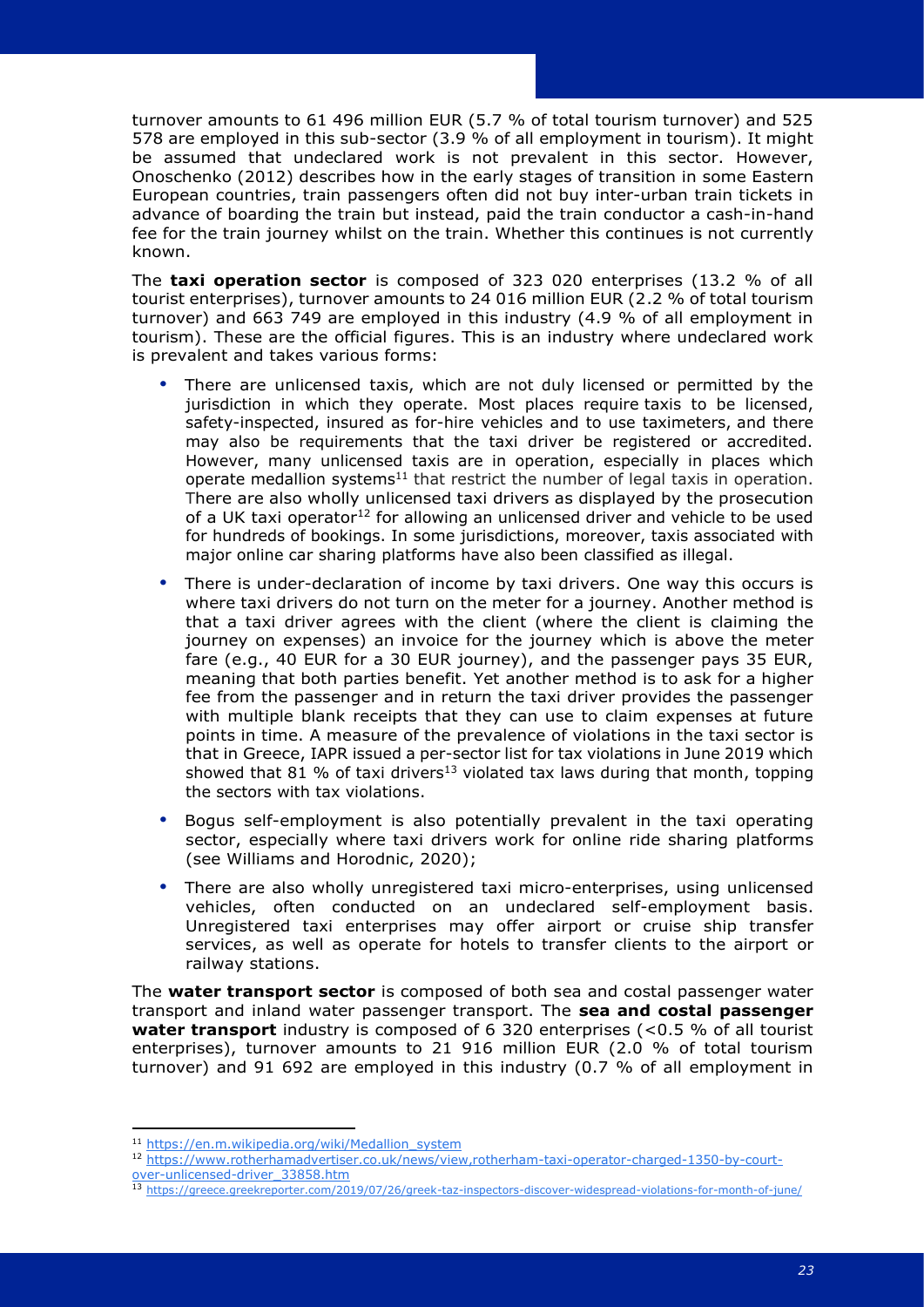- Unlicensed and unregistered sea and coastal passenger water transport, as exemplified by unregistered vessels being used to transport passengers.
- Unlicensed skippers of sea and coastal passenger vessels, exemplified by a tourist whale-watching vessel's skipper being unlicensed<sup>14</sup>.
- Unregistered and under-declared workers operating on these sea and coastal passenger vessels. The labour laws that apply on these vessels depend on the national 'flag of convenience' under which the vessel operates. Whether labour inspections are ever conducted by the national enforcement authority under which the vessel sails is open to question. Similarly, in the EU, there are no known instances of cross-border initiatives for joint and concerted inspections between EU member state labour inspectorates and the third country governments under which these vessels (e.g., cruise ships) operate when they dock in EU member states. Given the number of reported incidents of labour abuse on such vessels, exemplified by cruise ships<sup>15</sup>, this is perhaps a cross-border dimension that could be further explored in relation to *crossborder joint and concerted inspections*.

The **inland water passenger transport** industry is composed of 4 000 enterprises (<0.5 % of all tourist enterprises), turnover amounts to 2 331 million EUR (<0.5 % of total tourism turnover) and 21 550 are employed in this industry (<0.5 % of all employment in tourism). These are the official figures. Examples of undeclared work in this industry include:

- Unlicensed and unregistered inland water transport vessels, as exemplified in the UK on the River Medway<sup>16</sup>.
- Unlicensed skippers of inland water passenger transport vessels, exemplified by the River Thames tourist cruise liner crash<sup>17</sup> where the helmsman did not have a licence.
- Unregistered and under-declared workers operating on these vessels. The labour laws that apply depend on the national 'flag of convenience' under which the vessel operates. For example, one potentially interesting object for *cross-border joint and concerted labour inspections* might be the Rhine cruise ships and other cross-border inland water passenger transport vehicles in the EU. Whether national enforcement agencies conduct labour inspections, or joint inspections, of these vessels, could be investigated and if not, joint or concerted inspections could be organised.

Finally, there is **passenger air transport**. This is composed of 4 159 enterprises (<0.5 % of all tourist enterprises), turnover amounts to 133 370 million EUR (12.4 % of total tourism turnover) and 344 301 are employed in this industry (2.5 % of all employment in tourism). These are the official figures. This is an industry where undeclared work is prevalent and takes various forms:

 The most prominent current topic is the issue of bogus self-employment among passenger air transport workers, as discussed and reported at the recent European Platform tackling undeclared work seminar on this issue (Turnbull, 2020).

- <sup>15</sup> <https://www.businessinsider.com/cruise-ship-workers-describe-grueling-conditions-job-2019-11?r=US&IR=T>
- <sup>16</sup> <https://www.ybw.com/news-from-yachting-boating-world/kent-boaters-fined-for-evading-registration-fees-10109>
- <sup>17</sup> [https://www.standard.co.uk/news/london/crashed-thames-cruise-boat-had-steering-problems-at-unlicensed-helmsman](https://www.standard.co.uk/news/london/crashed-thames-cruise-boat-had-steering-problems-at-unlicensed-helmsman-official-report-finds-10325068.html)[official-report-finds-10325068.html](https://www.standard.co.uk/news/london/crashed-thames-cruise-boat-had-steering-problems-at-unlicensed-helmsman-official-report-finds-10325068.html)

<sup>14</sup> <https://www.abc.net.au/news/2019-10-29/whale-tour-operator-facing-investigation-lacking-licence/11642920>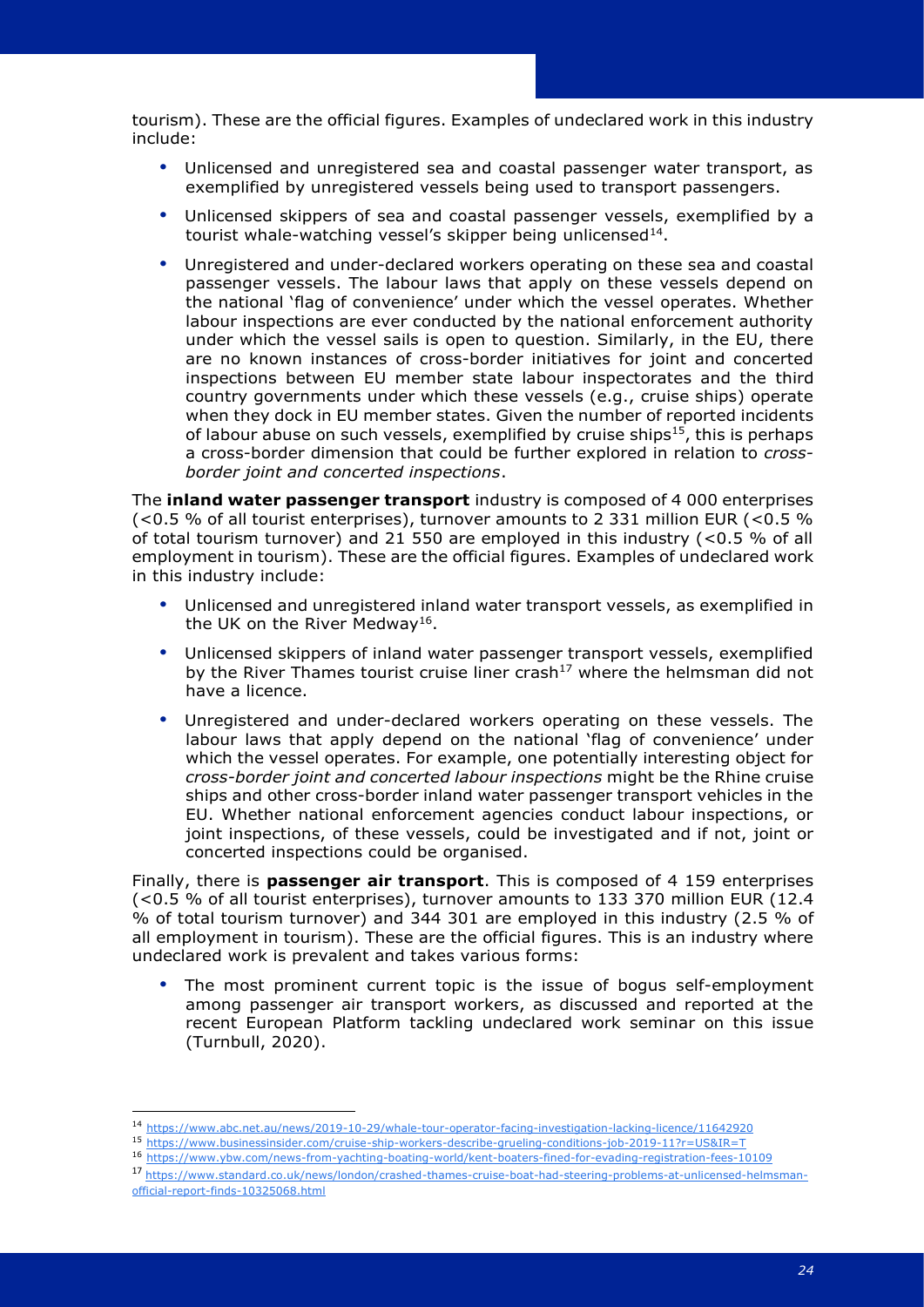## <span id="page-28-0"></span>4.4 Transport equipment rental

This sector includes the renting and leasing of cars and light motor vehicles, and renting and leasing of trucks. In the EU, based on the Eurostat definition, the **renting and leasing of cars and trucks** is composed of 42 307 enterprises (1.7 % of all tourist enterprises), turnover amounts to 80 000 million EUR (7.4 % of total tourism turnover) and 190 000 are employed in this sub-sector (1.4 % of all employment in tourism). Again, these are official figures. Undeclared work in this sub-sector can include:

- Unlicensed enterprises renting and leasing cars and trucks.
- Under-declaration of income from those enterprises renting and leasing cars and trucks.
- Labour law violations associated with employment in this industry, such as using unregistered workers to collect and return to base the rented and leased cars and trucks.

#### <span id="page-28-1"></span>4.5 Travel agencies and other reservation service activities

This sub-sector of the tourist industry includes: travel agency and tour operator activities, and other reservation services and related activities.

In the EU, based on the Eurostat definition, the **travel agency and tour operator industry** is composed of 77 137 enterprises (3.2 % of all tourist enterprises), turnover amounts to 158 606 million EUR (14.7 % of total tourism turnover) and 439 894 are employed in this sub-sector (3.2 % of all employment in tourism). Again, these are official figures. A tour operator is a person or company that develops ideas for holidays, researches the ideas, designs the holiday itinerary and content, contracts the services needed for the holiday, accommodation, transport, guides, tour leaders or resort reps etc and then markets the resultant package. They sell the package either directly to the consumer or use the services of a travel agent to do so. A tour operator sells the product that they themselves create. They do not sell anybody else's packages. They sell only their own creations. A travel agent, meanwhile, offers the consumer a range of holiday packages that have been put together by various tour operators. Undeclared work in this sub-sector can include:

- Unlicensed and unregistered tour operators. This is perhaps especially the case in relation to specialist tours (e.g., to attend sporting or music events) where unregistered tour operators (i.e., mostly individuals operating on an undeclared self-employed basis) organise coach travel, accommodation, etc for fellow fans. Unregistered tour operators acting on an undeclared selfemployed basis might also organise short-term specialist activities within tourist destinations which are then sold to tourists, ranging from wine-tasting tours, through walking guided tours, to safaris and pleasure boat cruises and picnics.
- Under-declaration of income from those enterprises operating as travel agencies and tour operators.
- Labour law violations associated with employment in this industry, such as tour operators using unregistered workers to act as tour guides, and long hours being worked by tour guides on overnight and longer tours resulting in less than the minimum wage being paid.

Meanwhile, the **other reservation service and related activities industry** is composed of 32 271 enterprises (1.3 % of all tourist enterprises), turnover amounts to 12 882 million EUR (1.2 % of total tourism turnover) and 81 489 are employed in this sub-sector (0.6 % of all employment in tourism). These are official figures. Undeclared work in this sub-sector can include: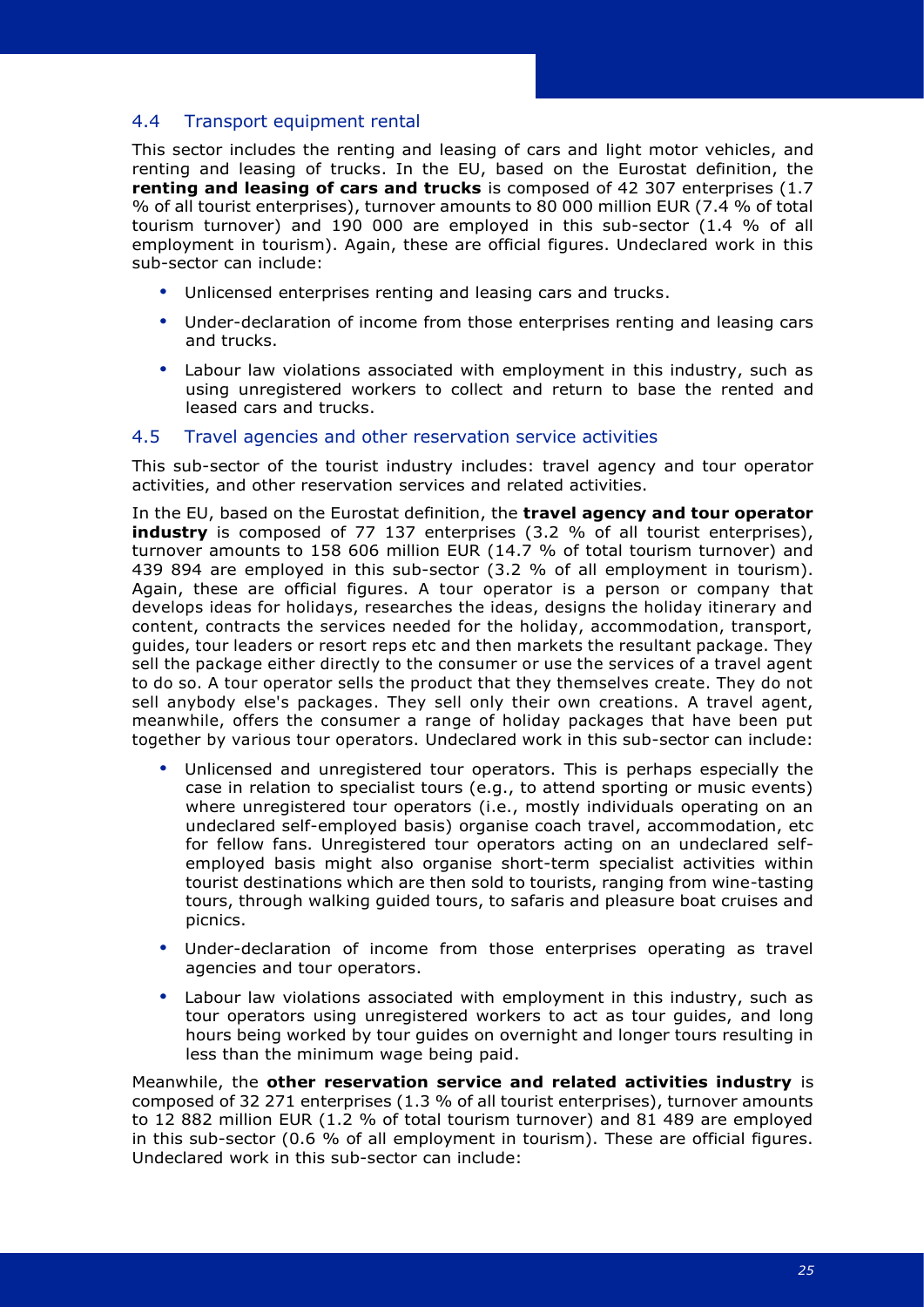- Under-declaration of income from those enterprises operating as a reservation service, especially where the reservation services sold tend to be mostly cash payments.
- Labour law violations, particularly in relation to the use of unregistered workers to sell tickets for events, often on the street, and to tout for customers for tours.

## <span id="page-29-0"></span>4.6 Cultural activities

The UNWTO includes a wider definition of the industries involved in tourism than the Eurostat definition. They include: performing arts; support activities to the performing arts; artistic creation; operation of arts facilities; museum activities; operation of historical sites and buildings and similar visitor attractions, and botanical and zoological gardens and nature reserve activities.

Various forms of undeclared work are prevalent across such cultural activities:

- Bogus self-employment among artists, such as actors.
- Street performers might often not only be unregistered and unlicensed but also operate on a wholly undeclared self-employed basis.
- Musicians are often paid cash-in-hand for gigs which may or may not be declared. Examples include receiving cash payments for busking as well as for performing in restaurants, hotels, bars and other venues.
- Tour guides of historical sites and building, museums and other visitor attractions might often operate on a wholly or partially undeclared selfemployed basis. Exemplifying this is a call by the Association of Guides in Bulgaria<sup>18</sup> to check if the guides on Bulgarian history have the necessary licenses due to concerns that many foreign tour guides accompanying tourists are not licensed in Bulgaria.

## <span id="page-29-1"></span>4.7 Sports and recreational activities

The UNWTO include a wider definition of the industries involved in tourism than the Eurostat definition. They include: renting and leasing of recreational and sports goods, akin to the Eurostat definition, but also gambling and betting activities, operation of sports facilities, fitness facilities, activities of amusement parks and theme parks, and other amusement and recreation activities.

The **renting and leasing of recreational and sports goods** is composed of 14 767 enterprises (0.6 % of all tourist enterprises), turnover amounts to 2 614 million EUR (<0.5 % of total tourism turnover) and 31 669 are employed in this sub-sector (<0.5 % of all employment in tourism). These are official figures. Undeclared work in this sub-sector can include:

- Unlicensed enterprises renting and leasing recreational and sports goods, such as bicycles, canoes, pedalos, ski equipment, and quad bikes.
- Under-declaration of income from those enterprises renting and leasing recreational and sports goods, since this is often a cash-heavy industry.
- Labour law violations associated with employment in this industry, such as using unregistered workers to rent and lease recreational and sports goods. This is exemplified in Tenerife where civil guard officers found unregistered workers in inspections of a number of diving schools<sup>19</sup>.

<sup>18</sup> <https://travelbulgaria.news/guides-insisting-tourist-police/>

<sup>19</sup> <https://divernet.com/2019/02/16/british-diver-dies-in-tenerife/>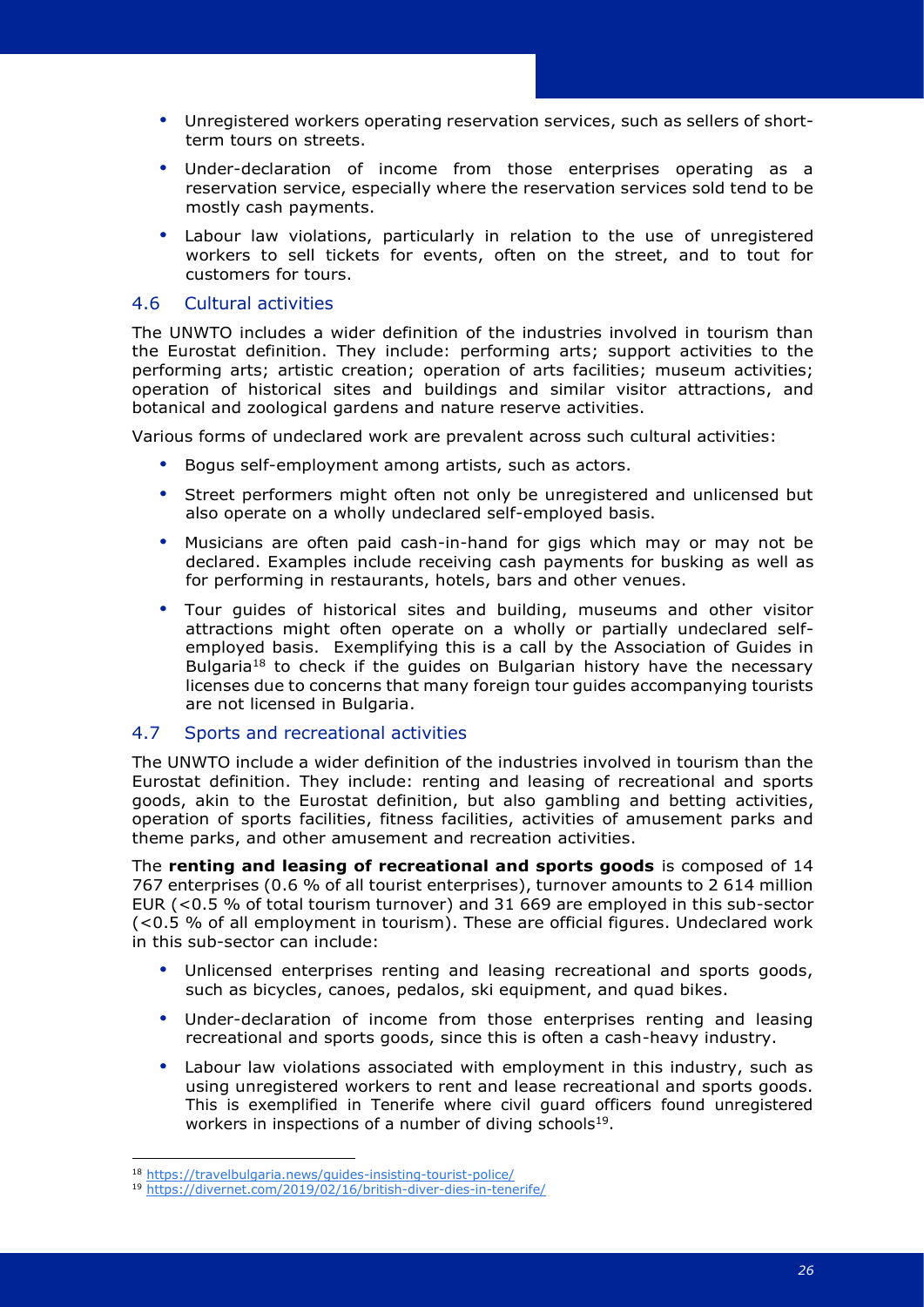**Gambling and betting activities** is a sphere which there is no legislation or regulation that standardizes betting and gaming throughout the EU. Instead, there are marked variations in what is legal across Member States. In Cyprus, for example, the 2012 Betting Law governs most Cypriot gambling. Slot and other terminal-based gaming is permitted, up to a maximum of 50 machines, but under the 2015 Casino Law, landbased table games are allowed at a single casino, the Melco Cyprus Resort. Sports betting is the only form of gambling allowed online. In Poland, meanwhile, like several other EU member states, land-based and online gambling have historically been legal but controlled by a strict government monopoly and gambling with offshore operators is technically permitted but unregulated. The 2009 Act on Gambling has seen several amendments. New regulations for online gambling were introduced in 2017, requiring international operators to apply for sports betting licences. All other online gambling and casino games are legally provided by the country's designated gambling monopoly only. This is also a realm where various types of undeclared work prevail:

- Unlicensed betting is prevalent in many Member States. This can include betting on illegal activities such as dog fighting and cockerel fighting, exemplified by a case in Bulgaria where 58 persons were arrested during a raid on an illegal dogfighting<sup>20</sup> ring near Sofia. Bulgarian law provides for jail terms of up to five years and fines from 1,000 to 10,000 leva (500 to 5,000 euros, \$580 to 5,800), for organizing or participating in dogfights and also for raising, training and supplying canines for illegal fights.
- Under-declaration of income from betting enterprises, especially turf accountants.
- Labour law violations associated with employment in this industry, such as using unregistered workers to act as turf accountants and under-declared employment due to the long hours worked in the industry.

The **operation of sports facilities** is a realm where superficially, it might be assumed that undeclared work is not so prevalent. However, this is not necessarily the case. Many personal trainers for instance, use parks as their sports facilities, which can require a license to run commercial operations in them. In London, for instance, a personal trainer $^{21}$  was prosecuted for carrying out fitness sessions in one of London's royal parks without a licence. Personal trainers are required to pay up to £600 a year to use the royal parks.

The **fitness facilities** industry is a sphere where undeclared work can prevail. Fitness instructors, including personal trainers, often operate on a self-employed basis and due to the cash-heavy nature of the industry, may often under-declare their total earnings. They may also be wholly unregistered workers or operating unregistered enterprises. They may alternatively be bogus self-employed working for one employer (e.g., in a gym of a hotel) with the majority of their income coming from this employer but be employed on a self-employed basis, as highlighted recently in the case of trainers of a gym company<sup>22</sup> working as 'self-employed' but who must allegedly give notice of holidays, wear a uniform at all times, work to specific shift patterns, are restricted with regard to setting prices and must give notice of the termination of the agreement.

The **activities of amusement parks and theme parks** and other amusement and recreation activities is a realm where undeclared work is particularly prevalent. Take, for example, mobile fairgrounds. In the UK, fairground workers<sup>23</sup> complained

<sup>20</sup> <https://news.mb.com.ph/2019/04/17/bulgarian-police-arrest-58-in-dogfight-raid/>

<sup>21</sup> [https://www.dailymail.co.uk/news/article-2557964/Personal-trainer-PROSECUTED-exercising-clients](https://www.dailymail.co.uk/news/article-2557964/Personal-trainer-PROSECUTED-exercising-clients-without-licence-one-Londons-royal-parks.html)[without-licence-one-Londons-royal-parks.html](https://www.dailymail.co.uk/news/article-2557964/Personal-trainer-PROSECUTED-exercising-clients-without-licence-one-Londons-royal-parks.html)

<sup>22</sup> [https://www.independent.co.uk/news/business/news/gym-group-may-have-legal-questions-to-answer](https://www.independent.co.uk/news/business/news/gym-group-may-have-legal-questions-to-answer-over-contracts-says-gig-economy-law-firm-that-a8036346.html)[over-contracts-says-gig-economy-law-firm-that-a8036346.html](https://www.independent.co.uk/news/business/news/gym-group-may-have-legal-questions-to-answer-over-contracts-says-gig-economy-law-firm-that-a8036346.html)

<sup>23</sup> <https://www.hulldailymail.co.uk/news/hull-east-yorkshire-news/slave-labour-workers-fun-fair-3132243>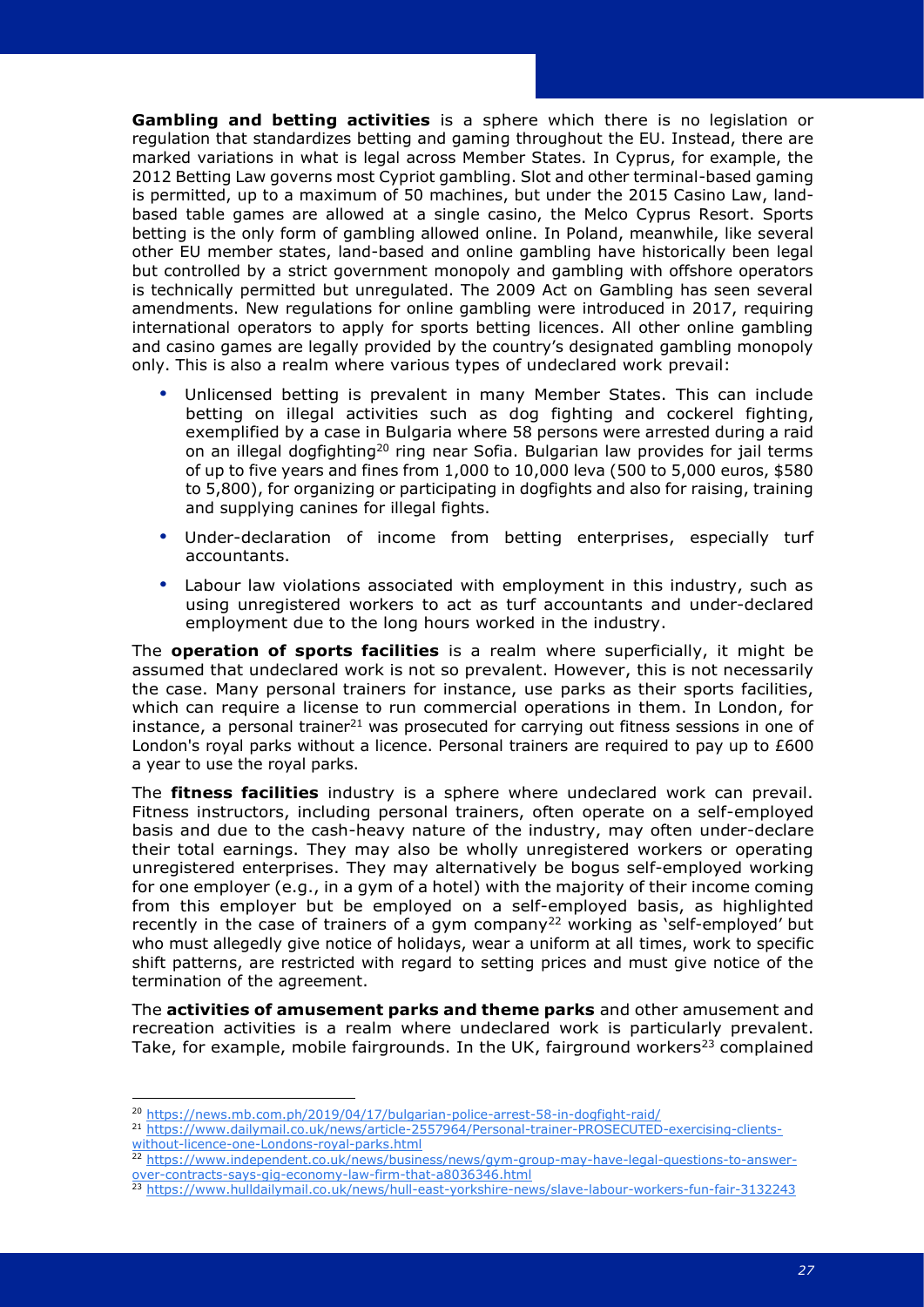of low pay below the minimum wage. However, the owner of the company that operates the fairground asserted that the employees were aware of the arrangement beforehand:

'It's cash in hand but that's between us and them. If they're happy to do it with it being cash in hand that's it, there's nothing else really I can say about it.'

In other words, for the fairground owner, the workers were self-employed, not employees, paid on a cash-in-hand basis, despite only having one employer and the characteristics of their work being akin to dependent employment.

## **Undeclared work in the tourism sector: prevalence and characteristics – Summary**

- In 2016, 1 in 10 enterprises in the European non-financial business economy were in tourism industries (2.4 million enterprises), employing 13.6 million persons (9.5 % of the EU workforce.
- Some 8 out of 10 persons employed in the tourism sector work in accommodation (19.7 % of all employment in the tourist sector) and food and beverage serving (58.7 %).
- 14 % of workers in the accommodation and food services sector are in unregistered employment (compared with 5 % for the overall EU workforce). 12 % of all unregistered employment in the EU is in this sector.
- 2 % of workers in the accommodation and food services sector are in dependent self-employment (compared with 4 % of all employment in the EU).
- 6 % (1 in 17) of employees in the hotels and restaurants sector receive envelope wages (compared with 5 % of all employees in the EU).
- Job quality is overall significantly poorer in the accommodation and food services sector compared with employment in the rest of the economy.
- Unregistered and unlicensed enterprises as well as formal enterprises under-declaring transactions and employing unregistered and under-employed workers, and the bogus selfemployed, prevail across all the subsectors of the tourism economy, including. These include accommodation services, food and beverage serving activities; railway, road, water and air passenger transport; transport equipment rental; travel agencies and other reservation services; cultural activities, and sports and recreational activities.

## <span id="page-31-0"></span>5 POLICY APPROACHES FOR TACKLING UNDECLARED WORK IN THE TOURISM SECTOR

To identify policy measures for tackling undeclared work in the tourism sector, a comprehensive review of the academic and practitioner literature on the tourism sector has been undertaken, as well as a detailed review of all previous materials produced by the Platform in its virtual library.<sup>24</sup>

<sup>24</sup> <https://ec.europa.eu/social/main.jsp?catId=1495&langId=en>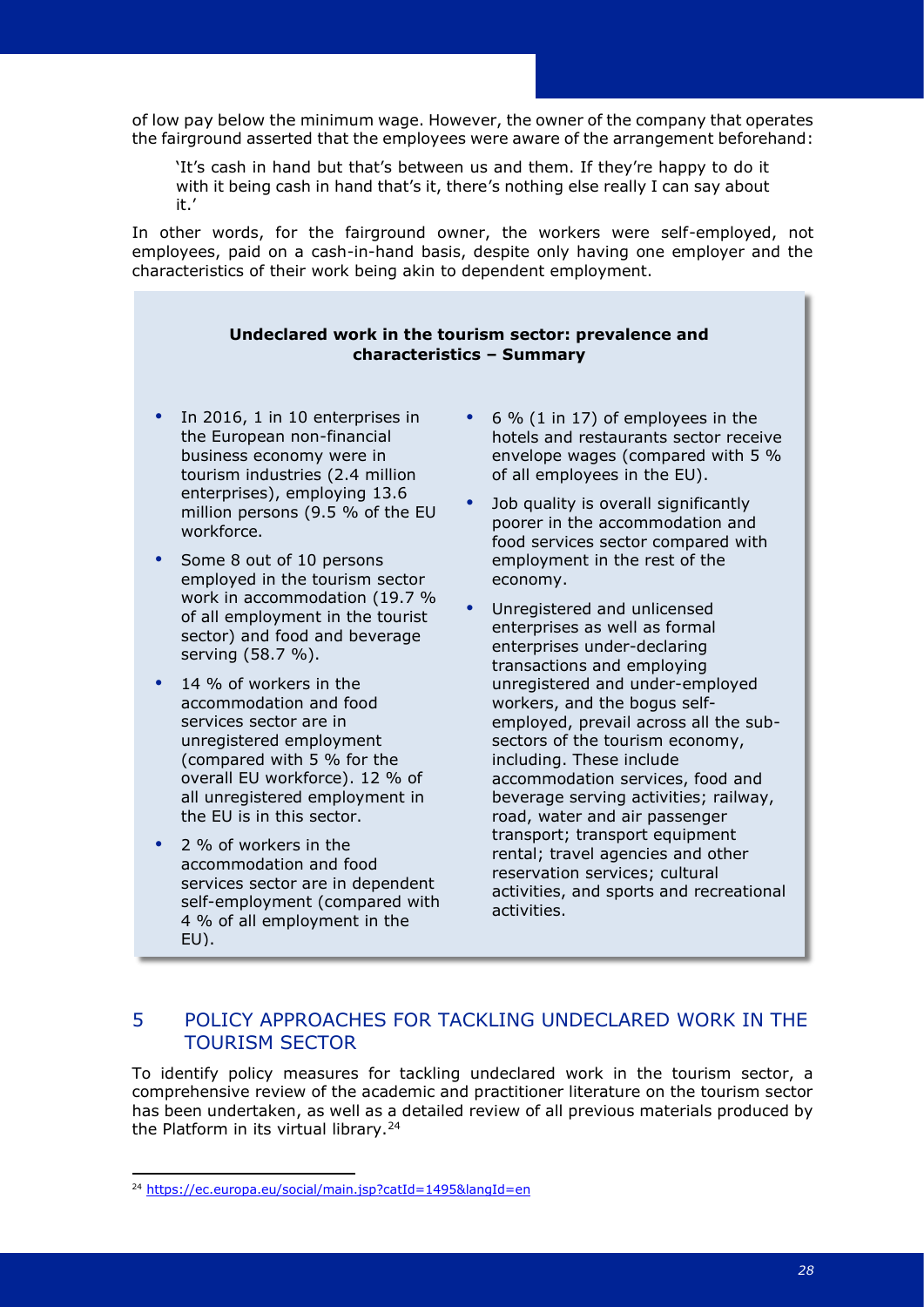Similar to the other sectoral studies of the European Platform tackling undeclared work, such as on construction (Cremers et al., 2017) and agriculture (Williams, 2019), a **holistic approach** has been adopted towards tackling undeclared work. This is where national governments use a whole government approach to tackle undeclared work, by joining-up on the level of both strategy and operations the policy fields of labour, tax and social security law, and involve and cooperate with social partners and other stakeholders. Furthermore, it uses the full range of policy measures available. The aim is to transform undeclared work into declared work.

Rather than apply a uniform approach to all sectors, the Platform has recognised that **sector-specific approaches** are required. The Platform's 'glossary of terms' defines this as an approach where the direct and indirect policy measures are specifically designed and targeted at one sector whose characteristics in terms of undeclared work are different from other sectors and whose problems and risk factors require a specific approach. Depending on the specific problems of the sector and its unique risk factors, greater priority is therefore given to some policy measures than others, and each policy measure is tailored to address the specific and unique characteristics of the sector being targeted.

As Table 12 displays, various policy tools are available. On the one hand, there are '**direct**' tools that transform undeclared work into declared work by ensuring that the benefits of declared work outweigh the benefits of undeclared work. This is accomplished either by using deterrence measures to increase the costs of undeclared work ('sticks') and/or by making declared work more beneficial and easier using incentives ('carrots'). On the other hand, there are '**indirect**' tools. These seek either to change the norms, values and beliefs regarding the acceptability of undeclared work, so that they are in symmetry with the laws and regulations (e.g. using awareness raising campaigns and educational initiatives), and/or to change the formal institutional imperfections.

| <b>Approach</b>                | <b>Tools</b>                                          | <b>Example initiatives in tourism sector</b>                                                                                                                          |  |  |  |
|--------------------------------|-------------------------------------------------------|-----------------------------------------------------------------------------------------------------------------------------------------------------------------------|--|--|--|
| Direct approach:<br>deterrents | Improved detection                                    | Improved workplace inspections<br>Better data mining, analysis and sharing<br>Joint operations<br>Supply-chain due diligence<br>Written contract by first day of work |  |  |  |
|                                | Improved penalties                                    | Proportionate sanctions<br><b>Black lists</b>                                                                                                                         |  |  |  |
| Direct approach:<br>incentives | For suppliers                                         | Simplification of compliance<br>Simplified contracts for employing seasonal workers<br>Notification letters<br>Formalisation support and advice<br>White lists        |  |  |  |
|                                | For customers                                         | Holiday vouchers<br>Labelling initiatives,<br>Targeted direct or indirect tax incentives to purchase<br>declared goods                                                |  |  |  |
| Indirect approach              | Change employers,<br>workers & consumers<br>attitudes | Education<br>Normative appeals<br>Awareness raising of benefits of declared work and costs<br>of undeclared work                                                      |  |  |  |

**Table 12. Policy approaches for tackling undeclared work in the tourism sector**

The emergent recognition is that tackling undeclared work is most effective when direct and indirect policy approaches are combined (Williams, 2014a, 2017a,b). Here, therefore, a review is undertaken across the full range of policy measures available and suggestions are made that are tailored to the sector-specific characteristics of the tourism sector and the types of undeclared work that prevail in this sector identified above.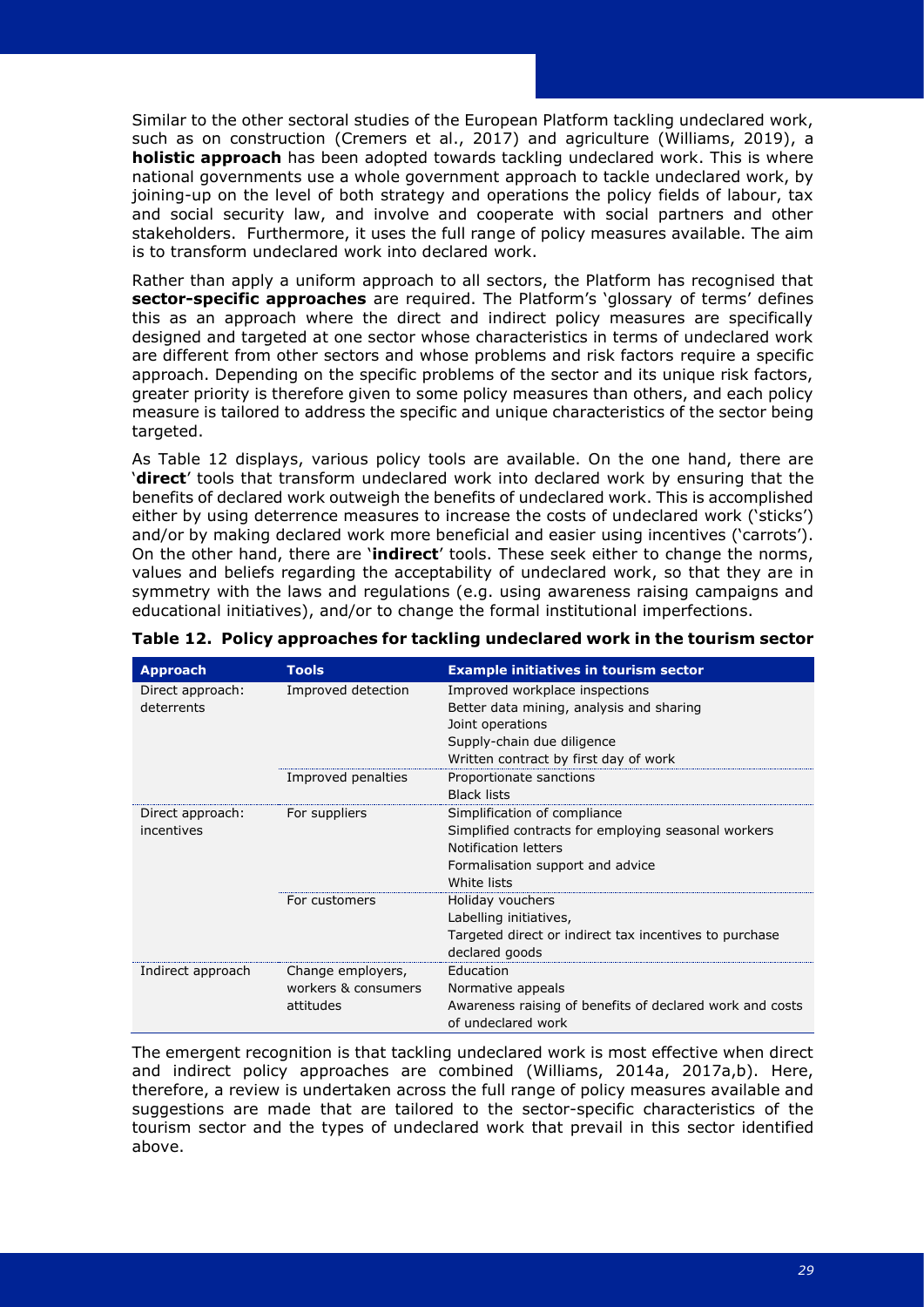## <span id="page-33-0"></span>5.1 Deterrents

One prominent way of tackling undeclared work in tourist industries is to deter such work by increasing the perceived or actual costs of engaging in undeclared work. This is achieved by improving the perceived or actual penalties and risks of detection.

To ensure that the benefits of participating in undeclared work are outweighed by the costs, a first approach is to increase the perceived or actual penalties for those caught. However, studies conducted on applying higher penalties do not provide conclusive evidence that this is effective at transforming undeclared work into declared work (for a review, see Williams, 2014a, 2018). The tentative intimation arising out of this scholarship is that penalties should not be used as a threat wielded towards all. To do so breaks the social contract between the authorities and citizens, workers and employers (Ayres and Braithwaite, 1992), which leads to greater non-compliance (Murphy and Harris, 2007) and the opposite behaviour to that sought. Instead, the evidence is that increasing penalties only works when individual ethics are weak. Where social norms are strongly in favour of compliance, sanction severity increases noncompliance (Braithwaite, 2003; Job et al., 2007; Wenzel, 2004).

'**Naming and shaming**' tourist industries is another sanction used. Although this is usually applied by enforcement authorities (e.g., 'black'/non-compliance lists), some civil society groups have also used this approach in the tourism sector. One such civil society 'naming and shaming' initiative is in the city of Bologna in Italy where a 2017 government report<sup>25</sup> identified that 72.6 % of jobs in the city's food and hotel sector were in the undeclared economy. In response, a civil society organisation has taken direct action staging protests outside the premises of 37 businesses. Shaming, however, is of two types: shaming to stigmatise the offender (such as by putting them on public 'blacklists'), or shaming followed by forgiveness and reintegration. Coricelli et al. (2014) show that shaming with no opportunity for reintegration leads to a greater likelihood of future non-compliance than when shaming is coupled with opportunities for reintegration.

Besides increasing sanctions, another way to increase the costs of participating in undeclared work in the tourism sector is to increase the perceived and/or actual risk of detection. The most prominent means of achieving this is **inspections**.

Indeed, a focus upon the tourism industry for inspections can be a fruitful approach. Table 13 reports the records of inspections in an anonymous labour inspectorate between 2016 and 2019. The proportion of all inspections conducted in the accommodation and restaurant sector steadily increased from 12.2 % to 18.3 % of all inspections. This increase was a rational decision because the number of detected instances of undeclared work per inspection was higher in the accommodation and restaurant sector. In 2018, although 13.4 % of inspections were conducted in the restaurant sector, 19.6 % of all identified instances of working without a labour contract, 25.7 % of all infringements related to working hours and 14.3 % of infringements related to labour remuneration were in this sector. Between 2016 and 2019, moreover, the proportion of all instances of undeclared work detected during inspections that are in the accommodation and restaurants sectors has increased.

Inspections in the tourism sector, however, face specific problems. Take, for example, the short-term accommodation rental sector, including those accessing customers through online platforms. The fact that private homes are involved may create complications for inspectors who may be **prohibited by national law from entering homes**. This displays the need for Member States to develop **a clear definition of what is commercial and non-commercial activity**, especially in relation to service provision via online platforms.

<sup>25</sup> <http://www.bolognatoday.it/economia/lavoro-nero-bologna-emilia-romagna-2017.html>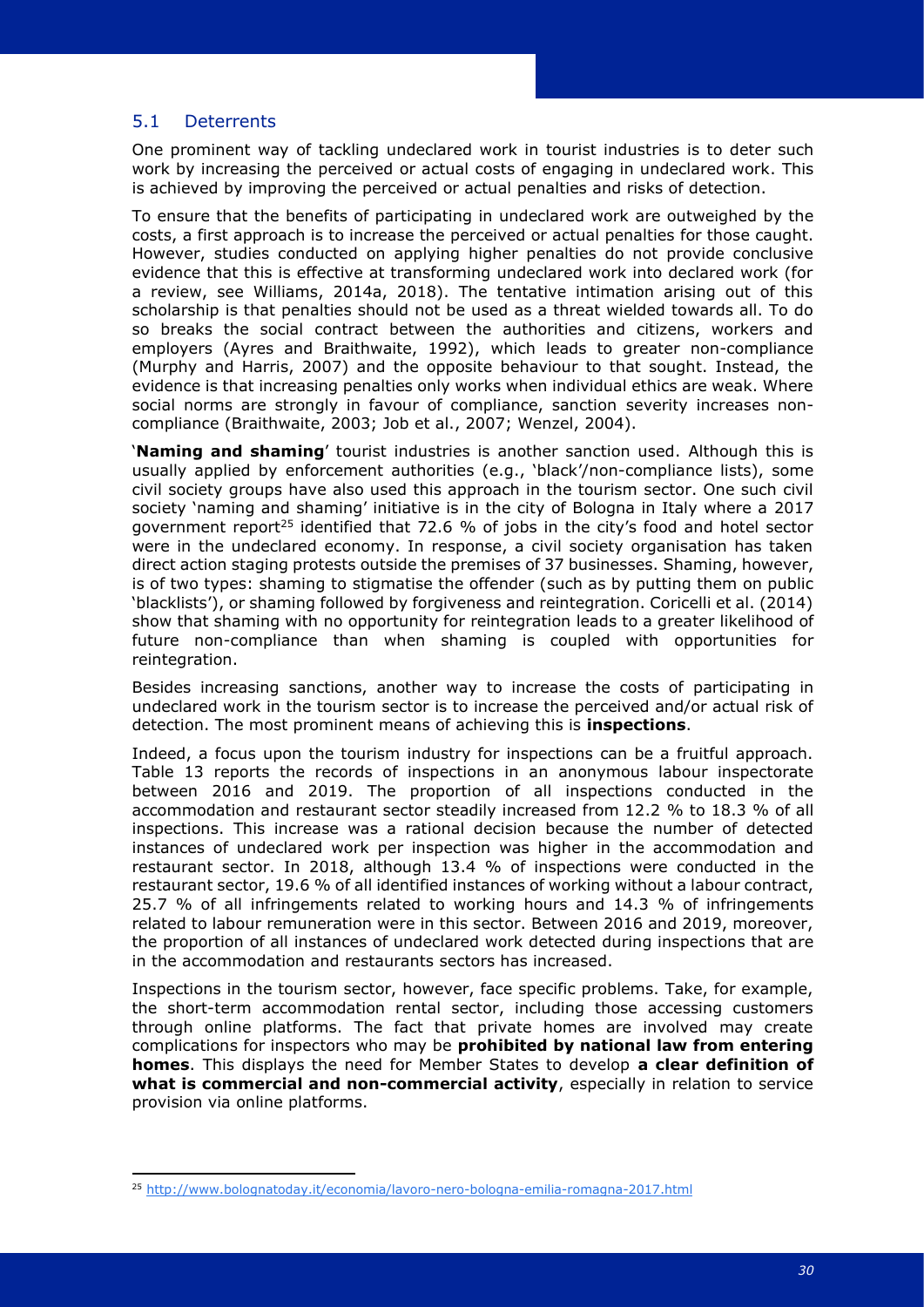|                                              | 2016     | 2017<br>2018  |         |                          | 2019 (first 6 months) |                          |         |               |
|----------------------------------------------|----------|---------------|---------|--------------------------|-----------------------|--------------------------|---------|---------------|
|                                              | No.      | $\frac{0}{0}$ | No.     | $\frac{9}{0}$            | No.                   | $\frac{0}{0}$            | No.     | $\frac{9}{6}$ |
| <b>Inspections</b>                           |          |               |         |                          |                       |                          |         |               |
| All sectors                                  | 48 053   | 100           | 45 645  | 100                      | 43 958                | 100                      | 20 548  | 100           |
| Accommodation                                | 827      | 1.7           | 1 0 6 8 | 2.3                      | 1 2 6 2               | 2.9                      | 634     | 3.1           |
| Restaurants                                  | 5 0 3 5  | 10.5          | 5 4 5 9 | 12.0                     | 5914                  | 13.4                     | 3 1 3 1 | 15.2          |
| <b>Violations</b>                            |          |               |         |                          |                       |                          |         |               |
| Work without a labour contract               |          |               |         |                          |                       |                          |         |               |
| All sectors                                  | 3 1 3 2  | 100           | 3 1 4 9 | 100                      | 2 505                 | 100                      | 1496    | 100           |
| Accommodation                                | N/A      |               | N/A     |                          | N/A                   |                          | N/A     |               |
| Restaurants                                  | 590      | 18.8          | 550     | 17.5                     | 492                   | 19.6                     | 248     | 16.6          |
| Infringements related to working hours       |          |               |         |                          |                       |                          |         |               |
| All sectors                                  | 12 3 5 3 | 100           | 11 176  | 100                      | 12 635                | 100                      | 5982    | 100           |
| Accommodation                                | 321      | 2.6           | 427     | 3.8                      | 622                   | 4.9                      | 297     | 5.0           |
| Restaurants                                  | 2378     | 19.3          | 2 507   | 22.4                     | 3 2 5 0               | 25.7                     | 1 7 1 5 | 28.7          |
| Infringements related to labour remuneration |          |               |         |                          |                       |                          |         |               |
| All sectors                                  | 33 315   | 100           | 22 012  | 100                      | 21 356                | 100                      | 11 845  | 100           |
| Accommodation                                | N/A      | Ξ.            | N/A     | $\overline{\phantom{a}}$ | N/A                   | $\overline{\phantom{a}}$ | N/A     |               |
| Restaurants                                  | 2 5 4 5  | 7.6           | 2 9 4 7 | 13.4                     | 3 0 5 4               | 14.3                     | 1771    | 14.9          |

**Table 13. Number of inspections and detection of undeclared work in an anonymous labour inspectorate, by sector, 2016-2019** 

*Source: authors' analysis of data from an anonymous labour inspectorate*

Conducting **announced inspections** in tourism industries is another potential way forward. Belgium has experimented with announced joint inspections ('flash controls'), announced on the Ministry website and communicated to social partners. The goal is not only to encourage declaration through advanced notification but also to provide advice and support to trigger a compliance mentality among businesses targeted. Such announced inspections could be piloted by Member States in tourist areas and specific industries such as the restaurant sector during high season in order to evaluate their effectiveness. The lesson from Belgium, however, is that unless they are well-publicised among the target group, the effectiveness of announced 'flash controls' are reduced (see Williams, 2019b).

Another way in which inspections might become more effective in the tourism sector is by introducing **workplace ID cards**. In Iceland since 2010 in the hotel and restaurant sector among others, the **social partners have been granted the authority to appoint inspectors** to perform inspections in relation to Workplace ID Cards. These inspectors send the information on the Workplace ID Cards to various state authorities, who then check whether the employer and/or the employees comply with all relevant regulations. This is an initiative potentially transferable to other Member States.

One of the main ways of improving the effectiveness of inspections, however, is to enhance the ability of enforcement authorities to identify 'risky businesses' in the tourism sector using better **data mining and risk assessment**. Although the data available to enforcement authorities differs significantly across Member States, one simple initiative might be to use a proxy indicator such as the **minimum staff required** for different types of tourist business (e.g., a restaurant). A data mining exercise to identify risky tourist businesses might also seek to identify tourist businesses that are 'outliers' on other indicators, including those:

- Who have higher than average expenses;
- Higher ratios of credit card to cash payments compared with other similar businesses;
- Lower than average wage levels, or
- A relatively low number of registered employees for their turnover.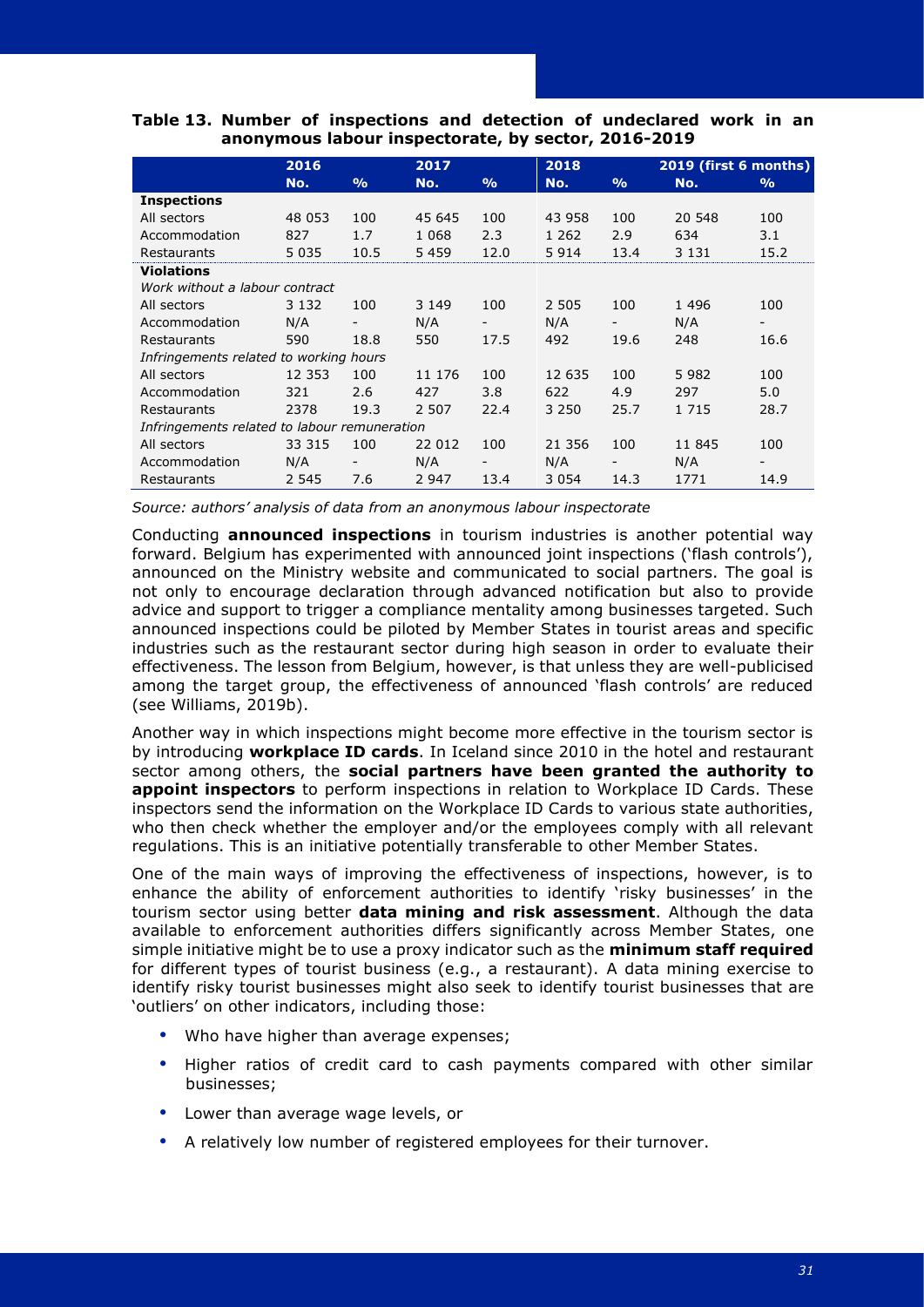Indeed, this outlier approach has been further extended in some inspectorates (e.g., Belgium, UK). **Dynamic benchmarking** is used to identify risky businesses. This allows the data to dynamically determine what the norm is, and this changing norm is used to identify outliers.

An example is the **hotel sector** in the UK where **turnover to credit card transaction ratios** have been used to identify outlier hotels where turnover to total credit card transactions deviates from the norm. This dynamic benchmarking of the hotel sector occurs on an individual city level or for a particular type of accommodation provider (e.g., small hotels), since credit card to turnover ratios are higher in cities and larger hotels than in smaller hotels and in smaller towns. A too high share of payments by credit cards in total declared turnover, in comparison to the benchmark determined for the specific area, results in an alarm. This initiative requires that third party data is available from **banks on credit card transactions**, which can be compared with reported turnover on tax returns, to identify 'outlier' hotels who deviate from the norm. This could also be similarly applied in the restaurant sector to identify **'outlier' restaurant businesses** and many other tourist industries (e.g., tour guides, tour operators) who appear to have turnover to total credit card transactions that deviate from the norm.

The evidence is that improved data mining leads to more efficient inspections. De Wispelaere and Pacolet (2017) report that the additional tax identified in the UK by HMRC using their *Connect* data system is far greater than the cost of the data mining tool. In Belgium, the FPS Social Security report that by using data mining tools, twice as many cases of undeclared work are discovered compared with random selected audits (see De Wispelaere and Pacolet, 2017). So too do the Fiscal Administration of the Republic of Slovenia reveal that in 8 out of 10 of the audits selected via data mining, undeclared work is found by the inspector, which is much higher than randomly selected audits (see De Wispelaere and Pacolet, 2017).

When using data mining and risk assessment to improve the targeting and efficiency of inspections, however, there is a need to train inspectors in their usage. One good practice in this regard is **Greece** where a pilot initiative has trained labour inspectors in three regional inspectorates to use the ERGANI system during a three-hour training session when the inspectors learn how to use the system in real time while they are carrying out the inspection. Data mining and risk assessment can be used not only to improve the detection of businesses but also to identify targets for preventative activities such awareness raising and notification letters.

**Notification letters** are postal or email communications from enforcement agencies to companies or workers, giving information on applicable legal obligations and systems of control in place. Although this has been most widely applied to tax compliance (Beeby, 2017; Hasseldine et al., 2007), notification letters have also recently been used by labour inspectorates (see Williams, 2019).

To highlight their use in tackling undeclared work in the tourism sector, Box 1 highlights the use of notification letters and follow-up inspections targeted at the hotel and catering sector in Estonia, Box 2 the use of notification letters to encourage the full declaration of tips received by hospitality workers in Canada and Box 3 the use of notification letters to service providers on accommodation platforms in Spain.

#### **Box 1. Notification letters and follow-up inspections in the hotel and catering sectors, Estonia**

*Aim*: To use notification letters and follow-up inspections to encourage full declaration in the hotel and catering sectors.

**Description:** On 24 November 2011, the Estonian Tax and Customs Board (ETCB) started sending out notification letters to 1 300 companies, asking them to revise their accounting and tax-related information and give feedback to the tax authority on the results of their business activities. In addition, 1 000 letters were sent to people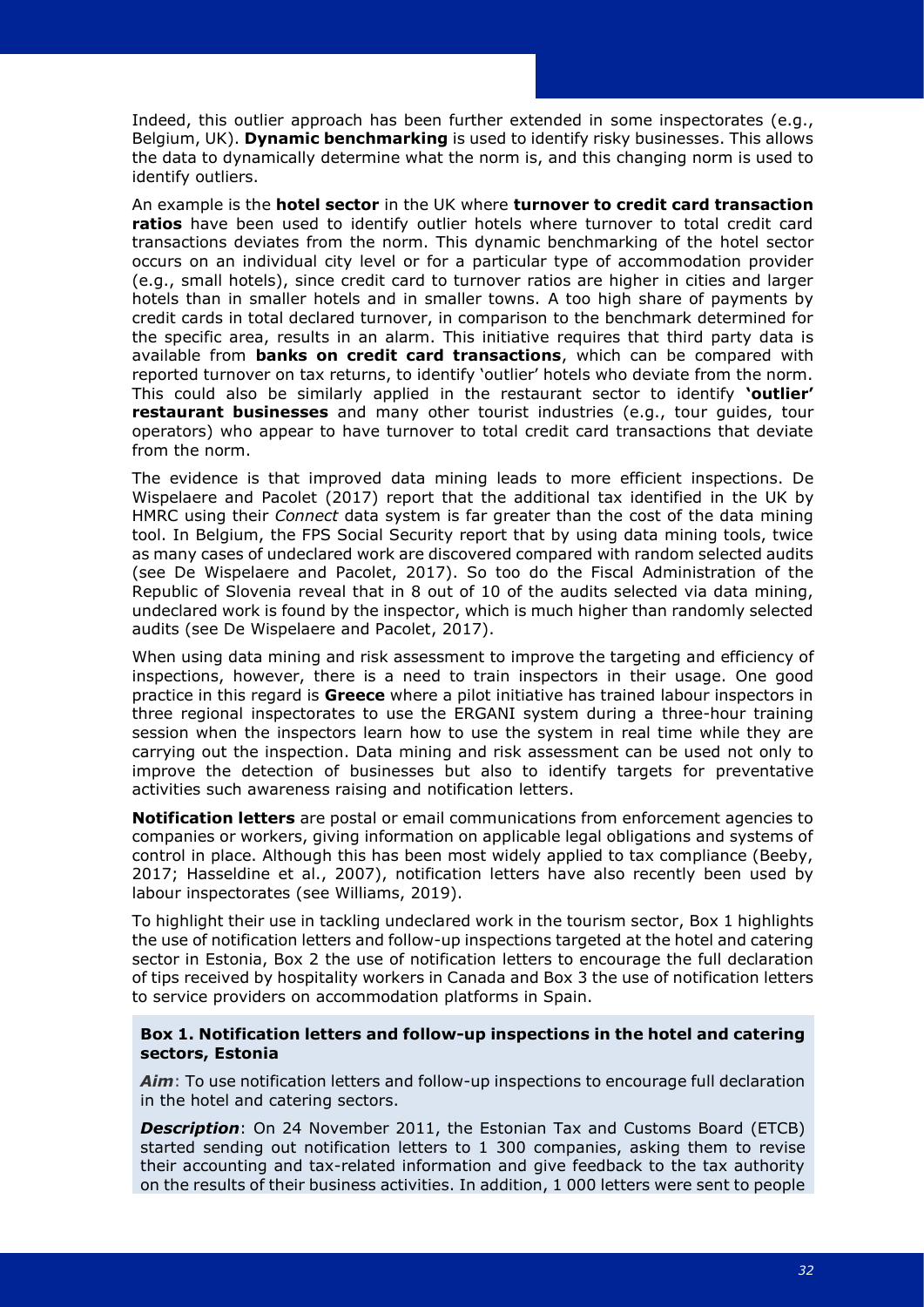whose average wages in the company were considerably lower compared to the average of the region and economic sector. According to the ETCB, an estimated EUR 30.2 million in tax income was owed by these 1 300 companies. As a result of these notification letters, additional control was initiated in 500 companies who did not change their declarations.

The ETCB visited company sites to inspect business activities and the actual number of employees working. In March and April 2012, tax officials visited 150 accommodation and catering companies to find out the reasons why declared wages were considerably below the average wages in the region. The main measures of control included interviews with the members of the management board and employees, checking documentation, observing business activities and controls in real time. In the 20 accommodation and catering companies not changing their tax behaviour after the inspections, the ETCB undertook additional controls in May and June 2012.

*Evaluation:* The companies receiving notification letters in November 2011 were requested to revise their declarations for December. By January 2012, almost 800 of the 1 300 companies had reacted to the notification letters and changed their declarations accordingly.

As a result of the control visits, 22 catering and 25 accommodation companies improved their tax behaviour. Before the controls, the average declared salary in the catering companies was EUR 277 and EUR 308 in the catering and accommodation companies. After the control visits, the average declared salary increased to EUR 325 (by 17.3 %) in catering and EUR 348 (by 13 %) in accommodation companies. The number of employees increased in 13 catering companies (by a total of 35 employees) and in six accommodation companies (by a total of eight employees). However, 69 companies did not make any significant changes in their tax behaviour or did not present their tax declarations on time.

*Source: [https://www.eurofound.europa.eu/data/tackling-undeclared-work-in](https://www.eurofound.europa.eu/data/tackling-undeclared-work-in-europe/database/targeted-control-of-enterprises-for-undeclared-work-estonia)[europe/database/targeted-control-of-enterprises-for-undeclared-work-estonia](https://www.eurofound.europa.eu/data/tackling-undeclared-work-in-europe/database/targeted-control-of-enterprises-for-undeclared-work-estonia)*

#### **Box 2. Using notification letters to encourage the full declaration of tips received by hospitality workers, Canada**

*Aim*: To use notification letters to encourage the full declaration of tips by hospitality workers.

**Description**: When tips were mostly paid in cash, the level of tip income was difficult to confirm. However, with widespread debit and credit-card payments, exact tip figures can now be traced using point-of-sales-machine records.

A Canada Revenue Agency (CRA) audit of income earned by 145 wait staff in St. Catharines, Ont., revealed C\$ 1.7 million in unreported tips and gratuities. On average, this amounts to C\$ 12 000 in unreported income per person audited, and the audit uncovered that wait staff were only reporting between zero and 10 % of their tip income, whilst actual tip income was between 100 and 200 % of wage income. That is, wait staff earn up to double their wage income in tips. These assumptions led the CRA to estimate that undeclared income from tips by wait staff amounted to between C\$ 2.7 - 6 billion.

One result was that in January 2018, 200 employees of the Murphy Hospitality Group on Prince Edward Island were sent notification letters by the CRA notifying them of potential underreporting of their tips earned in 2014 and 2015. The letter noted that the CRA was considering the imposition of penalties up to 50 % of the taxes owed.

An intention of the notification letters was to address a decades-old informal guideline used in the hospitality sector that service staff should declare circa 10 % of their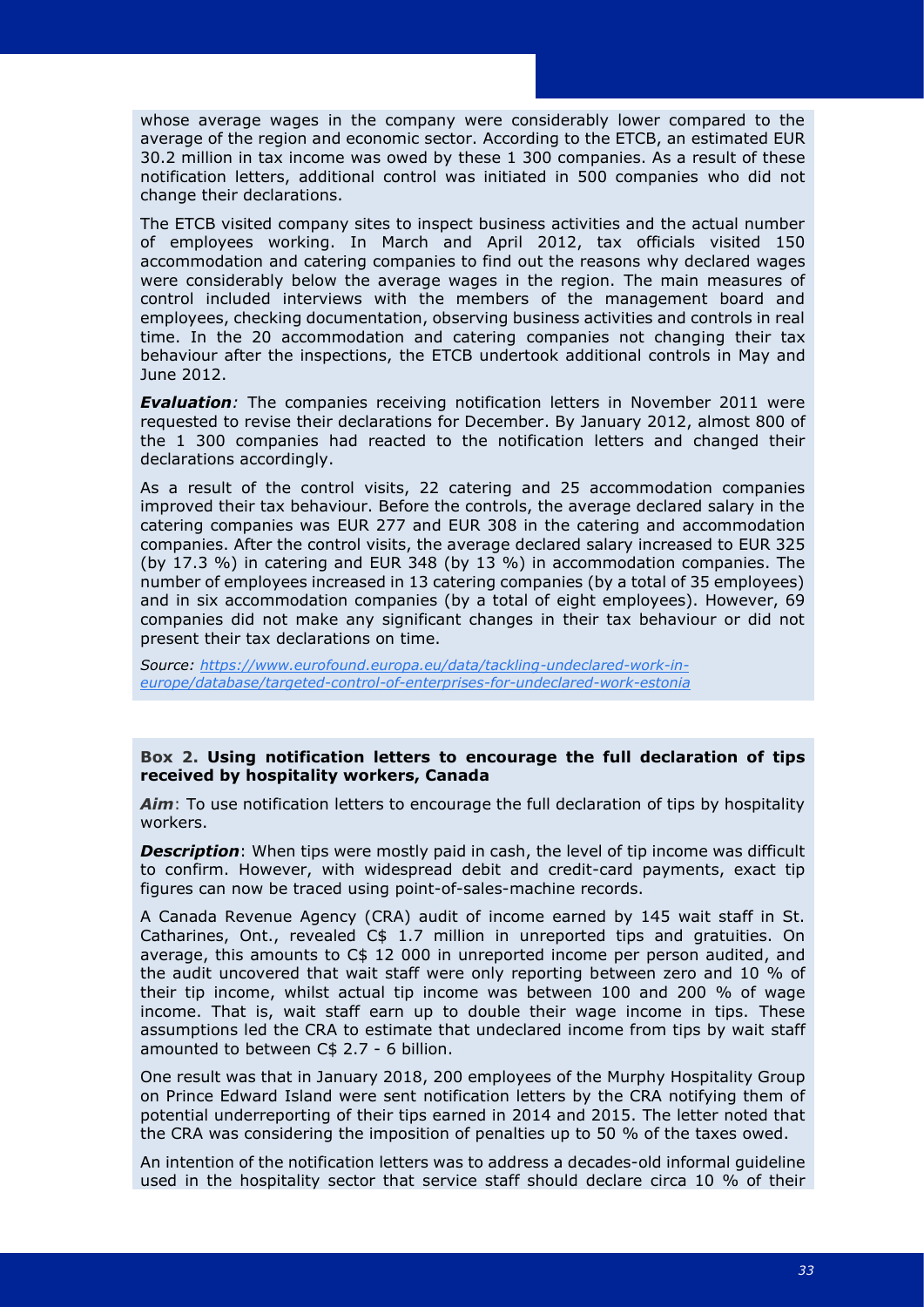official income as gratuities on their tax returns. Murphy Hospitality Group had advised their employees to adopt this informal guideline. The notification letters sought to educate wait staff about the tax system, their obligations and the penalties for underreporting income.

**Evaluation**: No known evaluation is available of the increased declaration of tips by wait staff resulting from the notification letters. However, debate has ensued about the accuracy of using debit and credit card transactions of point-of-sale (POS) machines to calculate individual tip income.

On the one hand, wait staff argued that tip income is lower than suggested by the use of POS transactions because this ignores 'tipping out' (i.e. dividing any tips earned during a shift with kitchen and other staff).

On the other hand, the CRA has argued that tip income and under-reporting could be higher than POS transactions suggest. This is for two reasons. Firstly, this audit method does not include cash tips received. Secondly, 'zapping devices' are sometimes used to eliminate transactions (including cash tips) from POS systems. This is a software programme, often run from a USB flash drive that accesses the POS system records and allows the owner to alter the records to make it appear that there have been fewer transactions than is actually the case.

Whatever the accuracy of using POS to calculate individual tip income, the intention of these notification letters to educate hospitality staff to declare their full tip income (rather than use the decades-old informal guideline of 10 % of their income) was effective. These notification letters generated widespread media coverage, therefore educating the wider population of hospitality staff about their tax obligations.

#### *Sources:*

*[https://www.feigenbaumlaw.com/personal-tax-planning/canada-revenue-agency-focusing](https://www.feigenbaumlaw.com/personal-tax-planning/canada-revenue-agency-focusing-undeclared-tips-hospitality-industry/)[undeclared-tips-hospitality-industry/](https://www.feigenbaumlaw.com/personal-tax-planning/canada-revenue-agency-focusing-undeclared-tips-hospitality-industry/)*

*[https://www.theglobeandmail.com/report-on-business/economy/economy-lab/tipping-point](https://www.theglobeandmail.com/report-on-business/economy/economy-lab/tipping-point-ottawa-loses-billions-in-undeclared-income/article4418504/)[ottawa-loses-billions-in-undeclared-income/article4418504/](https://www.theglobeandmail.com/report-on-business/economy/economy-lab/tipping-point-ottawa-loses-billions-in-undeclared-income/article4418504/)*

*[https://www.theglobeandmail.com/report-on-business/small-business/talent/cra-cracks](https://www.theglobeandmail.com/report-on-business/small-business/talent/cra-cracks-down-on-undeclared-tips-for-restaurant-and-bar-staff/article38025478/)[down-on-undeclared-tips-for-restaurant-and-bar-staff/article38025478/](https://www.theglobeandmail.com/report-on-business/small-business/talent/cra-cracks-down-on-undeclared-tips-for-restaurant-and-bar-staff/article38025478/)*

#### **Box 3. Notification letters to service providers on accommodation platforms, Spain**

*Aim*: To use notification letters to inform accommodation service providers operating through accommodation platforms that they need to declare the income received.

*Description*: 95 000 service providers identified as earning more than EUR 500 from renting accommodation through digital platforms received a notification letter from the tax agency (AEAT) stating that the agency has noticed that they had been actively renting out their property. This letter advised them to declare the income received from flat rentals and informed them that failure to do so may lead to an inspection and if tax evasion is uncovered, a fine could result.

*Evaluation:* No known evaluation exists of the increased declaration of rental income that resulted from these notification letters. This could be applied in many other Member States. This initiative could be even more effective if enforcement authorities required collaborative platforms to provide them with information on service providers and their incomes received through the platform.

*Source: Heyes and Newsome (2017)*

When applying notification letters to tourism industries, the 2019 Platform seminar on preventative approaches (see Williams, 2019b) highlighted that for notification letters to be effective: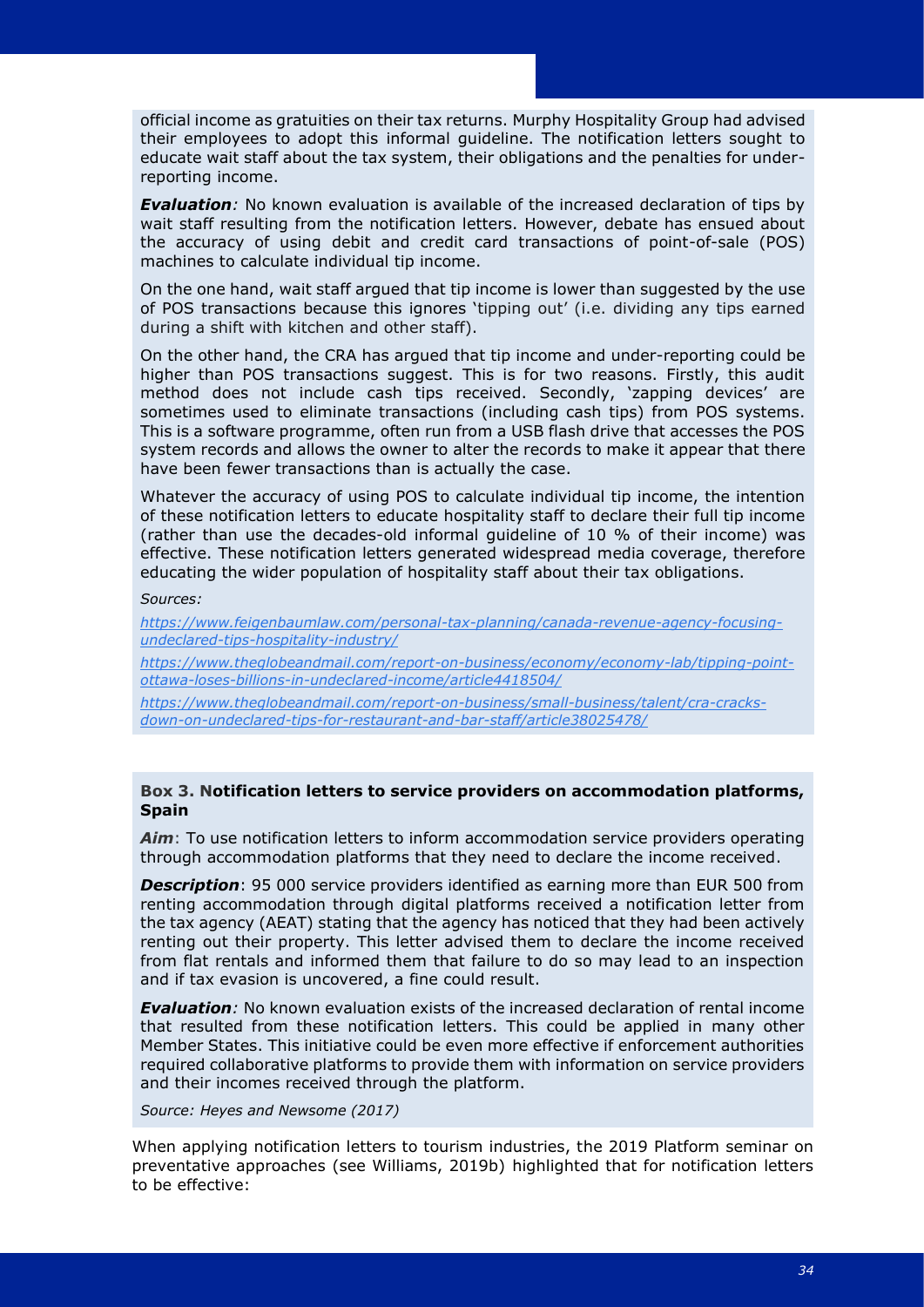- The letter should make it easy for the recipient to comply, such as by providing a hyperlink or stating what is the next step they need to take;
- The letter should highlight the key messages, namely the important information or actions required upfront;
- Personalised letters and language should be used so that people understand why the message or process is relevant to them;
- Letters should inform them about the positive compliant behaviour of others (e.g. '9 out of 10 firms pay their tax on time') and references in the letter to the situation in their specific locality increases effectiveness;
- Letters should highlight the risks and impact of non-compliance (e.g. the wider impacts on public services and the personal impacts on them such as their increased risk of inspections and the consequences for them of being caught).

Another pre-requisite for effective detection is **registration by the first day of commencing work**. If not, employers can claim to inspectors that the worker is on their first day of work. This, however, does not cover all forms of employment relationship. Other forms of registration are therefore also required. One example is the **registration of service providers on collaborative platforms**. The 2019 annual Platform survey finds that enforcement authorities in 43 % of countries responding have introduced licensing/authorisation of service providers. In most cases, however, licensing or official authorisation for platform service providers applies mostly to online transport services. There are currently fewer instances of registration or licensing of service providers in online activities associated with the tourism industry, such as accommodation and catering services. Examples include Ireland and Iceland where short-term home rentals must be registered. Meanwhile, in Greece, all online service providers need to be registered through the IAPR's webpage of the tax administration (IAPR) and to get a single/unique registration number in order to participate in economic activities on collaborative platforms.

Another deterrence initiative is the introduction of **certified cash registers** (Williams, 2018). A certified cash register consists of two parts: a cash register with a manufacturer declaration and a special control unit, a black box, connected to the cash register. Box 4 provides an example of certified cash registers being introduced in the tourism sector in Belgium.

#### **Box 4. Black box cash registers in the hospitality industry, Belgium**

*Aim*: The objective was to reduce undeclared transactions.

*Description*: Belgium implemented in 2015 a 'black box' cash register which records every transaction. As compensation for this mandatory black box cash register, some assistive measures were granted to the hospitality sector. One of those measures was the introduction of 'flexi-jobs', available to workers that already work at least 4/5 days of a full-time contract elsewhere. If those workers start a side-job in the HORECA sector, the HORECA employer only pays 25 % in social and fiscal charges. Another measure was 'cheap overtime'. For employers that use the compulsory black box cash register, overtime (for full-time staff only) is free of any charges up to a maximum of 360 hours per year per employee: every euro paid by the employer goes to the employee. In this way undeclared work was fought and the hospitality sector compensated for the introduction of black box cash registers.

*Evaluation:* Social security department figures show an extra 22 000 jobs in the Belgian hospitality industry. Industry body Horeca Vlaanderen confirms the jobs are not new, but are formerly undeclared jobs which have now been booked as flexi-jobs, often second jobs.

*Source[:https://www.vrt.be/vrtnws/en/2017/07/23/black\\_economy\\_ontheropesinhospitalityin](https://www.vrt.be/vrtnws/en/2017/07/23/black_economy_ontheropesinhospitalityindustry-1-3031120/) [dustry-1-3031120/](https://www.vrt.be/vrtnws/en/2017/07/23/black_economy_ontheropesinhospitalityindustry-1-3031120/)*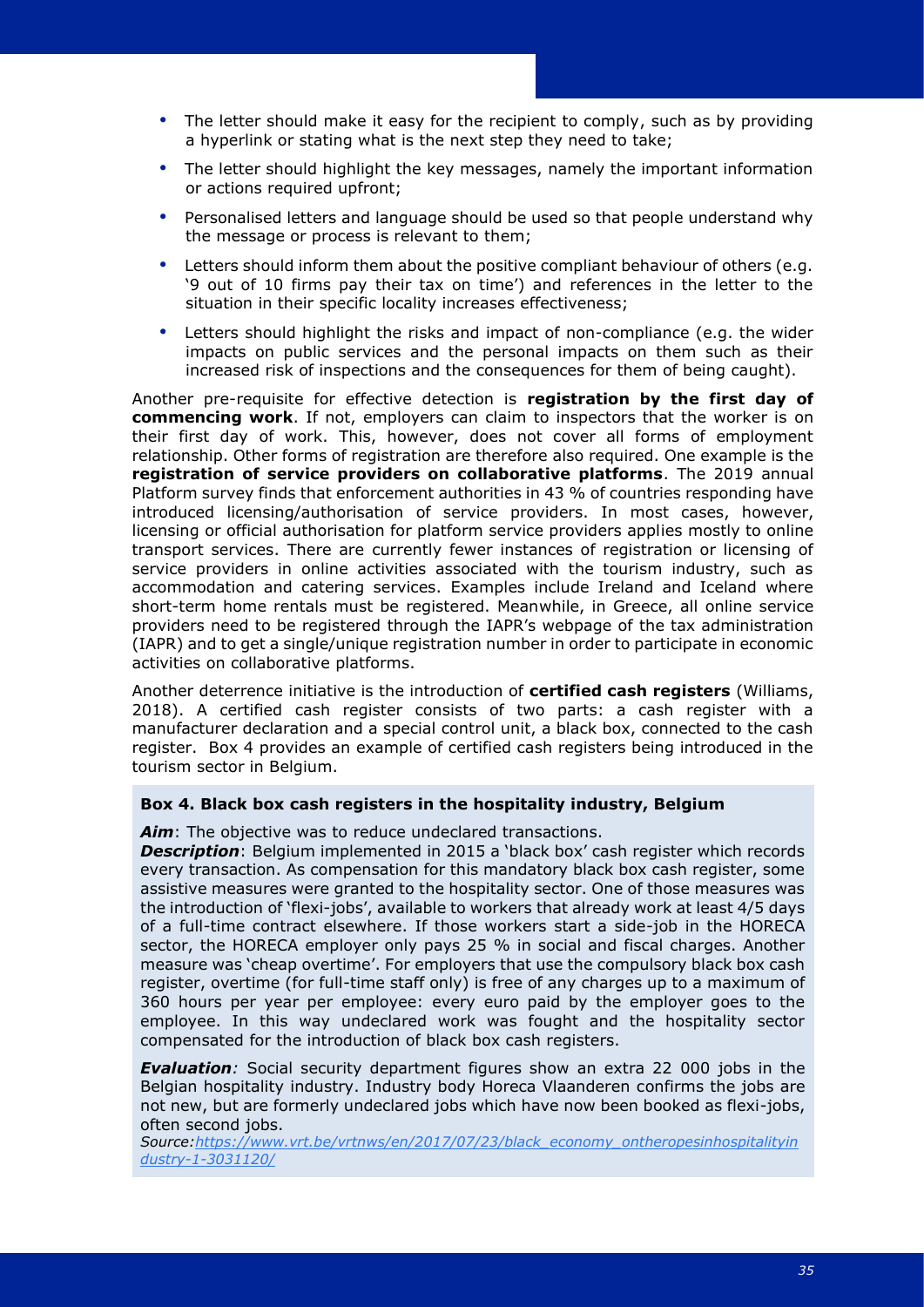Improving detection does not have to be solely a responsibility of state enforcement authorities. Social partners can also play a role in detecting undeclared work. One means of doing so is through a supply chain due diligence initiative in the tourism industry, such as a **voluntary supply chain responsibility initiative**. Businesses in the tourism industry (e.g., larger hotel chains) could perhaps view this as a core component of their corporate social responsibility (CSR) strategy. As the ILO (2016) recommend, a voluntary employer-led initiative to rid the supply-chain of undeclared work could be implemented. Either the employer at the top of the supply-chain could take responsibility or an initiative based on joint liability could be adopted. This is recommended for a selection of large tourism businesses to provide a demonstration effect to other smaller tourist businesses that they are serious about tackling undeclared work. It would involve larger employers detecting and eradicating undeclared work in the supply chain, providing a clear incentive for smaller businesses lower in the supply chain to be compliant so that they receive contracts from larger firms. In this ILO (2016) recommendation for a voluntary employer-led initiative, firms would be requested to show that they comply with tax and social security obligations, such as by displaying the absence of wage, tax and social insurance arrears and sanctions imposed in recent years. This would shift detection of undeclared work beyond solely a state responsibility by involving private businesses in the active detection of undeclared work.

## <span id="page-39-0"></span>5.2 Incentives

Besides using deterrence measures to increase the costs of undeclared work ('sticks'), enforcement authorities can also make declared work more beneficial and easier using incentives ('carrots'). On the one hand, these can target suppliers and on the other hand, purchasers of undeclared goods and services in the tourism sector.

**Simplifying compliance** can make it easier for employers and the self-employed, as well as workers, in the tourist industry to operate on a declared basis. Those engaging in undeclared work might be intentionally non-compliant but may also unintentionally not comply. For both groups, but especially the latter, one option is to provide better advice on how to comply (see section 5.3 below). Another option is to simplify compliance. This might involve simplifying the administrative framework (e.g., easier registration procedures, simplified self-assessment) but can also include increasing the benefits of compliance (e.g., access to buyers, more favourable credit, legal protection).

One measure to simplify compliance in the tourist industry, so as to transform undeclared work into declared work, is to allow smaller or seasonal jobs in tourism which are currently conducted undeclared, often out of necessity because of the complex compliance required to declare them, to move into the declared realm by introducing **simplified regulations for smaller and seasonal jobs** in tourism. An example of such an initiative is the 2010 Simplified Employment Act *(Egyszerűsített foglalkoztatási törvény*) in Hungary. This Act enables the mutually agreed simplified work contract to be notified either by: a simple text message (SMS) or electronically via the Client Gate System after they are registered and in the system [\(https://ugyfelkapu.magyarorszag.hu/\)](https://ugyfelkapu.magyarorszag.hu/). According to data from the Hungarian National Tax and Customs Administration, at the outset of this initiative between April and May 2010, 6 393 simplified employment cases for seasonal tourism employment were registered (Rindt and Krén, 2013).

Another simplification of compliance is that from 2017 in the UK, individuals are **allowed to earn a gross income of up to GBP 1 000 per annum tax free** from own-account activities. They do not have to register as self-employed or complete a self-assessment tax return. In doing so, the UK has brought into the declared economy small-scale occasional work that was before usually undertaken as undeclared work. This could be replicated in other Member States in relation to for example, casual restaurant and cafe workers, busking, and temporary hotel staff.

A further simplification initiative introduced since 2015 in Belgium is **'flexi-jobs' in the hotel and catering sector**. The law of 16 November 2015 enabled employees who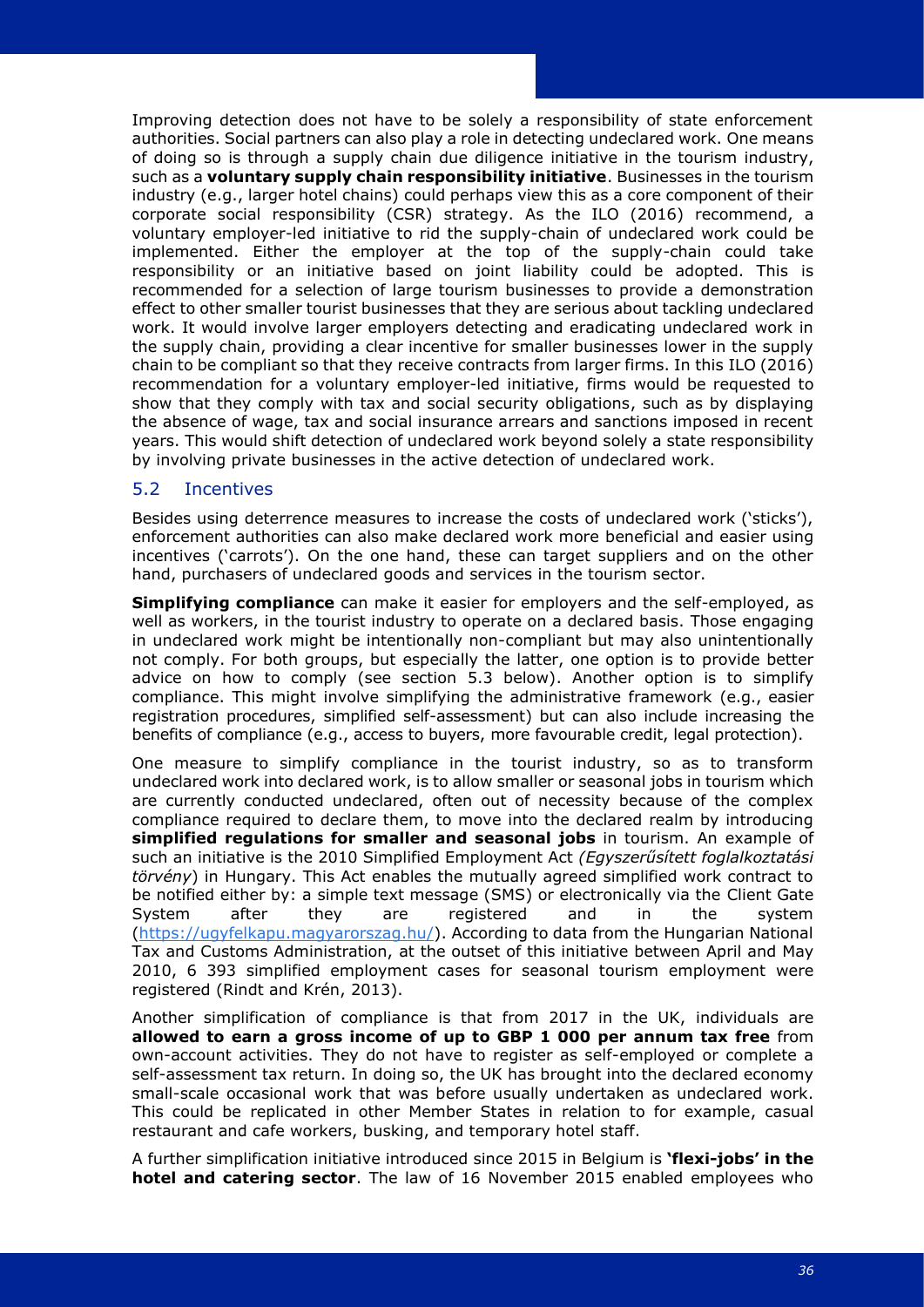already have a principal occupation with one or more employer(s) of at least 4/5 working days a week, to take up a complementary job with another employer (i.e., a 'flexi-job'). Initially, this flexi-job system only applied to employees and employers in the hotel and catering sector. The main objective was to support the labour-intensive Horeca sector and tackle undeclared work. Employees in a flexi-job benefit from a flexi-salary of a minimum of EUR 9.18 net per hour and a flexi-holiday allowance of 7.67 % of the flexisalary, i.e. a minimum of EUR 0.70 per hour (2017 figures). This flexi-salary and flexiholiday allowance are subject to a 25 % employer special social security contribution (i.e., there is no employee social security contribution) and is exempt from taxes. Moreover, the flexi-salary, the flexi-holiday allowance and the 25 % employer's contribution constitute deductible expenses for the employer.

Tax and social security incentives to tackle undeclared work, moreover, do not have to be state-led. Social partners can also provide such incentives, as exemplified by the Construction Workers Leave and Severance Pay Fund (BUAK) in Austria and the Builders Social House (*Casa Socială a Constructorilor*, CSC) scheme in Romania. This latter social partner initiative in Romania provides welfare payments during the winter months, when the construction sector is inactive, to workers in registered declared employment, which provides an incentive for workers to be declared. Corporate contributors pay 1.5 % of their turnover into the CSC scheme, and employees contribute 1 % of their gross base salary. Allowances are 75 % of the average gross salary for the last three months of the worker, and are paid for up to 90 calendar days. From 1998 to 2015, more than 412 286 employees benefited from such social protection valued at 296.5 million RON (c. EUR 65 million). This is potentially transferable to various sub-sectors of the **tourism industry**, where work is also seasonal, and also to other Member States. It shows what social partners can achieve in developing preventative measures to tackle undeclared work.

Another simplification of compliance, again in **Belgium**, relates to bringing small selfemployed service providers in the collaborative economy into the declared economy. In Belgium, a **standard 10 % tax rate has been applied to service providers in the collaborative economy earning less than EUR 5 000 per year** (Heyes and Newsome, 2017). It is the platform's responsibility to administer the tax contributions – workers register on the platform and provide their tax ID, then the platform transmits the tax contributions to the tax authorities. It means the government knows who is working in the sector and how much they earn.

In the hospitality sector in Belgium, for example, a collaborative economy platform, enables chefs to offer takeaway meals which they cook at home. The new tax system in Belgium described above means that they can use the platform to try out and develop their skills as a chef, because they can carry out the work without having to set up as a freelancer (which can be complicated). Indeed, some chefs have gone on to set up their own restaurant. Of the chefs operating on this platform, 10-15 % are freelance chefs supplying services on the collaborative platform to earn extra income; some 50 % are working as 'hobby chefs' (with a turnover of less than EUR 1 000 per year), and some 35 % use the platform to test-trade their business with the aim of reaching the EUR 5 000 threshold and becoming freelancers in the near future.

These tax simplifications in the UK and Belgium are a potential solution for other Member States seeking to address the issue of **private home restaurants and 'meal sharing'**. One of the largest home restaurant platforms claims 20 000 hosts, and 150 000 guests with 5 000 foodie experiences on a daily basis across 130 countries. It also provides all hosts and quests with a EUR 5 million quarantee, which is suggested to cover all cases where liability is called into question.

As HOTREC (2018a, 2018b) point out, European restaurant businesses, which have to follow strict food safety and hygiene rules in order to ensure the health of guests and have to comply with fiscal obligations, are facing unfair competition by these new food business operators. The on-demand supply of food and drink through online platforms that connect home restaurants with consumers seeking food and drink-related activities,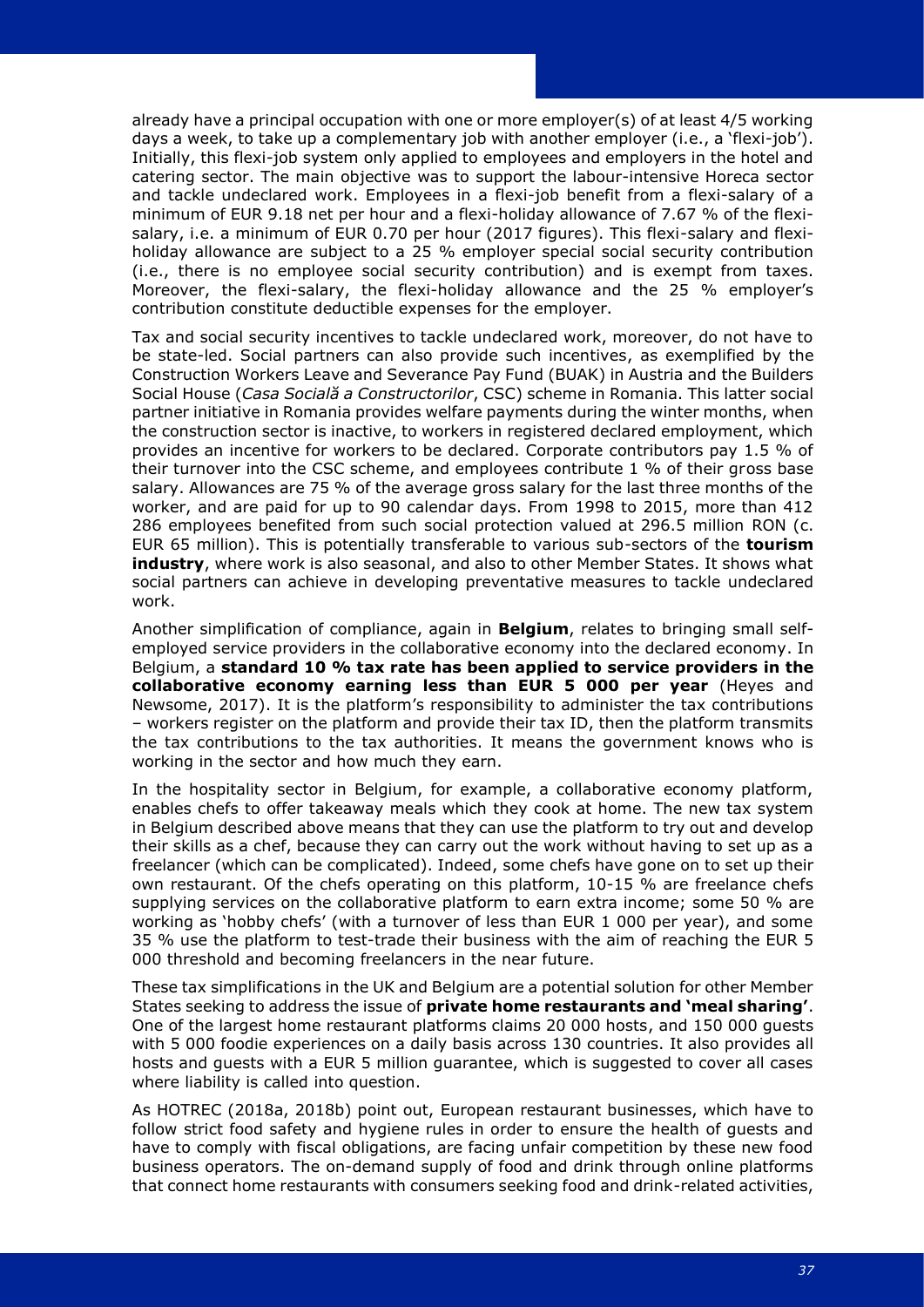such as privately-hosted meals, dinner parties, special diets, beverage trails and tastings or cooking classes, represent a potential threat to standard restaurants where different standards apply. 'Meal sharing' platforms tend to connect travellers with local hosts. Potential guests explore a variety of menus and proposed dining experiences suggested by local hosts, before they make their meal bookings and visit the host. The business model of these platforms relies on a service fee of 15 %-20 % of the dining experience fee the guests pay to the host. Despite this fee, in 2015, 45 % of members of the Italian Federation of Public and Tourist Operators reported in a survey that the price gap between the services provided by home restaurants and regulated enterprises was higher than 20 % (HOTREC, 2018b).

By offering service providers on such platforms tax simplifications such as those used in the UK (offering no registration for those earning up to GBP 1 000 per year) and Belgium (10 % tax rate for those earning under EUR 5 000), this would be a potential solution for other Member States seeking to address undeclared work on these home restaurant platforms.

In the **Netherlands**, a different approach has been adopted to home restaurants. In 2017, a hospitality association (Koninklijke Horeca Nederland, KHN) communicated the industry's concerns for hygiene and safety conditions in home restaurants. For KHN, compulsory registration of home cooks is required. It also published in January 2018 an opinion paper for both short-term rentals and home restaurants including policy recommendations, such as **compulsory host registration, obligation for platforms to share data with state authorities, and the use of thresholds**. In doing so, it would become clearer whether hosts are declaring income generated from homerestaurant activity to the tax authorities (HOTREC, 2018a)

Tax simplification for small-scale and occasional activities in the tourism sector, therefore, is one way of providing an incentive for suppliers to make the transition from undeclared to declared work in the tourism economy. Another incentive is to offer participants the opportunity to **voluntarily disclose** their previous non-compliance (see OECD, 2017). These can be generic schemes or targeted such as at restaurants or hotels. They involve an enforcement authority offering a limited-time offer to suppliers to put their affairs in order, and if they do, they will not be subject to any penalties. Once this limited time-period ends, they might be informed that those detected as noncompliant will be subject to the full force of the law. Notification letters might be used to announce such a voluntary disclosure initiative. This offers enterprises that have been non-compliant a means of putting their affairs in order and becoming legitimate in a manner whereby they do not fear being penalised. It thus acts as a limited-time incentive to become legitimate.

Voluntary disclosure schemes could be targeted at many industries in the tourism sector, such as pop-up restaurants, home restaurants, and the short-term holiday rental sphere. When the services are provided via collaborative economy platforms, the voluntary disclosure scheme could use information obtained from platforms to contact potentially non-compliant individuals to consider taking advantage of such a voluntary disclosure option. This would provide those operating on an unregistered or (wholly or partially) undeclared basis with a limited-time offer to legitimise their activity without fear of penalty. An example is New Zealand where in October 2019 a voluntary disclosure initiative was launched targeting the hospitality sector including restaurants, cafés, bakeries, takeaway shops and liquor outlets  $26$ .

Another example of how **social partners can offer incentives** is found in Greece. The Hellenic Confederation of Commerce and Entrepreneurship (ESEE), co-financed by Greek and EU funds, pursued the '**Business walking routes**' marketing initiative. This

<sup>26</sup> [https://www.interest.co.nz/personal-finance/101987/ird-launches-hidden-economy-campaign-targeting](https://www.interest.co.nz/personal-finance/101987/ird-launches-hidden-economy-campaign-targeting-hospitality-sector-saying-it)[hospitality-sector-saying-it](https://www.interest.co.nz/personal-finance/101987/ird-launches-hidden-economy-campaign-targeting-hospitality-sector-saying-it)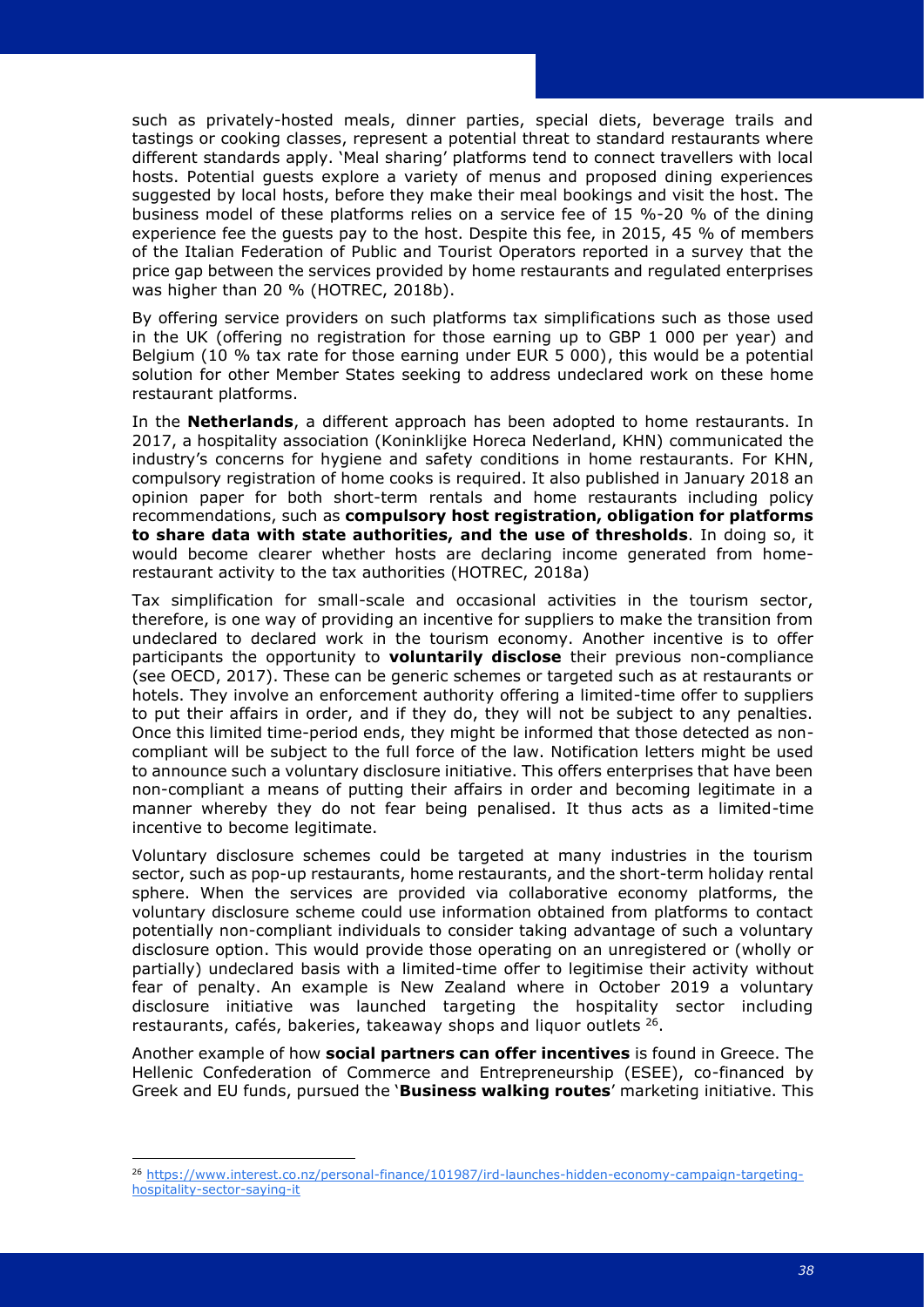provides maps to tourists of six walking routes in the city centre of Athens, each themed for buying specific goods. These include:

- Let's go for a gift walk (Plaka area):
- Let's go for a books and music walk (Exarcheia area);
- Let's go for a footwear and leather walk (Ermou street);
- Let's go for a shopping walk (Kolonaki area);
- Let's go for a tasty walk (Omonia Square area):
- Let's go for a Pattision Street walk.

Only businesses are included on these pamphlets which are formally registered with no compliance issues outstanding (see ILO, 2016). This provides an incentive for businesses to be formal by providing them with free marketing for their business. This could be replicated in many other Member States, and across many different sectors of the tourist industry. It provides an incentive for businesses to operate legitimately, using the 'carrot' of free advertising and marketing. To implement it, a pilot study could be conducted in a specific locality and/or sector of the tourist industry (e.g., restaurants) to evaluate its feasibility. A more modern approach might be to develop a **smartphone app for tourists** of these tourist routes, which could be developed by university students as a competition for the best app with a small prize awarded. To do this, a 'white list' of compliant businesses is required.

Besides making it easier and/or beneficial for businesses and workers in the tourist industry to operate in the declared economy, **tourists can also be encouraged to purchase on a declared basis** to encourage businesses to be compliant. One interesting example described in Box 5 is the use of holiday vouchers in Romania (Banes et al., 2019; Eurofound, 2014; Romanian Insider, 2019).

#### **Box 5. Holiday voucher scheme, Romania**

*Aim*: To provide holiday vouchers to public sector workers in order to promote the usage of registered tourist accommodation and to reduce undeclared earnings in the accommodation sector.

**Description**: Prior to the introduction of holiday vouchers, there was a widespread perception that many accommodation providers were not registered with the state and did not declare their earnings. To tackle this, vacation vouchers have been issued to public employees since 2015. The maximum value in law of vacation vouchers that can be granted in one fiscal year is RON 5 400 (EUR 1 219), equivalent to six basic minimum gross salaries, currently RON 900 (EUR 203).

In 2018, almost 1.2 million Romanians received such vouchers worth RON 1 450 (EUR 305). Any public sector worker is eligible for vacation vouchers; they are not issued for performance but they might be limited by a particular institution's budget.

These vouchers can be granted and managed only to licensed operators, authorized by the Tourism Ministry. Travel agencies cannot charge more than 10 % commission on packages sold to people using vacation vouchers. No change from them can be given in cash. Licensed operators cannot sell package holidays that differ from those available to other clients. If they do, the fine is between RON 5 000 and RON 10 000 (EUR 1 125–2 250) and the loss of their status as a licensed operator. A similar fine is imposed if they provide change in cash from a payment of vacation vouchers.

*Evaluation:* In 2018, there was an increase of almost 60 % in the number of tourism operators applying for a license, and in the first quarter of 2019, a growth of almost 65 % compared with 2018. It is believed that this registration of tourist accommodation providers will have led to a reduction in undeclared earnings in this sector.

*Sources:*

[http://m.ziuanews.ro/dezvaluiri-investigatii/scandalul-voucherelor-de-vacanta-smecherie](http://m.ziuanews.ro/dezvaluiri-investigatii/scandalul-voucherelor-de-vacanta-smecherie-prin-discriminare-132600)[prin-discriminare-132600](http://m.ziuanews.ro/dezvaluiri-investigatii/scandalul-voucherelor-de-vacanta-smecherie-prin-discriminare-132600)

<http://www.fslg.ro/legea-privind-acordarea-de-tichete-de-vacanta/>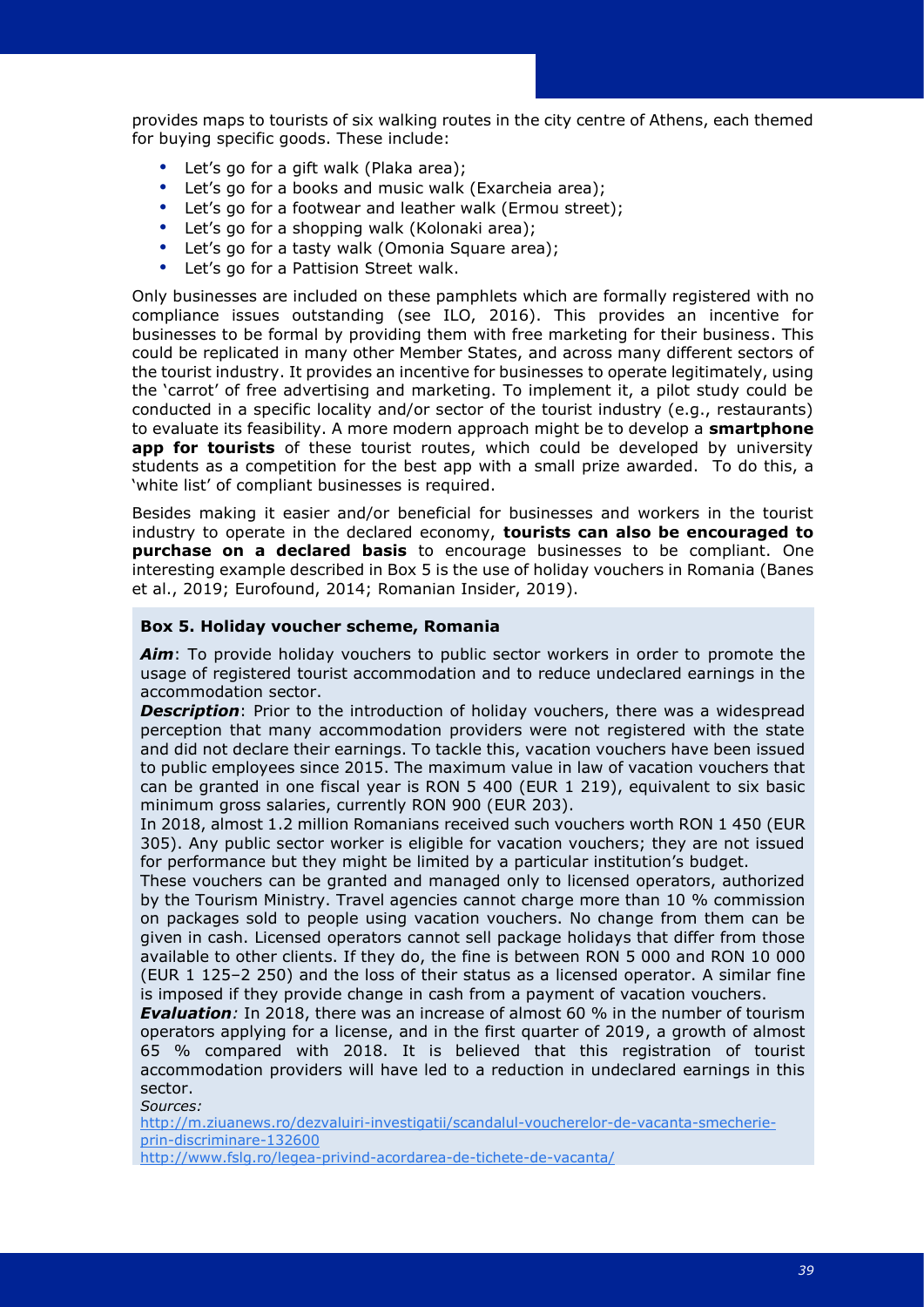[http://www.evz.ro/exclusiv-evz-o-noua-promisiune-amanata-romanii-raman-fara-vouchere](http://www.evz.ro/exclusiv-evz-o-noua-promisiune-amanata-romanii-raman-fara-vouchere-de-vacanta-in-2014.html)[de-vacanta-in-2014.html](http://www.evz.ro/exclusiv-evz-o-noua-promisiune-amanata-romanii-raman-fara-vouchere-de-vacanta-in-2014.html) <https://www.romania-insider.com/holiday-vouchers-shadow-economy-2019> [https://www.eurofound.europa.eu/tr/publications/article/2014/romania-vacation-vouchers](https://www.eurofound.europa.eu/tr/publications/article/2014/romania-vacation-vouchers-for-public-sector-employees)[for-public-sector-employees](https://www.eurofound.europa.eu/tr/publications/article/2014/romania-vacation-vouchers-for-public-sector-employees) [https://business-review.eu/money/over-one-million-romanians-used-holiday-cards-and](https://business-review.eu/money/over-one-million-romanians-used-holiday-cards-and-vouchers-turist-pass-in-2018-198407)[vouchers-turist-pass-in-2018-198407](https://business-review.eu/money/over-one-million-romanians-used-holiday-cards-and-vouchers-turist-pass-in-2018-198407)

This **holiday vouchers** initiative is potentially transferable to many other Member States. The key problem is that the public authorities paying for these vouchers are not the same public authorities that benefit from the transformation of undeclared work into declared work, and increased tax and social contribution levels. They are thus seen as a 'cost' by the public authorities issuing them, even if they provide a 'return on investment' and benefit to the overall state budget. This therefore requires consideration of the level of subsidies provided to public bodies issuing holiday vouchers, given the overall return on investment.

Another demand-side option is to encourage tourists to ask for receipts so that transactions are recorded. When combined with the use of certified cash registers (discussed above), then it allows a higher proportion of transactions to be recorded and reported. A very simple initiative in this regard is that in restaurants in **Romania**, it is a statutory responsibility for restaurant menus to include on their front page a statement that it is **compulsory for the restaurant to issue a till receipt for the price of the meal**. If this is not produced, then the purchaser has the right not to pay for the meal. Indeed, this initiative could be transferred easily to many other Member States.

Another way of encouraging receipts is to provide tourists with a reason to ask for receipts. If they can say to the supplier that they wish 'to win the lottery', then this does so. This is the idea underpinning a **receipt lottery**. Consumers have the incentive to ask for a receipt because it acts as a free-of-charge ticket to enter the lottery and win a prize. To encourage tourists to ask for receipts, their participation in the receipts lottery could be encouraged by publicising and **hosting a 'receipts lotto' in different tourist resorts each week during the vacation season** so as to encourage the involvement of tourists as well as the wider host population. This would encourage tourists to request receipts whilst on vacation, which might otherwise not be the case.

## <span id="page-43-0"></span>5.3. Education and awareness raising initiatives

Until now, all the policy measures considered have viewed participants in undeclared work in the tourism sector as rational economic actors and sought either to deter undeclared work by increasing the costs, or to make it easier and more beneficial to participate in declared work. However, participation in undeclared work is not always solely a rational economic decision. Non-compliance often results from either a lack trust in the state and/or not understanding or believing in what the state is seeking to achieve (i.e., a lack 'vertical' trust), or a belief that many others are operating on an undeclared basis, so they see no reason to operate on a declared basis themselves (i.e., there is a lack of 'horizontal' trust).

Education and awareness raising seeks to elicit voluntary co-operation, rather than enforced compliance, This is potentially far cheaper, more effective and a more sustainable means of tackling violations of tax, social security and labour law related to undeclared work than using inspections to detect non-compliant behaviour and incentives to effectively 'bribe' those in the tourism sector to operate on a declared basis.

A recent report for the Platform on a preventative approach towards undeclared work has dealt with this broader issue of awareness raising in some depth (Williams, 2018a). There is therefore no need to rehearse again the issues involved. Until now, however, there appear to have been few education and awareness raising initiatives targeting the tourist industry, whether employers, workers or consumers (i.e., tourists). One exception is a campaign informing tourists to ask for a receipt in Greece (see Box 6).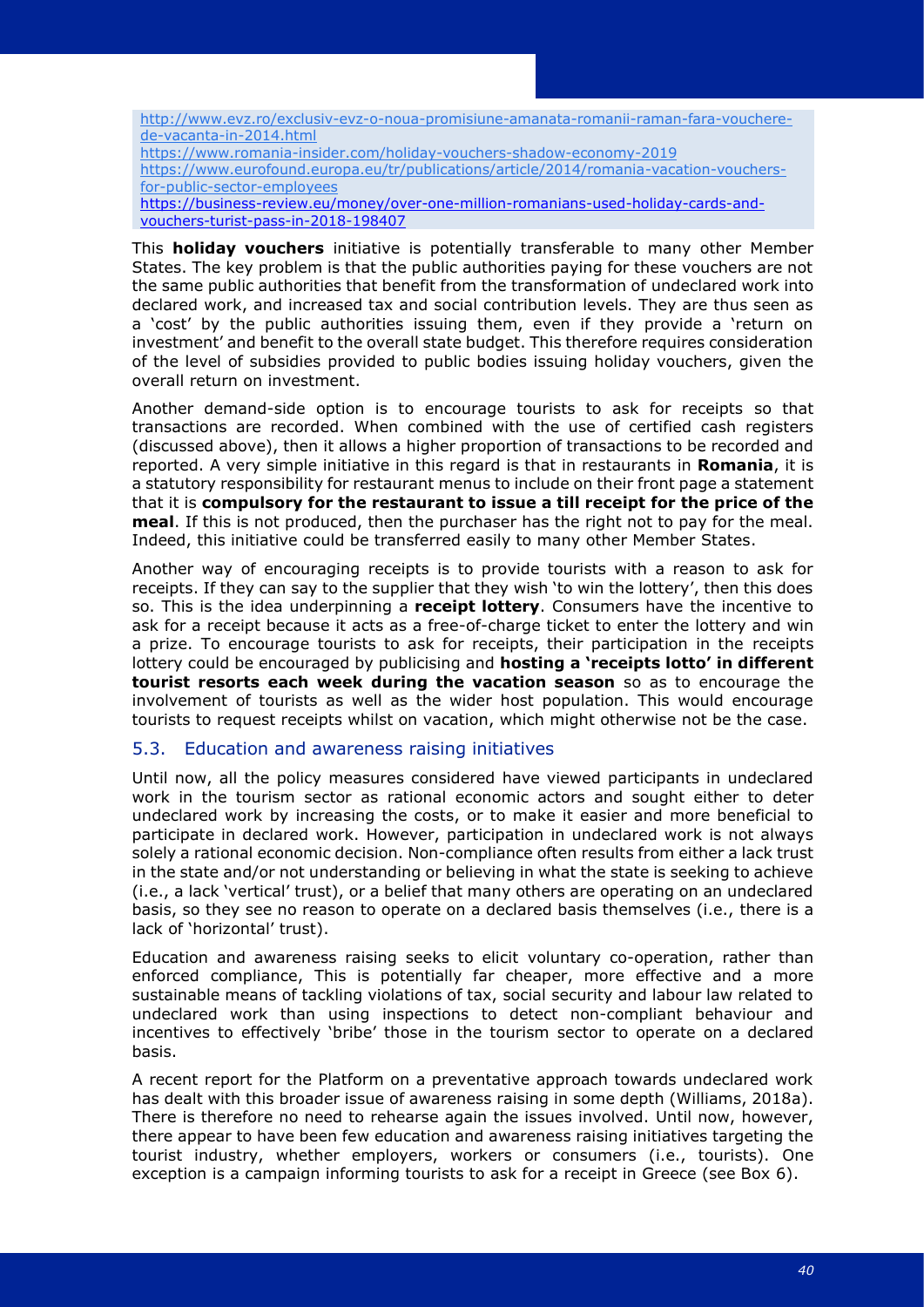#### **Box 6. Receipt (***Apódixi***) Please, Greece**

Aim: To encourage tourists to ask for receipts.

**Description**: The consumer in Greece is not obliged to pay, either in cash or by card, if he or she is not provided with a valid payment receipt ('apódixi' in Greek). The Greek Independent Authority for Public Revenue decided to launch a campaign to educate tourists of this fact. The intention was to reduce tax evasion, which is particularly high in tourist destinations. Tourists were informed that all businesses are obliged to have electronic cash registers and they are not allowed to issue receipts that are handwritten or printed on regular paper.

**Evaluation**: No known evaluation has been undertaken of the impacts of this campaign.

*Source: [https://greece.greekreporter.com/2019/08/17/apodixi-please-greeces-campaign-to](https://greece.greekreporter.com/2019/08/17/apodixi-please-greeces-campaign-to-inform-tourists-about-tax-evasion/)[inform-tourists-about-tax-evasion/](https://greece.greekreporter.com/2019/08/17/apodixi-please-greeces-campaign-to-inform-tourists-about-tax-evasion/)*

Another education and awareness raising initiative aimed at tourists is a 2015 campaign in the Algarve region of Portugal targeted at motorhome owners, so as to reduce the use of unlicensed campsites and wild camping by informing them that this can result in fines. The Algarve Motorhome Support Network (RAARA) was launched as a joint venture by the Algarve Regional Development and Coordination Commission (CCDR Algarve), the Algarve Tourism Board (Região de Turismo do Algarve), the Algarve Tourism Association (ATA) and the Algarve Inter-municipal Community (AMAL). To reduce the use of unlicensed campsites and wild camping, it lists and promotes the official camping sites and secure motorhome servicing areas where motorhome owners can stop and spend the night. This is a straightforward educational initiative with information placed on [visitalgarve.pt](http://www.visitalgarve.pt/).

The tourism sector, nevertheless, has been used as a case study to advance understanding of **effective messaging in education and awareness raising campaigns** on undeclared work. A key issue is to persuade the target audience to see the campaign as being about them. Apostolidis and Haeussler (2018) have undertaken a survey of **tourists' attitudes towards the acceptability of engaging in undeclared transactions** to understand the various rationales they use to justify their purchases of undeclared goods and services. This builds on a long-standing literature of how those engaged in deviant behaviour justify their actions (Cromwell and Thurman 2003; Eckhardt, Belk and Devinney, 2010; Sykes and Matza, 1957). Sykes and Matza (1957) in a seminal paper proposed five **neutralisation techniques (NTs)** which people apply to rationalise their deviant behaviours: *denial of responsibility, denial of injury, denial of victim, condemning the condemners* and *appeal to higher loyalties*. This list has since been extended. Henry (1990), for instance, added *claim of normalcy*, *denial of negative intent* and *claim of relative acceptability* to the list of NTs (see Table 14).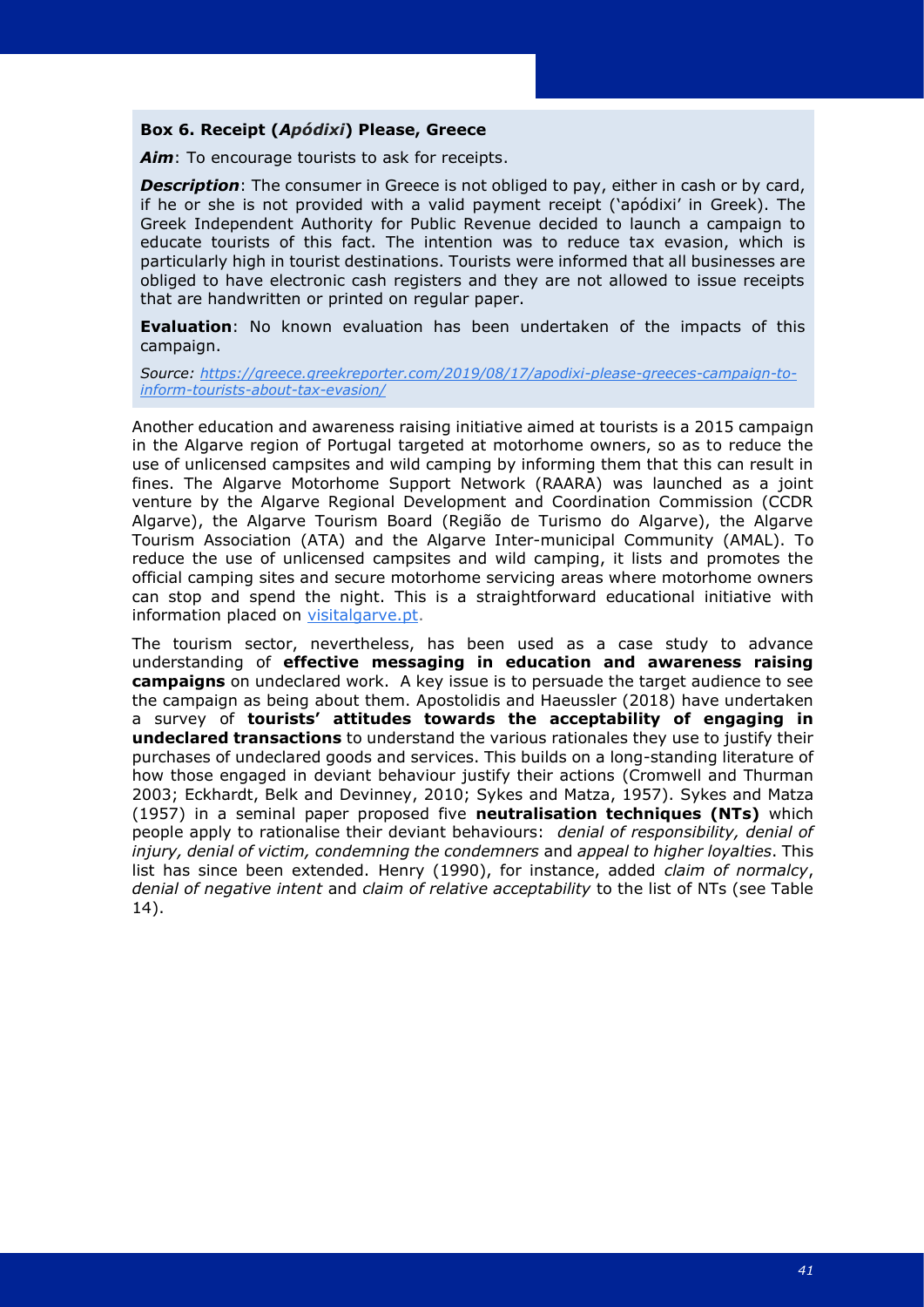**Table 14. Examples of neutralisation techniques used by those engaged in deviant behaviour to justify their actions**

| <b>Technique</b>                      | <b>Definition</b>                                                                                                    | <b>Author</b>                        |  |
|---------------------------------------|----------------------------------------------------------------------------------------------------------------------|--------------------------------------|--|
| Denial of responsibility              | The individual is not personally accountable for the actions but<br>some external factors outside their control.     |                                      |  |
| Denial of injury                      | Deviant behaviour is justified as no party has directly suffered<br>because of it.                                   | Sykes and<br>Matza                   |  |
| Denial of victim                      | Behaviour resulted in injuries but the violated parties deserved<br>what happened to them.                           |                                      |  |
| Appeal to higher<br>loyalties         | Deviant behaviour is necessary to actualise a higher order<br>ideal or value.                                        | (1957)                               |  |
| Condemning the<br>condemners          | Deviant behaviour is deflected as individuals who condemn the<br>behaviour engage in similar disapproved activities. |                                      |  |
| Defence of necessity                  | Behaviour was necessary as individuals had no choice under<br>the circumstances.                                     | Minor<br>(1981)                      |  |
| Claim of normalcy                     | Behaviour cannot be perceived as wrong because everybody<br>engages in such activities.                              |                                      |  |
| Denial of negative intent             | The behaviour is justified as it was not supposed to cause any<br>harm to anyone.                                    | Henry<br>(1990)                      |  |
| Claim of relative<br>acceptability    | Blame is deflected as other people are much worse.                                                                   |                                      |  |
| Denial of the necessity<br>of the law | Individuals engage in illegal activities because the laws are<br>unfair and unjust.                                  |                                      |  |
| Claim of entitlement                  | Individuals have the right to engage in any desired behaviour<br>and gain the benefits of it.                        | Cromwell<br>and<br>Thurman<br>(2003) |  |
| Justification by<br>comparison        | The behaviour is still preferable to even worse behaviours the<br>individual could engage in.                        |                                      |  |
| Justification of<br>Postponement      | Individuals suspend the assessment of morally questionable<br>behaviour to a later time                              |                                      |  |
| One-Time Usage                        | The individual intends to use the product only in a single<br>occasion and therefore behaviour is acceptable.        | Rosenbaum,                           |  |
| First-Time, Only-Time<br>Crime        | This is the first and only time that the individual engages in<br>the specific deviant behaviour.                    | Kuntze and<br>Wooldridge             |  |
| Outsmart the System                   | The individual feels pride for outsmarting the system.                                                               | (2011)                               |  |

*Source: Apostolidis and Haeussler (2018: Table 1)*

Campaigns seeking to transform undeclared work into declared work need to overcome these neutralisation techniques (or rationalisations) that those engaged in this deviant behaviour use to justify their actions and neutralise their guilt (Apostolidis and Haeussler, 2018; McKercher, Weber and du Cros, 2008). If they do not, then the campaigns will not be effective in eliciting behaviour change.

For example, the **denial of responsibility** rationale is apparent among suppliers of undeclared work when they interpret the publicity about the negative impacts of undeclared work to be directed at others, who could be bigger players than them, rather than them. This means that campaigns should advertise the extent of non-compliance among the average supplier of undeclared work (in the realm being targeted) so that people will not view their own activity as 'minor' compared with others.

Similarly, there is the *denial of injury* rationale. The suppliers can deny that their undeclared work has had negative impacts on others and rationalise their non-compliant behaviour by asserting that without them participating in undeclared transactions, customers would have had to pay a higher price or would have been unable to afford to receive the services provided. This may therefore require examples of the common ways in which customers suffer by purchasing undeclared rather than declared goods and services.

There is also the *denial of victim* neutralisation technique. The suppliers may accept the negative impacts of their undeclared work but believe that the victims deserve it. This may require that campaigns provide human stories of individual victims.

Alternatively, there can be an *appeal to higher loyalties*. The supplier of undeclared work may justify their actions in terms of some alternative set of loyalties or social order, believing that this justifies their actions, such as that they are doing it for the benefit of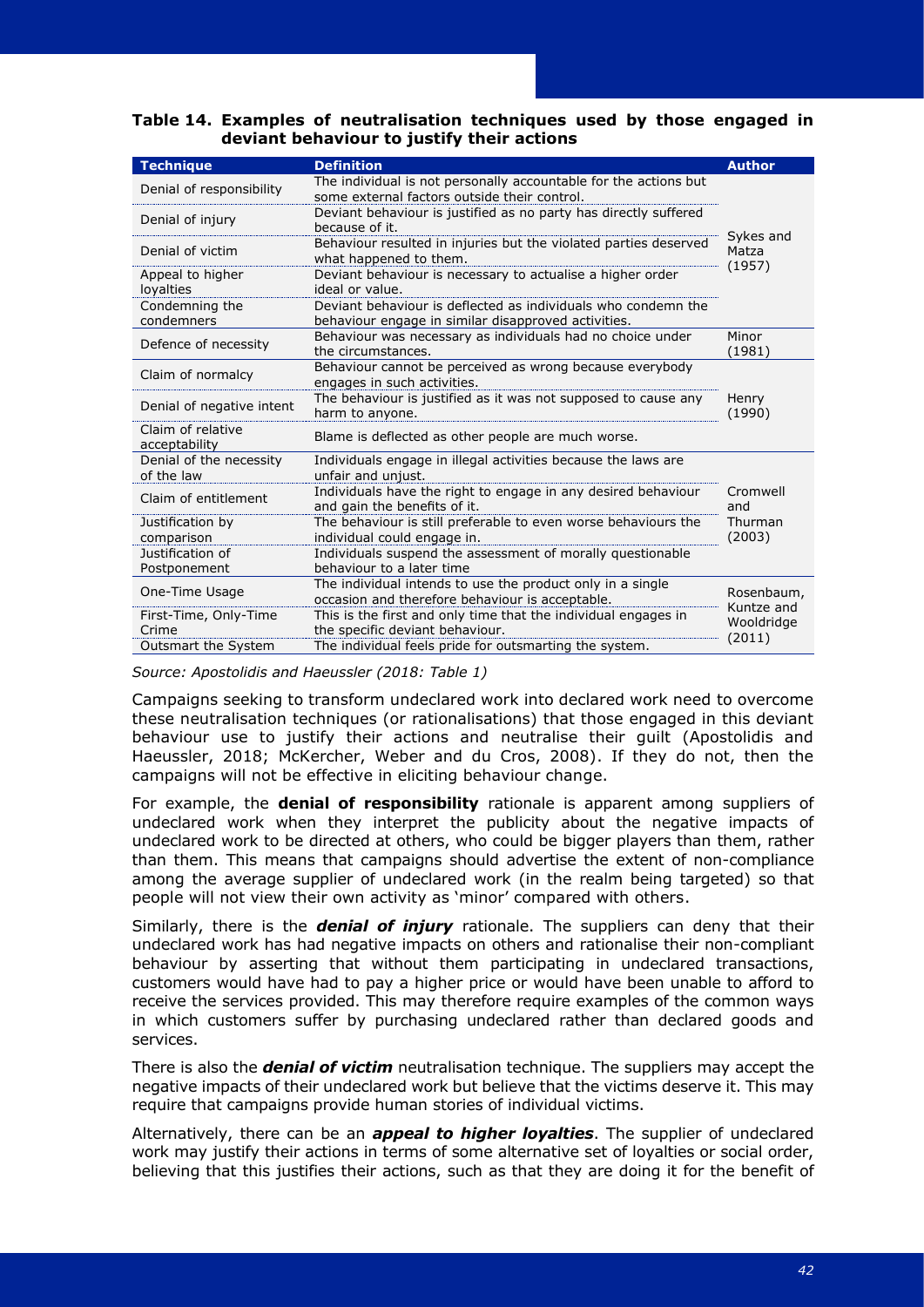their own family rather than society. This can be countered by showing how these 'higher loyalties', such as their family, can be also negatively affected by those supplying undeclared work.

Related to this, there is the *condemnation of condemners* mind-set. The suppliers of undeclared work may assert that the law, the lawmakers and law enforcers are to blame for an unjust system, and believe that the community to which they have a sense of belonging should not succumb to these formal rules and that this makes undeclared work a socially legitimate activity. To tackle this requires for example stories of the 'progress' being made towards a 'just' system and the significant benefits of them operating on a declared basis to be highlighted.

A final example is the *defence of necessity* normalisation method. The supplier of undeclared work may justify their actions to be the outcome of personal circumstances, such as that they cannot access fully declared employment, or that they engage in selfemployment in the undeclared economy out of necessity and as a survival practice. This may require for example that information is provided to such suppliers on any organisations, resources and/or procedures that they can access so that they do not have to engage in undeclared work out of necessity.

Given these different ways in which those engaged in non-compliant behaviour rationalise their actions, awareness raising campaigns need to ensure that these possibilities are not open to participants by pursuing the campaign messaging tactics mentioned.

To evaluate which of these rationales/neutralisation techniques are commonly used among tourists in relation to undeclared transactions, Apostolidis and Haeussler (2018) conducted a survey of Greek, UK and German tourists on holiday in Greece (see Box 7).

#### **Box 7. Tourists attitudes towards the acceptability of engaging in undeclared transactions in the Greek tourist economy**

To study tourists' attitudes towards engaging in undeclared transactions in the Greek tourist economy, in-depth interviews with tourists from Greece, UK and Germany were undertaken. Various nationalities were interviewed because the neutralisation techniques used by tourists may be influenced by their culture and nationality (Cohn and Vaccaro, 2006; Gruber and Schlegelmilch, 2014; Harris and Dumas 2009).

All the neutralisation techniques discussed above were shown to be present among the tourists when justifying their engagement in undeclared transactions.

For British and German respondents, the main neutralisation technique used was the *denial of responsibility*. Greek respondents drew on a more multifarious range of neutralisation techniques to justify the acceptability of their actions. For example, more than half of the Greek respondents argued that hotel owners have also benefited from the current situation through tax evasion and unethical practices for a long time (*condemning the condemners*), while many also claimed that no one directly suffers as a result, as the economy does not lose from such activities (*denial of injury*).

To a lesser extent, some Greek respondents claimed *appeal to higher loyalties*, stating that the positive consequences of undeclared transactions (e.g. supporting the local economy or encouraging healthy competition) outweigh the potentially negative ones. Limited reference was also made to *denial of victim*, with respondents stating that any negative impact of undeclared transactions is related to market competition and there are no victims, to explain their acceptance of it.

Finally, in addition to the five neutralisation techniques suggested by Sykes and Matza (1957), one more technique was identified as quite prevalent during the analysis of the interviews from respondents from all three countries (but mainly from Greece), which resembles arguments labelled by Henry (1990) as *claim of normalcy*.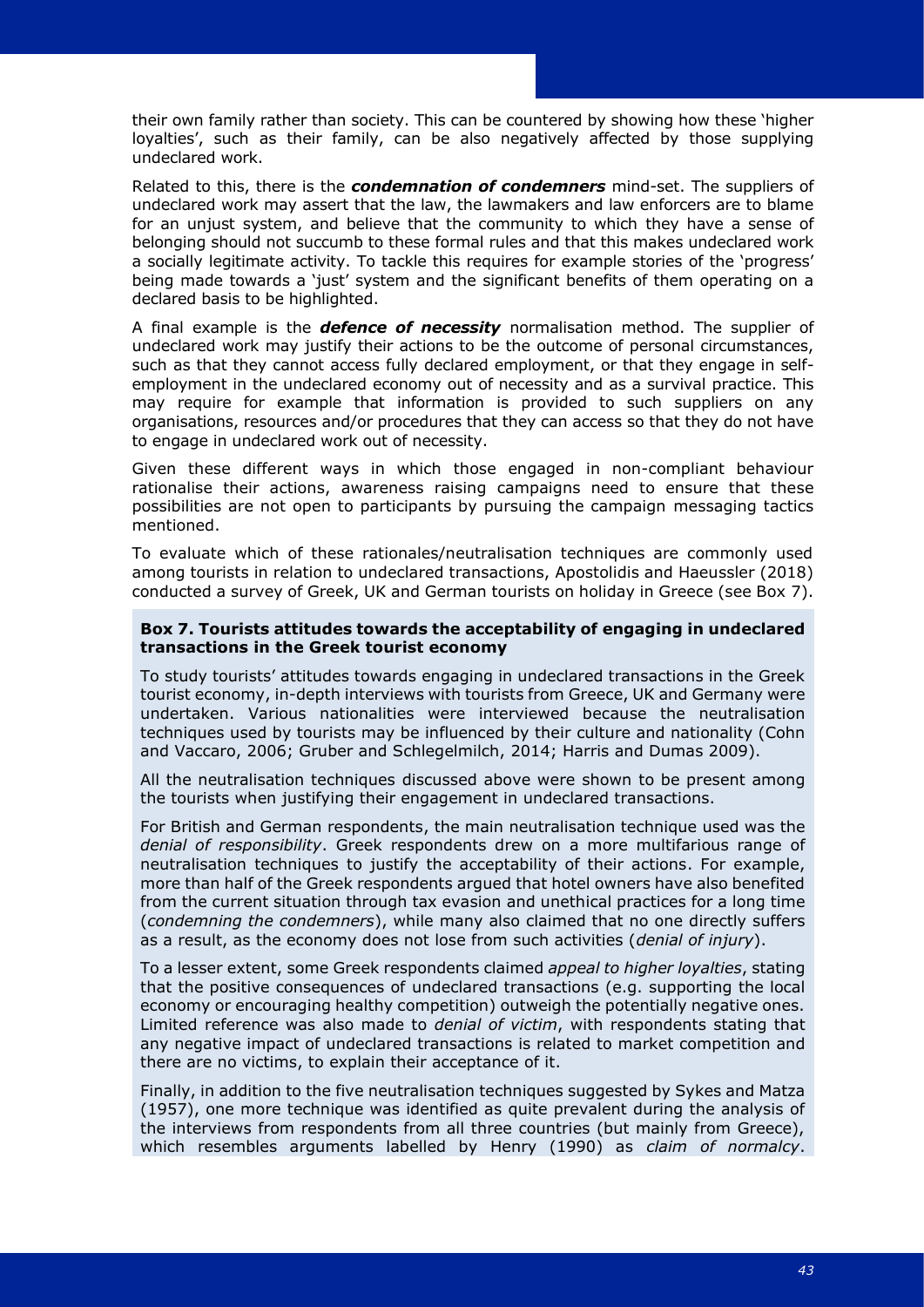Respondents claim that accepting undeclared tourist services is not wrong, as many people are doing the same thing

Five broad themes emerge to explain these tourists' acceptance of undeclared work in the tourist economy (or what the researchers term 'shadow hospitality'): economic benefits; domesticity; supporting local communities; seeking authentic experiences, and uniqueness.

Perceived quality, penalties and shame negatively influence their acceptance of such undeclared transactions.

Although the tourists interviewed appear aware of the issues associated with undeclared transactions, all the above neutralization techniques were used to justify its acceptability and avoid (self-)blame.

*Source: Apostolidis and Haeussler (2018)*

In sum, education and awareness campaigns need to overcome these rationalisations that suppliers and purchasers of undeclared work in the tourism sector use to justify their actions and neutralise their guilt. If they do not, then the campaigns will not be effective in eliciting behaviour change. On the supply-side, this requires messages that: advertise the extent of non-compliance among the average supplier of undeclared work (in the sphere being targeted) so that people will not view their own activity as 'minor' compared with others; display how customers suffer through human stories of individual victims; show how their family might be negatively affected by others supplying undeclared work; reveal the significant benefits of everybody operating on a declared basis, and provide advice to undeclared workers about where they can make complaints and seek support.

On the demand-side, meanwhile, education and awareness campaigns need to address three specific rationales when developing their messages to encourage tourists to not engage in undeclared transactions. Firstly, the denial of responsibility needs to be addressed, by showing tourists in messages how their small actions (e.g., paying unlicensed tour guides) when added up, have major negative consequences. Secondly, messages need to show that they can say no to undeclared transactions and that blaming others (e.g., accommodation providers) is not an excuse. And third and finally, messages need to tackle the 'denial of injury' excuse by using human stories of individuals displaying how they suffer as a direct result of tourists' actions (e.g., local waiters and waitresses).

A final education and awareness raising initiative that might help tourists make appropriate choices when purchasing goods and services is to use a **social labelling initiative** whereby tourist enterprises who are compliant (i.e., on a 'white list') receive some social label that they respect workers' rights.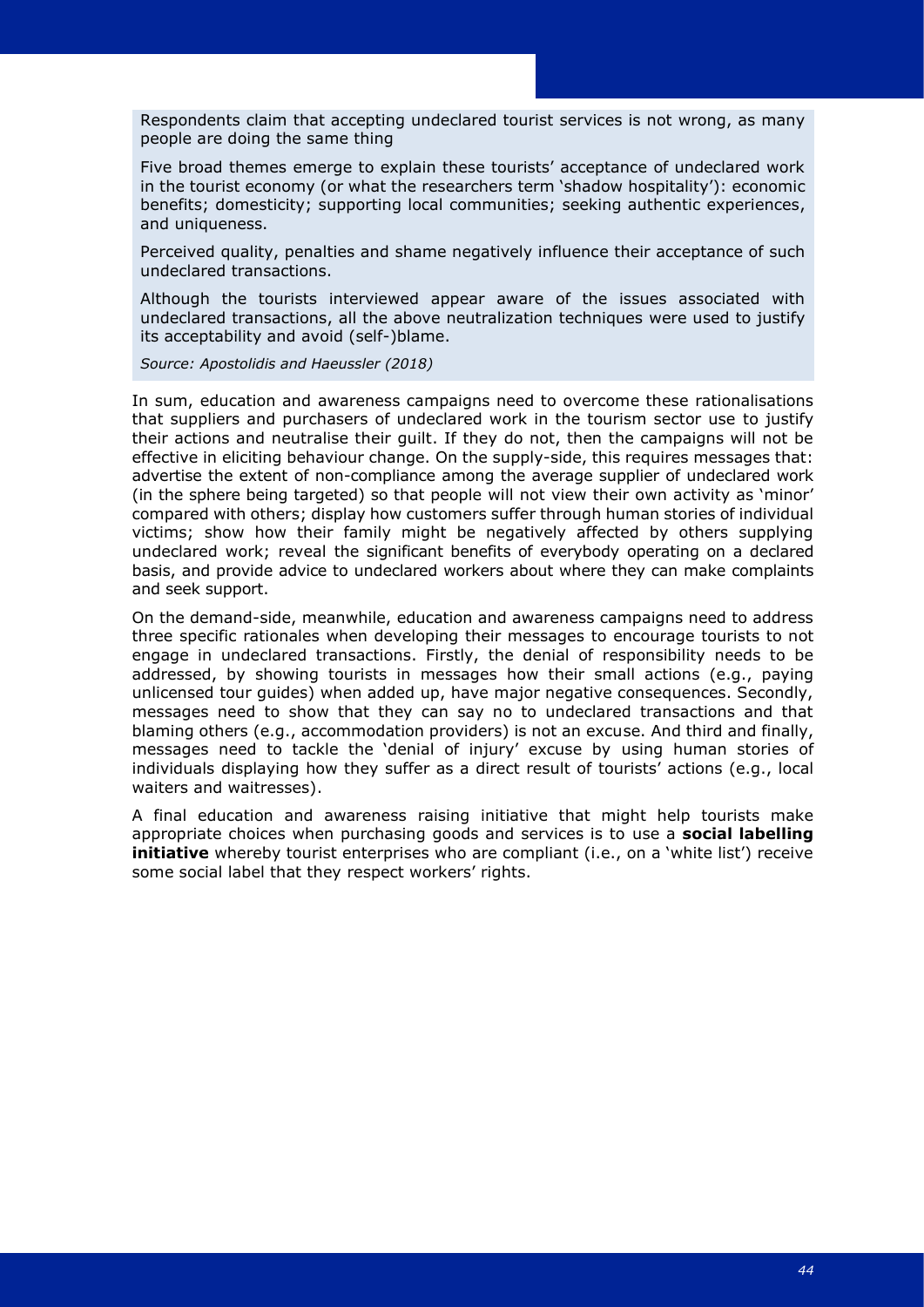## **Tackling undeclared work in the tourism sector: policy recommendations**

- Workplace inspections to identify undeclared work in tourism economy can be improved using: announced inspections; joint and concerted inspections to tackle cross-border undeclared work, and ID cards.
- Data mining to identify risky tourist businesses can improve not only the effectiveness of inspections but also target notification letters and awareness raising campaigns.
- Introducing a written contract (by the first day of work) is a pre-requisite for effective detection, as is the registration of service providers on collaborative platforms.
- Detection of undeclared work can be improved using certified cash registers, and supply chain due diligence initiatives.
- Simplifying compliance is necessary, such as: simplified regulations for smaller and seasonal jobs (Hungary); thresholds for tax exempt ownaccount earnings (UK); and tax and social security incentives (e.g., 'flexi jobs' in Belgium).
- Social partners can provide social security incentives to operate declared.
- Offering tourist enterprises the opportunity to voluntarily disclose previous non-compliance is another way forward.
- To encourage tourists to purchase on a declared basis, initiatives include: holiday vouchers to use registered accommodation; making it compulsory for restaurants to issue receipts and publicise on menus the purchasers right not to pay if not issued, and hosting receipt lottery draws in resorts in vacation periods.
- Developing education and awareness raising materials to change behaviour, exemplified by the Greek tourist campaign 'receipts please', and Portuguese campaign to inform motorhome users of official motorhome sites.
- Introducing a social label initiative where compliant tourist enterprises receive a social label that they respect workers' rights.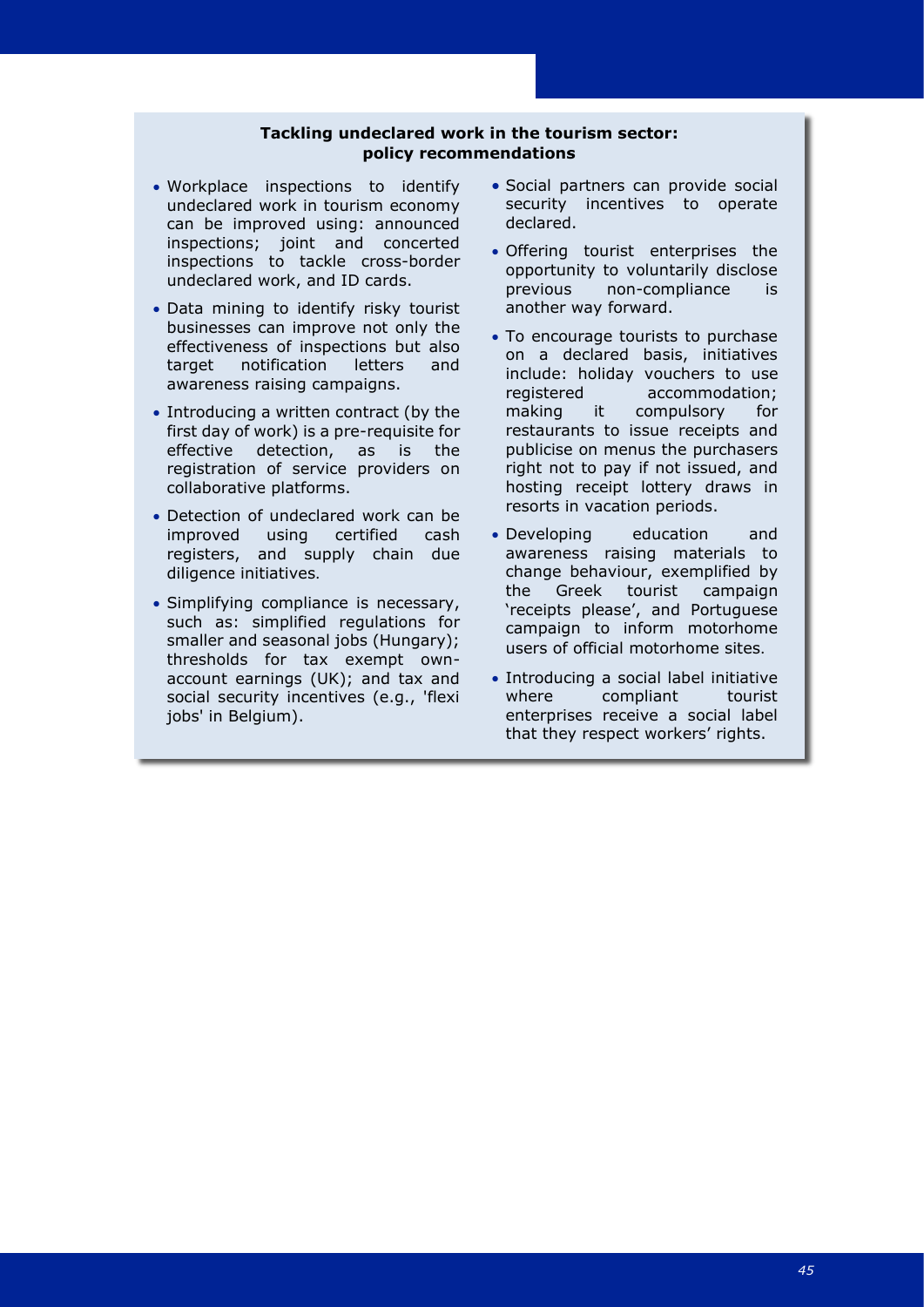## <span id="page-49-0"></span>6 CONCLUSIONS AND RECOMMENDATIONS

Undeclared work, especially unregistered employment, is more prevalent across the tourism industries than in other sectors of the EU economy. There is therefore a strong rationale for an emphasis on this sector when tackling undeclared work. Here, recommendations for action by Member State enforcement authorities and social partners are outlined.

## **Enforcement authorities**

Reviewing the range of policy measures available, the following conclusions are reached:

- **Workplace inspections** in the tourism sector could potentially more effectively transform undeclared work into declared work if announced inspections were used and evaluated, there were joint and concerted inspections to tackle crossborder undeclared work (e.g., targeting sea and inland water passenger vessels), workplace ID cards were widely implemented, and data mining was improved to more effectively identify risky tourist businesses.
- **Data mining** to identify risky tourist businesses might identify 'outliers' using dynamic benchmarking by analysing those: who have higher than average expenses; higher ratios of credit card to cash payments compared with other similar businesses; lower than average wage levels, or a relatively low number of registered employees for their turnover.
- Data mining can also identify better the targets for **notification letters**, as exemplified by Estonia and Spain, but also Canada where notification letters have targeted the full declaration of tips by hospitality workers.
- Introducing **registration** such as a **written contract (by the first day of work)** is a pre-requisite for effective detection. This, however, does not cover all forms of employment relationship in the tourism sector. Other forms of worker registration are therefore also required, such as the registration of service providers on collaborative platforms.
- The introduction of **certified cash registers** across the tourism industries is a further deterrent initiative to improve detection of undeclared work.
- **Simplifying compliance** makes it easier for employers and the self-employed, as well as workers, in the tourist industry to operate on a declared basis. Simplifications could include:
	- simplified regulations for smaller and seasonal jobs (exemplified by the 2010 Simplified Employment Act in Hungary);
	- introducing threshold amounts for workers to tax exempt own-account activities, which could be used to address the issue of private home restaurants and 'meal sharing' for example, and
	- tax and social security incentives, exemplified by 'flexi-jobs' in the hotel and catering sector in Belgium.
- Offering participants in the undeclared economy the opportunity to **voluntarily disclose** previous non-compliance is another way forward. Such schemes could be targeted at many tourist industries, such as pop-up restaurants, home restaurants, and the short-term holiday rental sphere.
- To encourage tourists to purchase on a declared basis, initiatives that could be pursued include:
	- the use of **holiday vouchers** to promote the usage of registered tourist accommodation and to reduce undeclared earnings in the accommodation sector;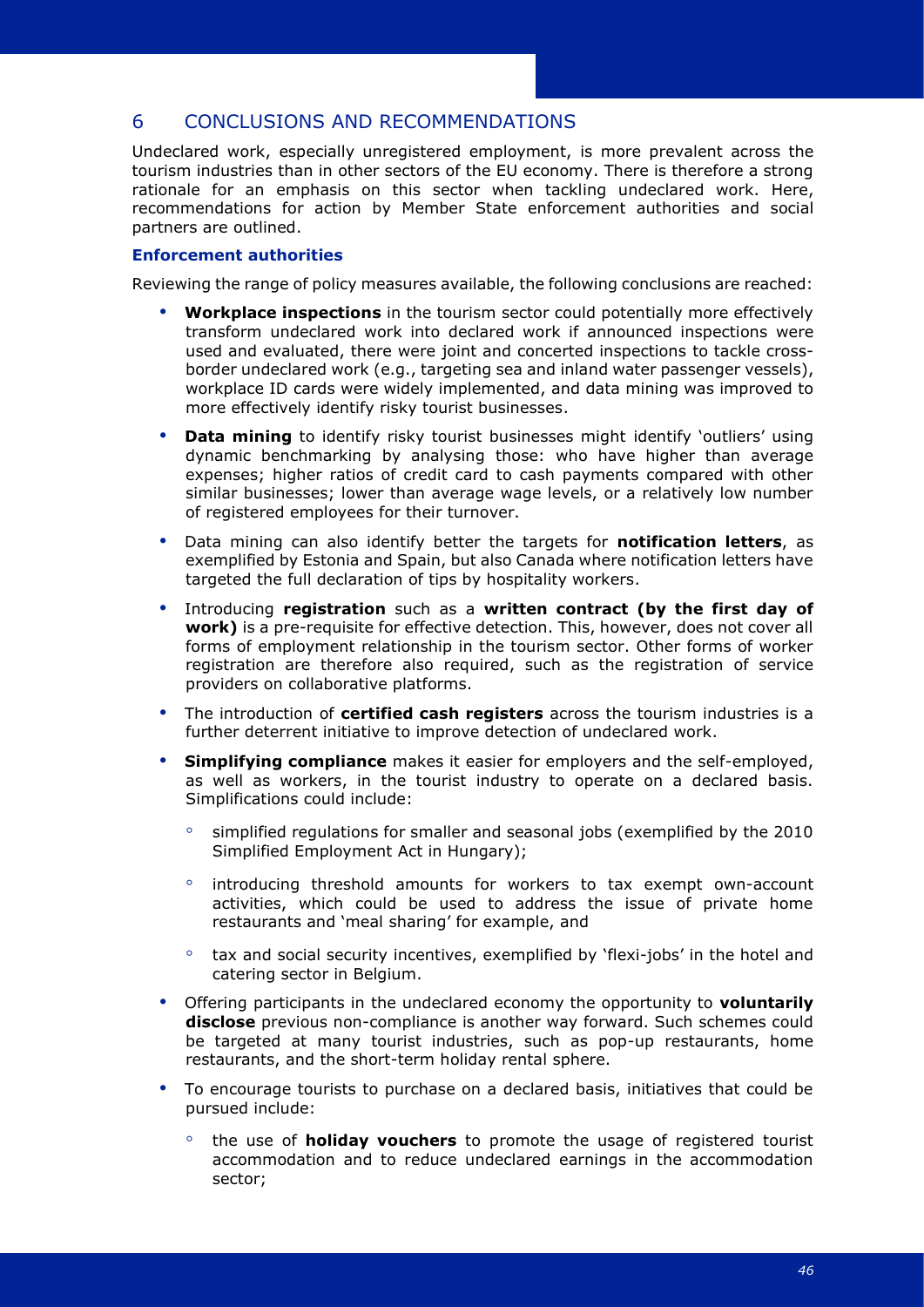- **encouraging tourists to ask for receipts** so that transactions are recorded, such as by making it a statutory responsibility for restaurant menus to include on the front page that it is compulsory for the restaurant to issue a receipt for the meal and if not produced, the purchaser has the right not to pay for the meal, and
- by encouraging tourist participation in national receipt lotteries by different tourist resorts hosting the 'receipts lotto' each week during vacation periods
- Developing education and awareness raising materials to elicit behaviour change, exemplified by the Greek campaign 'receipts please' targeted at tourists, Education and awareness raising campaigns need to evaluate whether the messaging used overcomes the neutralisation techniques (NTs) employers, workers and tourists use to rationalise their deviant behaviours.

#### **Social partners**

- Introducing Workplace ID cards and encouraging experimentation with social partner involvement in monitoring their presence, akin to Iceland, can improve detection of undeclared work.
- Social partners can also provide **social security incentives** to operate on a declared basis in the tourism industry. An example would be to transfer the Construction Workers Leave and Severance Pay Fund (BUAK) in Austria and/or Builders Social House (*Casa Socială a Constructorilor*, CSC) scheme in Romania to various sub-sectors of the tourism industry, where work is also seasonal, and to other Member States.
- A further example of how social partners can offer incentives is found in Greece where an employer federation (ESEE) provided **free marketing** to compliant tourist businesses via 'business walking routes' pamphlets for tourists. Developing a smartphone app for tourists, could be useful. To achieve this, a 'white list' of compliant tourist businesses is a pre-requisite.
- An education and awareness raising initiative that might help tourists make appropriate choices when purchasing goods and services is for social partners to implement a certification of quality, namely a **social labelling initiative**, whereby tourist enterprises who are compliant (i.e., on a 'white list') receive some social label that they respect workers' rights.
- A supply chain due diligence initiative social partners could implement is a **voluntary supply chain responsibility initiative**. This could be introduced as part of their corporate social responsibility (CSR) strategy.
- **Education and awareness raising campaigns** about the benefits of declared work and costs of undeclared work in tourism could be developed which target employers, workers and tourists, exemplified by the educational campaign in Portugal to inform motorhome users of official motorhome sites.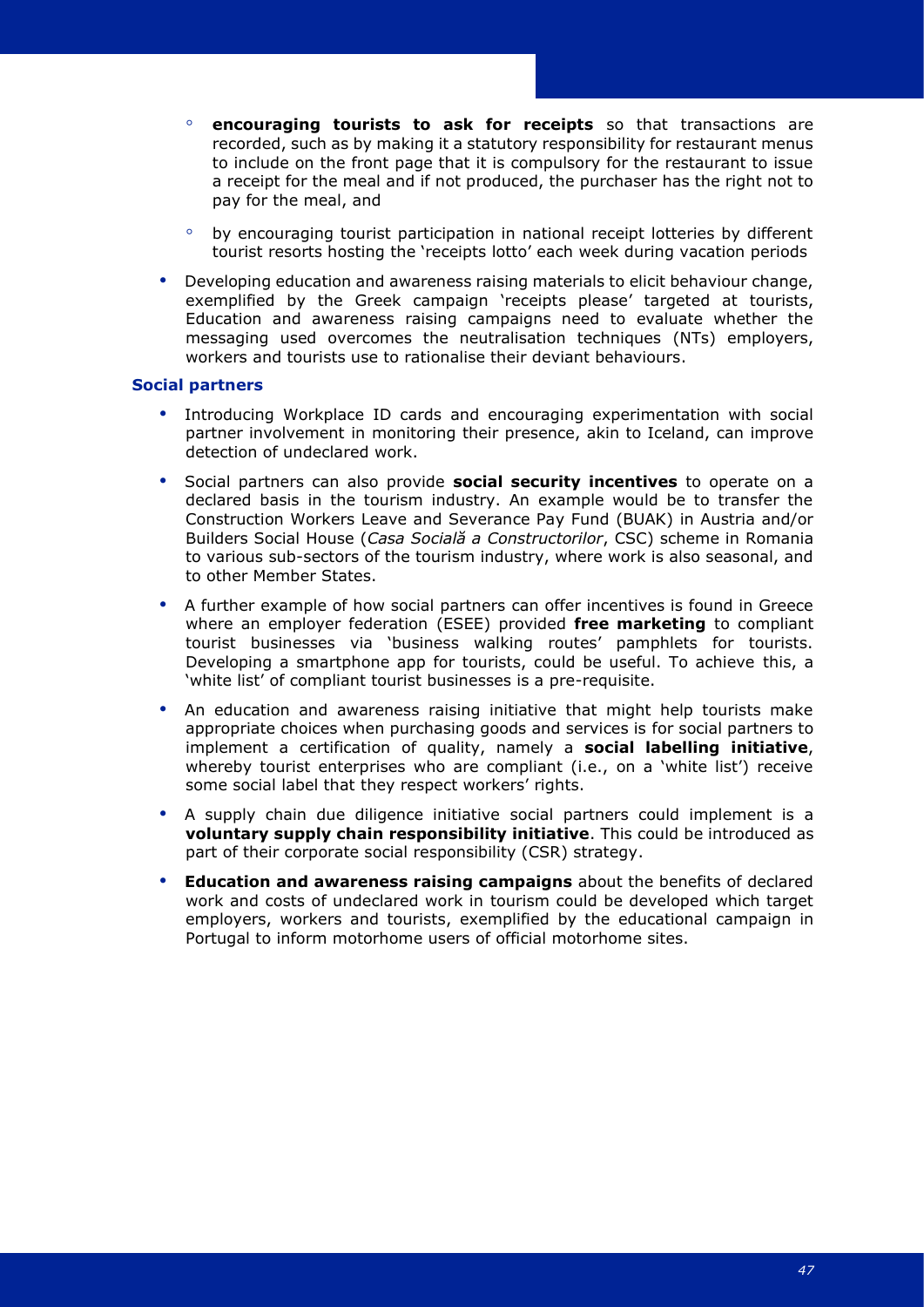## <span id="page-51-0"></span>REFERENCES

- Afonso Dias, J., Correia, A. and José Martínez López, F. (2014). From informationsharing to vacation rental choices–the case of Albufeira, Portugal. *International Journal of Culture, Tourism and Hospitality Research*, 8(1), 35-47.
- Andriotis, K. (2003). Tourism in Crete: A form of modernisation. *Current Issues in Tourism*, 6(1), 23-53.
- Andriotis, K. and Agiomirgianakis, G. (2014). Market escape through exchange: Home swap as a form of non-commercial hospitality. *Current Issues in Tourism*, 17(7), 576-591.
- Apostolidis, C. and Haeussler, S. (2018). Sea, sand and shadow economy consumer acceptance of shadow hospitality in Greece. *[Hospitality & Society](https://www.ingentaconnect.com/content/intellect/hosp)*, 8(3), 205-227.
- Ayres, I. and Braithwaite, J. (1992). *Responsive regulation: Transcending the deregulation debate*. New York: Oxford University Press.
- Badariah, H.D., Habibullah, M.S. and Baharom, A.H. (2015). Does the Shadow Economy Matter for Tourism? International Evidence. *Taylor's Business Review*, 5(1), 1– 9.
- Banes, A., Raicov, M., Gosa, V., Constantinescu, S. and Orboi, M.-D. (2019). Analysis of the influence of holiday vouchers on tourism in Romania. *Agricultural Management*, 21(1), 103-107.
- Beeby, D. (2017). *Underground economy players impervious to CRAs 'nudge' experiment*. Available at: [http://www.cbc.ca/news/politics/nudge-economics](http://www.cbc.ca/news/politics/nudge-economics-underground-economy-canada-revenue-agency-tax-1.4084932)[underground-economy-canada-revenue-agency-tax-1.4084932](http://www.cbc.ca/news/politics/nudge-economics-underground-economy-canada-revenue-agency-tax-1.4084932) (accessed 6 June 2017).
- Belešová, S., Kalabisová, J., Vlček, J. and Studnička, P. (2016). Dirty Money as a Part of Legal Economy? *Czech Hospitality and Tourism Papers*, XII(26), 3-20.
- Braithwaite, J. (2002). *Restorative Justice and Responsive Regulation*. New York: Oxford University Press.
- Campaign for Reduced Tourism VAT (2014). *Briefing: Increasing HM Treasury revenue through Tourism VAT reduction*. London: British Hospitality Association.
- Choi, K.-H., Jung, J., Ryu, S., Kim, S.-D. and Yoon, S.-M. (2015). The Relationship between Airbnb and the Hotel Revenue: In the Case of Korea. *Indian Journal of Science and Technology*, 8(26), 1-8.
- Coricelli, G., Rusconi, E. and Villeval, M.-C. (2014). Tax evasion and emotions: An empirical test of re-integrative shaming theory. *Journal of Economic Psychology*, 40(1), 49-61.
- Cremers, J., Williams, C.C., Hawley-Woodall, J. and Nikolova, N. (2017). *Tackling undeclared work in the construction industry: a learning resource*. Brussels: European Commission.
- Cromwell, P. and Thurman, Q. (2003). The devil made me do it: Use of neutralizations by shoplifters. *Deviant Behavior*, 24(6), 535-550.
- De Wispelaere, F. and Pacolet, J. (2017*). Data Mining for More Efficient Enforcement: a learning resource*.
- Din, B.H., Habibullah, M.S., Baharom, A.H. and Saari, M.D. (2016). Are Shadow Economy and Tourism Related? International Evidence. *Procedia Economics and Finance*, 35, 173-178.
- Eckhardt, G., Belk, R. and Devinney, T. (2010). Why don't consumers consume ethically? *Journal of Consumer Behaviour*, 9(6), 426-436.
- Eichhorst et al. (2013). *Social Protection Rights of Economically Dependent Self-Employed Workers*. IZA Research Report No. 54. Bonn: IZA.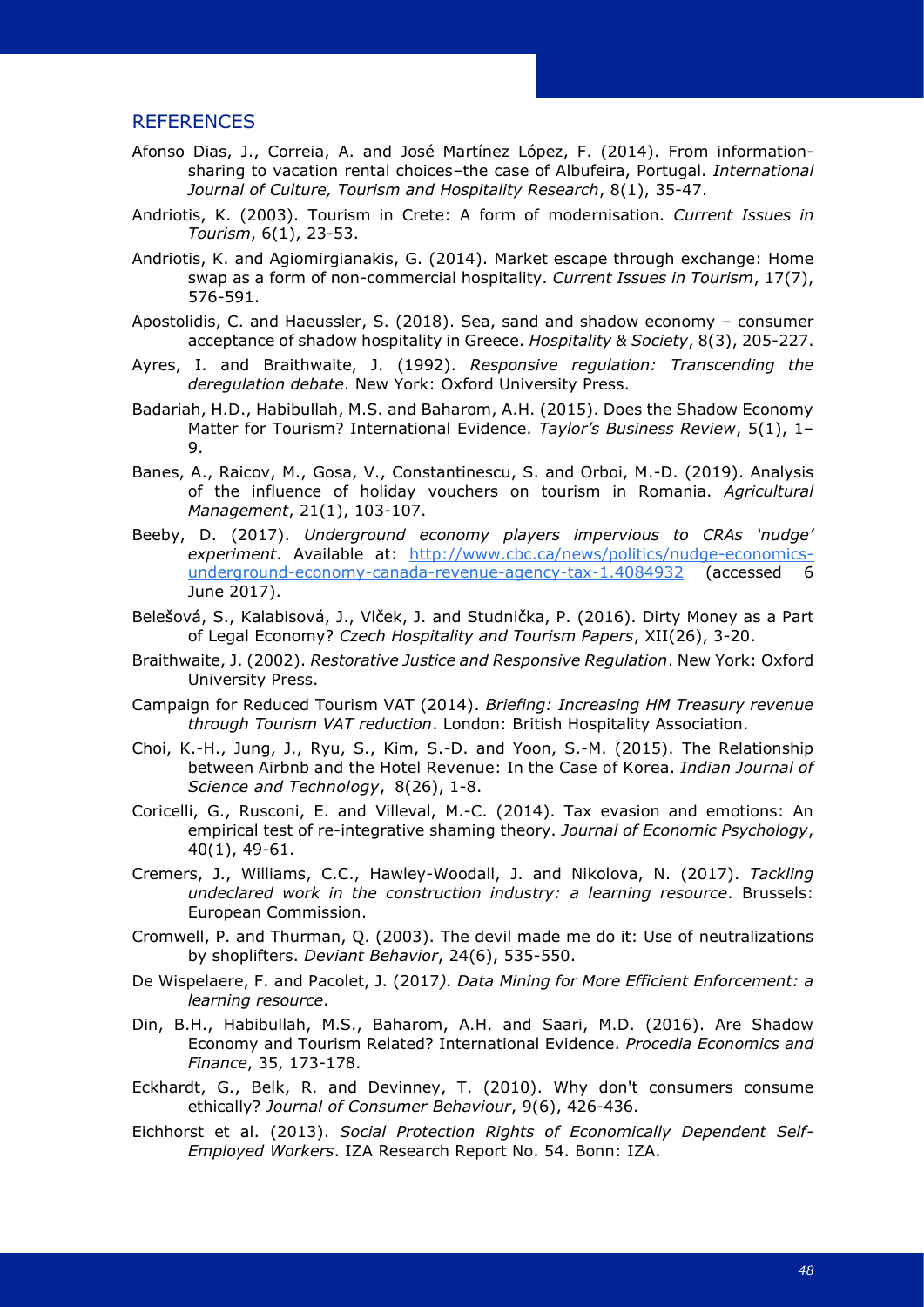- Eurofound (2013). *Self-employed or Not Self-Employed? Working Conditions of Economically Dependent Workers*. Dublin: European Foundation for the Improvement of Living and Working Conditions.
- Eurofound (2014) Romania: Vacation vouchers for public sector employees. Available at: [https://www.eurofound.europa.eu/tr/publications/article/2014/romania](https://www.eurofound.europa.eu/tr/publications/article/2014/romania-vacation-vouchers-for-public-sector-employees)[vacation-vouchers-for-public-sector-employees](https://www.eurofound.europa.eu/tr/publications/article/2014/romania-vacation-vouchers-for-public-sector-employees) (accessed 10 November 2019).
- Eurofound (2016a). *Exploring the Fraudulent Contracting of Work in the European Union*. Luxembourg: Publications Office of the European Union.
- Eurofound (2016b). *Sixth European Working Conditions Survey – Overview Report*. Luxembourg: Publications Office of the European Union.
- European Commission (2007). *Stepping Up the Fight Against Undeclared Work, COM(2007) 628*. Brussels: European Commission.
- Eurostat (2019a). *Tourism industries - economic analysis*. Available at: [https://ec.europa.eu/eurostat/statistics](https://ec.europa.eu/eurostat/statistics-explained/index.php/Tourism_industries_-_economic_analysis)explained/index.php/Tourism\_industries\_ -\_economic\_analysis (accessed 12 November 2019).
- Eurostat (2019b). *Tourism industries - employment*. Available at: [https://ec.europa.eu/eurostat/statistics](https://ec.europa.eu/eurostat/statistics-explained/index.php/Tourism_industries_-_employment)explained/index.php/Tourism\_industries - employment (accessed 12 November 2019).
- Gladstone, D.L. (2005). *From Pilgrimage to Package Tour: Travel and Tourism in the Third World*. New York, NY: Routledge.
- Guttentag, D. (2015). Airbnb: disruptive innovation and the rise of an informal tourism accommodation sector. *Current issues in Tourism*, 18(12), 1192-1217.
- Hasseldine, J., Hite, P., James, S. and Toumi, M. (2007). Persuasive communications: tax compliance enforcement strategies for sole proprietors. *Contemporary Accounting Research*, 24(1), 171-194.
- Henry, S. (1990). *Degrees of deviance: Student accounts of their deviant behaviour*. Salem: Sheffield Publishing.
- Heo, C.Y. (2016). Sharing economy and prospects in tourism research. *Annals of Tourism Research*, 58, 166-170.
- Heyes, J. and Hastings, T. (2017). *The Practices of Enforcement Bodies in Detecting and Preventing Bogus Self-Employment.* Brussels: European Commission.
- Heyes, J. and Newsome, K. (2017). *New Developments and Trends in Undeclared Work within the Sharing/Collaborative Economy*. Brussels: European Commission.
- Hjalager, A.M. (2008). The Illegal Economy in the Restaurant Sector in Denmark. *Tourism and Hospitality Research*, 8(3), 239-251.
- Horodnic, I.A., Williams, C.C. and Horodnic, A. (2016). Are practices of competitors in the informal sector a major threat for hotels and restaurants? *Annals of the "Gh. Zane" Institute of Economic Research*, 25(1), 49-60.
- Horodnic, I.A. (2016). Cash wage payments in transition economies: consequences of envelope wages. *IZA World of Labor Evidence-based policy making*. [http://dx.doi.org/10.15185/izawol.280.](http://dx.doi.org/10.15185/izawol.280)
- HOTREC (2017). *Report on the benefits of low VAT on job creation and competitiveness in the European Union*. HOTREC.
- HOTREC (2018a). *HOTREC Annual Report 2017-2018*. HOTREC.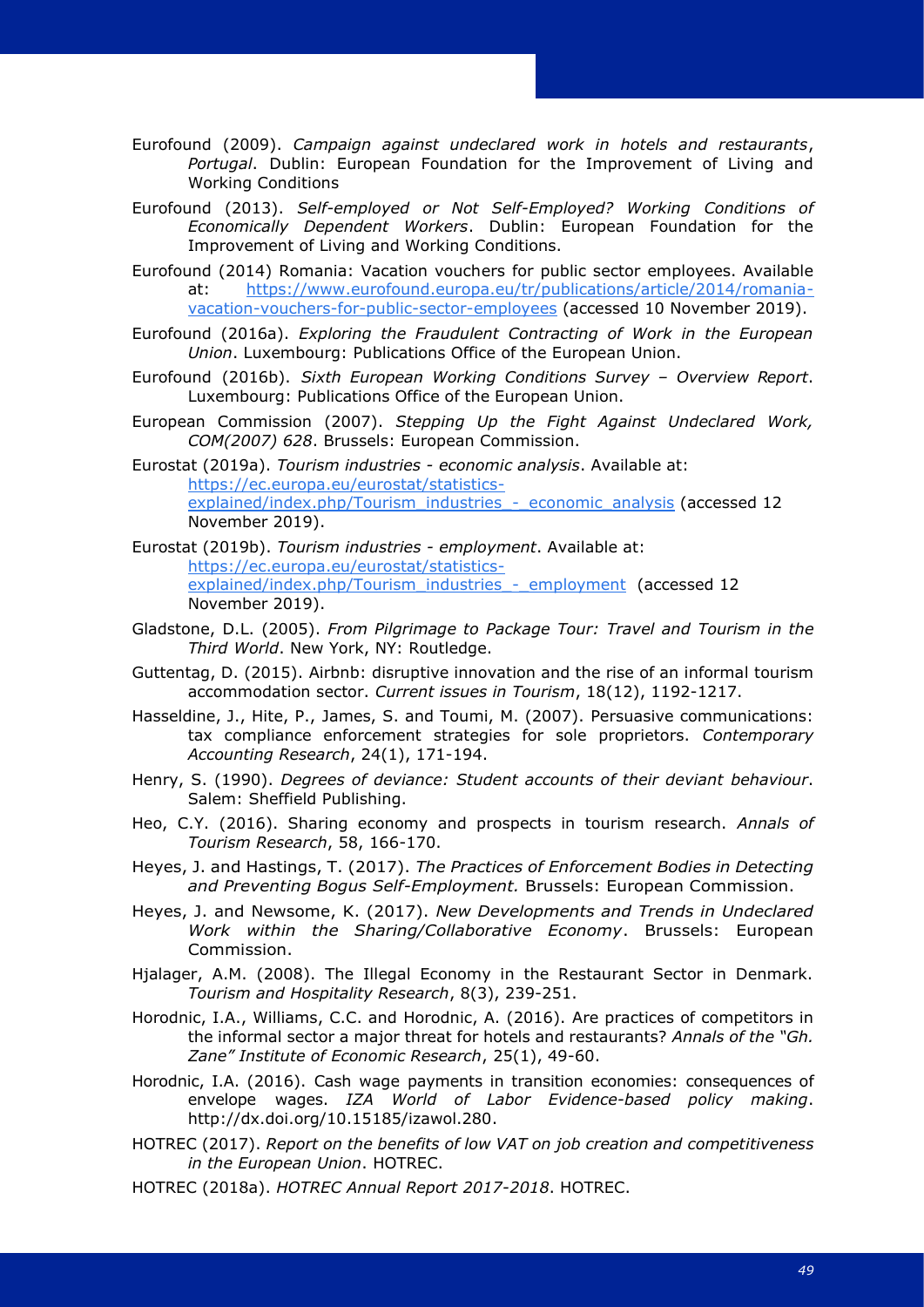- HOTREC (2018c). *Shedding Light on the 'Meal-Sharing' Platform Economy: Proposals to level the playing field with the food sector*. HOTREC.
- HOTREC and EFFAT (2019). *For a level playing field and fair competition in hospitality and tourism*. HOTREC and EFFAT.
- ILO (2016). *Diagnostic Report on Undeclared Work in Greece*. Geneva: ILO.
- ILO (2017). *ILO guidelines on decent work and socially responsible tourism*. Geneva: ILO
- Ivandić, N. and Radnić, A. (1997). The size of unofficial economy in tourism and hospitality (in Croatian). *Financijska praksa*, 21(1/2), 231-240.
- Jaliu, D.D., Răvar A.S. (2019). Informal Tourism Economy and EU Funding: The Case of Romania. In: A. Papathanassis, S. Katsios and N. Dinu (eds.). *Yellow Tourism. Tourism, Hospitality & Event Management*. Cham: Springer.
- Job, J., Stout, A. and Smith, R. (2007). Culture change in three taxation administrations: From command and control to responsive regulation. *Law and Policy*, 29(1), 84-101.
- Juul, M. (2017), *Tourism and the sharing economy*, European Parliamentary Research Service. Available at: [http://www.europarl.europa.eu/RegData/etudes/BRIE/2017/595897/EPRS\\_BRI](http://www.europarl.europa.eu/RegData/etudes/BRIE/2017/595897/EPRS_BRI(2017)595897_EN.pdf) [\(2017\)595897\\_EN.pdf](http://www.europarl.europa.eu/RegData/etudes/BRIE/2017/595897/EPRS_BRI(2017)595897_EN.pdf) (accessed 12 February 2018).
- Kesar, O. and Čuić, K. (2017). Shadow Economy in Tourism: Some Conceptual Considerations from Croatia. *Zagreb International Review of Economics & Business*, 20(2), 65-86.
- Lovrinčević, Ž., Marić, Z. and Mikulić, D. (2006). Maastricht Criteria and the Inclusion of the Underground Economy – the Case of Croatia (in Croatian). *Privredna kretanja i ekonomska politika*, 16(106), 30-65.
- Lynch, P., McIntosh, A.J. and Tucker, H. (eds.) (2009). *Commercial homes in tourism: An international perspective*. London: Routledge.
- McKercher, B., Weber, K. and du Cros, H. (2008). Rationalising Inappropriate Behaviour at Contested Sites. *Journal of Sustainable Tourism,* 16(4), 369-385.
- Milić, M. (2014). Phenomenon of Grey Economy and its Forms in the Montenegro Economy (in Croatian). *Business Excellence*, 8(1), 65-80.
- Minor, W. (1981), Techniques of neutralization: A reconceptualization and empirical examination. *Journal of Research in Crime and Delinquency*, 18(2), 295-318.
- Murphy, K. and Harris, N. (2007). Shaming, shame and recidivism: A test of reintegrative shaming theory in the white-collar crime context. *British Journal of Criminology*, 47, 900-917.
- OECD (2017). *Shining Light on the Shadow Economy: Opportunities and Threats*. Paris: OECD.
- Onoschenko, O. (2012). *Evaluating undeclared incomes in Ukraine* (Awarded PhD, September, 2012).
- Pavičević, R. (2014). *Tourism destroys the shadow economy*. CG Economist Online. Available at: <http://www.cgekonomist.com/?broj=12&clanak=641&lang=en> (accessed 12 November 2019).
- Rădan-Gorska, M.M. (2013). Destinations without regulations: Informal practices in Romanian rural tourism. *Journal of Comparative Research in Anthropology and Sociology*, 4(2), 195-225.
- Ram, M., Annas, T. and Sanghera, B. (2002). Ethnic minority enterprise in its urban context: South Asian restaurants in Birmingham. *International Journal of Urban and Regional Research*, 26(1), 24-40.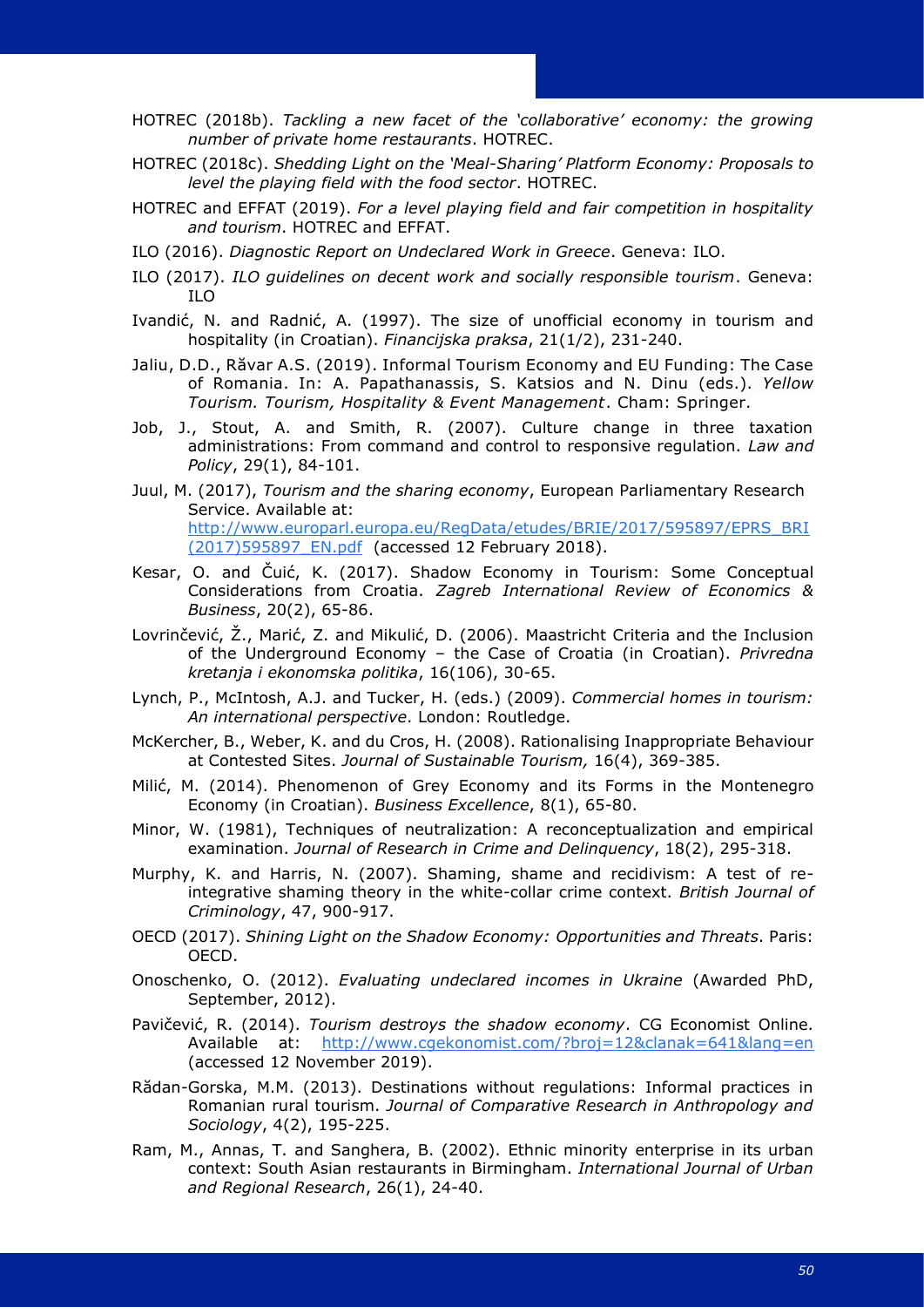- Rindt, Z. and Krén, I. (2013). *Simplified Employment Act, Hungary*. Available at: [http://www.eurofound.europa.eu/areas/labourmarket/tackling/cases/hu015.ht](http://www.eurofound.europa.eu/areas/labourmarket/tackling/cases/hu015.htm)  $m$  (accessed 11 May 2014).
- Romanian Insider (2019). *Romania's tourism minister: Holiday vouchers brought the shadow economy to light*, 8 July. Available at: [https://www.romania](https://www.romania-insider.com/holiday-vouchers-shadow-economy-2019)[insider.com/holiday-vouchers-shadow-economy-2019](https://www.romania-insider.com/holiday-vouchers-shadow-economy-2019) (accessed 11 November 2019).
- Rosenbaum, M.S., Kuntze, R. and Wooldridge, B.R. (2011). Understanding unethical retail disposition practice and restraint from the consumer perspective. *Psychology & Marketing*, 28, 29-52.
- Scharle, A., Vanden Broeck, P. and Williams, C.C. (2019). *Future role and competence profiles of labour inspectorates: a learning resource*. Brussels: European Platform tackling undeclared work.
- SETE (2014). *HOTREC position vis-à-vis the emerging shadow hospitality economy in Europe*. Available at: <http://www.hotrec.eu/cust/documentrequest.aspx?DocID=3381> (accessed 12 October 2016).
- Sigala, M. (2017). Collaborative commerce in tourism: Implications for research and industry. *Current Issues in Tourism*, 20(4), 346-355.
- Skalpe, O. (2007). The Hidden Economy in Tourism (Circumstantial Evidence from the Hotels and Restaurants in Norway). In P.R. Chang (Ed.). *Tourism Management in the 21st Century*. New York: Nova Science Publishers. (337-351).
- STA (2018).*Half a million euro in fines, tax charged for undeclared vacation rentals*. Available at: [https://english.sta.si/2558484/half-a-million-euro-in-fines-tax](https://english.sta.si/2558484/half-a-million-euro-in-fines-tax-charged-for-undeclared-vacation-rentals)[charged-for-undeclared-vacation-rentals](https://english.sta.si/2558484/half-a-million-euro-in-fines-tax-charged-for-undeclared-vacation-rentals) (accessed 12 November 2019).
- Sykes, G.M. and Matza, D. (1957). Techniques of neutralization: A theory of delinquency. *American Sociological Review*, 22(6), 664-670.
- Turnbull, P. (2020). *Tackling undeclared work in the air transport sector, with a special focus on bogus self-employment of aircrews: a learning resource*. Brussels: European Platform Tackling Undeclared Work.
- Tussyadiah, I. and Pesonen, J. (2018). Drivers and barriers of peer-to-peer accommodation stay–an exploratory study with American and Finnish travellers. *Current Issues in Tourism*, 21(6), 703-720.
- Vaughan, R. and Daverio, R. (2016). *Assessing the size and presence of the collaborative economy in Europe*. London, UK: PWC.
- Vladimirov, Z. (2015). Factors for the e-business adoption by small tourism firms and the role of shadow economic practices. *European Journal of Tourism Research*, 10, 5-34.
- Wahnschafft, R. (1982). *Formal and informal tourism sectors. A case study in Pattaya, Thailand*. *Annals of Tourism Research*, 9(3), 429-451.
- Wenzel, M. (2004). An analysis of norm processes in tax compliance. *Journal of Economic Psychology*, 25(2), 213-228.
- Williams, C.C. (2014). *Confronting the Shadow Economy: evaluating tax compliance behaviour and policies*. Cheltenham: Edward Elgar.
- Williams, C.C. (2017a). *Developing a Holistic Approach for Tackling Undeclared Work: a learning resource paper*. Brussels: European Commission.
- Williams, C.C. (2017b). Tackling employment in the informal economy: A critical evaluation of the neo-liberal policy approach. *Economic and Industrial Democracy: an International Journal*, 38(1), 145-169.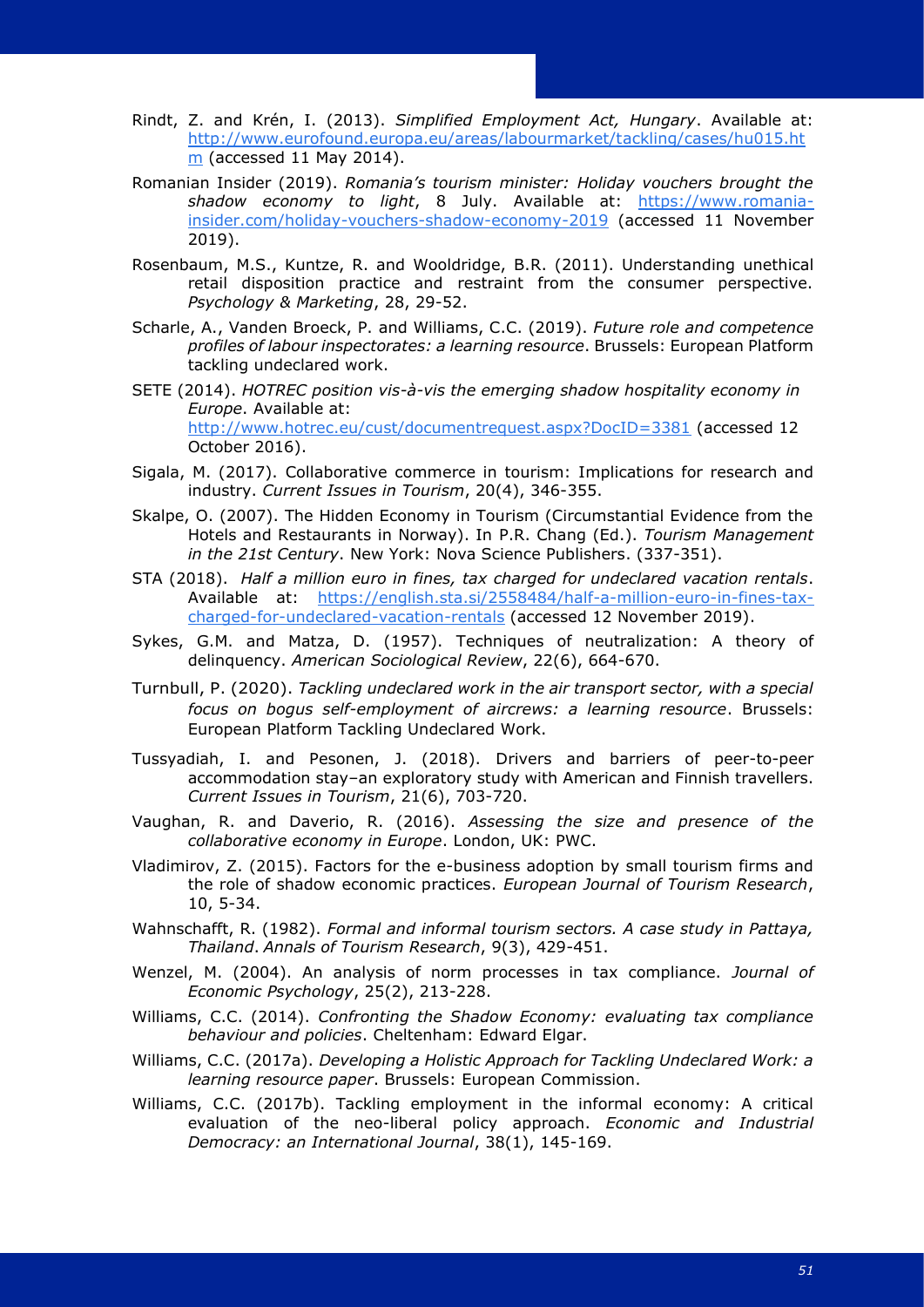Williams, C.C. (2018). *Elements of a Preventative Approach towards Undeclared Work: an Evaluation of Service Vouchers and Awareness Raising Campaigns*. Brussels: European Commission.

- Williams, C.C. (2019a). *Tackling undeclared work in the agricultural sector: a learning resource*. Brussels: European Commission.
- Williams, C.C. (2019b). *Preventative approaches for tackling undeclared work, focusing upon tax rebates and notification letters: a learning resource*. Brussels: European Platform Undeclared Work.
- Williams, C.C. and Horodnic, I.A. (2015). Evaluating the prevalence of the undeclared economy in Central and Eastern Europe: An institutional asymmetry perspective. *European Journal of Industrial Relations*, 21(4), 389-406.
- Williams, C.C. and Horodnic, I.A. (2017a). Evaluating the illegal employer practice of under-reporting employees' salaries. *British Journal of Industrial Relations,* 55(1), 83-111.
- Williams, C.C. and Horodnic, I. A. (2017b). Regulating the sharing economy to prevent the growth of the informal sector in the hospitality industry. *International Journal of Contemporary Hospitality Management*, 29(9), 2261-2278.
- Williams, C.C. and Horodnic, I.A. (2018a). Extent and distribution of unregistered employment in the service industries in Europe. *Service Industries Journal*, 38(11-12), 856-874.
- Williams, C.C. and Horodnic, I.A. (2018b). Evaluating the prevalence and distribution of dependent self-employment in the European Union: Some lessons from the European Working Conditions Survey. *Industrial Relations Journal*, 49(2), 109- 127.
- Williams, C.C. and Horodnic, I.A. (2019). *Dependent self-employment: theory, practice and policy*. Cheltenham: Edward Elgar.
- Williams, C.C. and Horodnic, A.V. (2020). *Tackling undeclared work in the collaborative economy and bogus self-employment*. Brussels: European Platform Tackling Undeclared Work.
- Williams, C.C. and Lapeyre, F. (2017). *Dependent Self-Employment: Trends, Challenges and Policy Responses in the EU*. Employment Working Paper 228. Geneva: International Labour Organisation.
- Williams, C.C. and Windebank, J. (2001). Reconceptualising paid informal exchange: Some lessons from English cities. *Environment and Planning A*, 33(1), 121-140.
- Zekanović-Korona, L., Grzunov, J. and Tuđmana, F. (2014). Evaluation of shared digital economy adoption: Case of Airbnb. *Information and Communication Technology, Electronics and Microelectronics*. 37th International Convention on Information and Communication Technology, Electronics and Microelectronics (MIPRO). Opatija, Croatia. 1574–1579.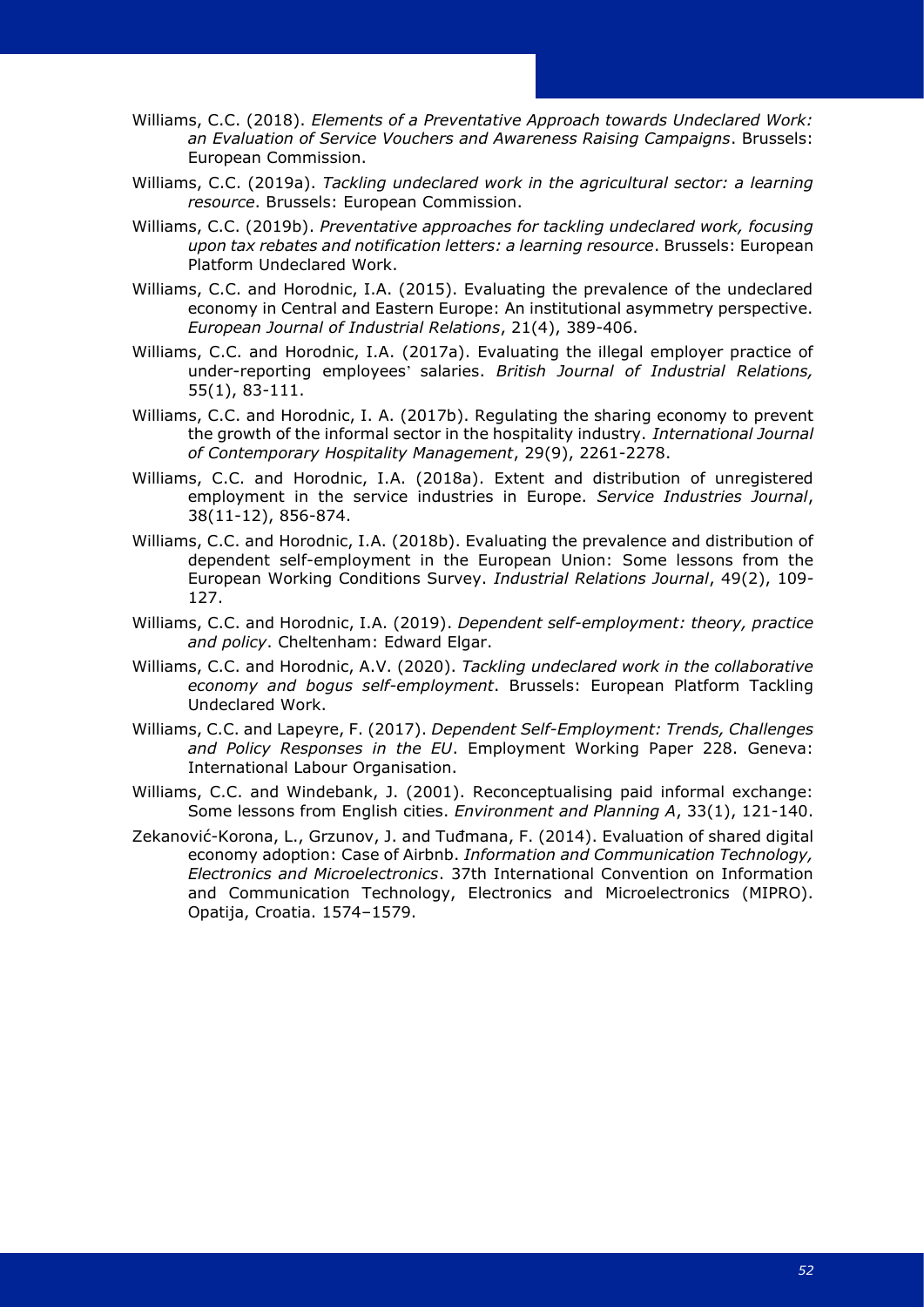## <span id="page-56-0"></span>APPENDIX

## **Methodological details**

In the report, three main databases are used:

#### *1) Structural Business Statistics and European Union Labour Force Survey*

Structural business statistics (SBS), describe the structure, activity, competitiveness and performance of economic activities within the business economy down to the detailed level of several hundred sectors. SBS cover industry, construction, distributive trades and services and data are presented according to the NACE activity classification.

The European Union Labour Force Survey (EU LFS) is conducted in the 28 Member States of the European Union. The EU LFS is a large household sample survey providing quarterly results on labour participation of people aged 15 and over as well as on persons outside the labour force. All definitions apply to persons aged 15 years and over living in private households. Persons carrying out obligatory military or community service are not included in the target group of the survey, as is also the case for persons in institutions/collective households.

The data collection covers the years from 1983 onwards. In general, data for individual countries are available depending on their accession date. The Labour Force Surveys are conducted by the national statistical institutes across Europe and are centrally processed by Eurostat. The national statistical institutes are responsible for selecting the sample, preparing the questionnaires, conducting the direct interviews among households, and forwarding the results to Eurostat. Thus, it is possible to make available harmonised data at European level:

- Using the same concepts and definitions;
- Following International Labour Organisation guidelines;
- Using common classifications (NACE, ISCO, ISCED, NUTS);
- Recording the same set of characteristics in each country.

In 2016, the quarterly LFS sample size across the EU was about 1.5 million individuals. The EU-LFS covers all industries and occupations.

In this report, the analysis was carried out based on the NACE Rev. 2 classification of sectors and ISCO-08 classification of occupations.

#### **2)** *European Working Conditions Survey, 2015*

The European Working Conditions Survey (EWCS) is conducted in the 28 member states of the European Union (EU28). The sample in the EWCS is representative of those aged 15 and over (16 and over in Bulgaria, Norway, Spain and the UK) living in private households and in employment who did at least one hour of work for pay or profit during the week preceding the interview. The sample in each country is stratified by region (NUTS 2 or equivalent) and the degree of urbanisation. The sixth edition of the EWCS conducted in 2015 interviewed 35 765 in the 28 EU Member States.

#### *3) Special Eurobarometer 284 on undeclared work, 2007*

Special Eurobarometer No. 284 (*Undeclared work in the European Union*) was conducted as part of wave 67.3 of the 2007 Eurobarometer survey. Similar to other Eurobarometer surveys, this used a multi-stage random (probability) sampling method in every member state. 26 659 participants were surveyed.

This survey asked respondents to name in which of the following sectors of activity they were currently working:

1 Construction

2 Industry